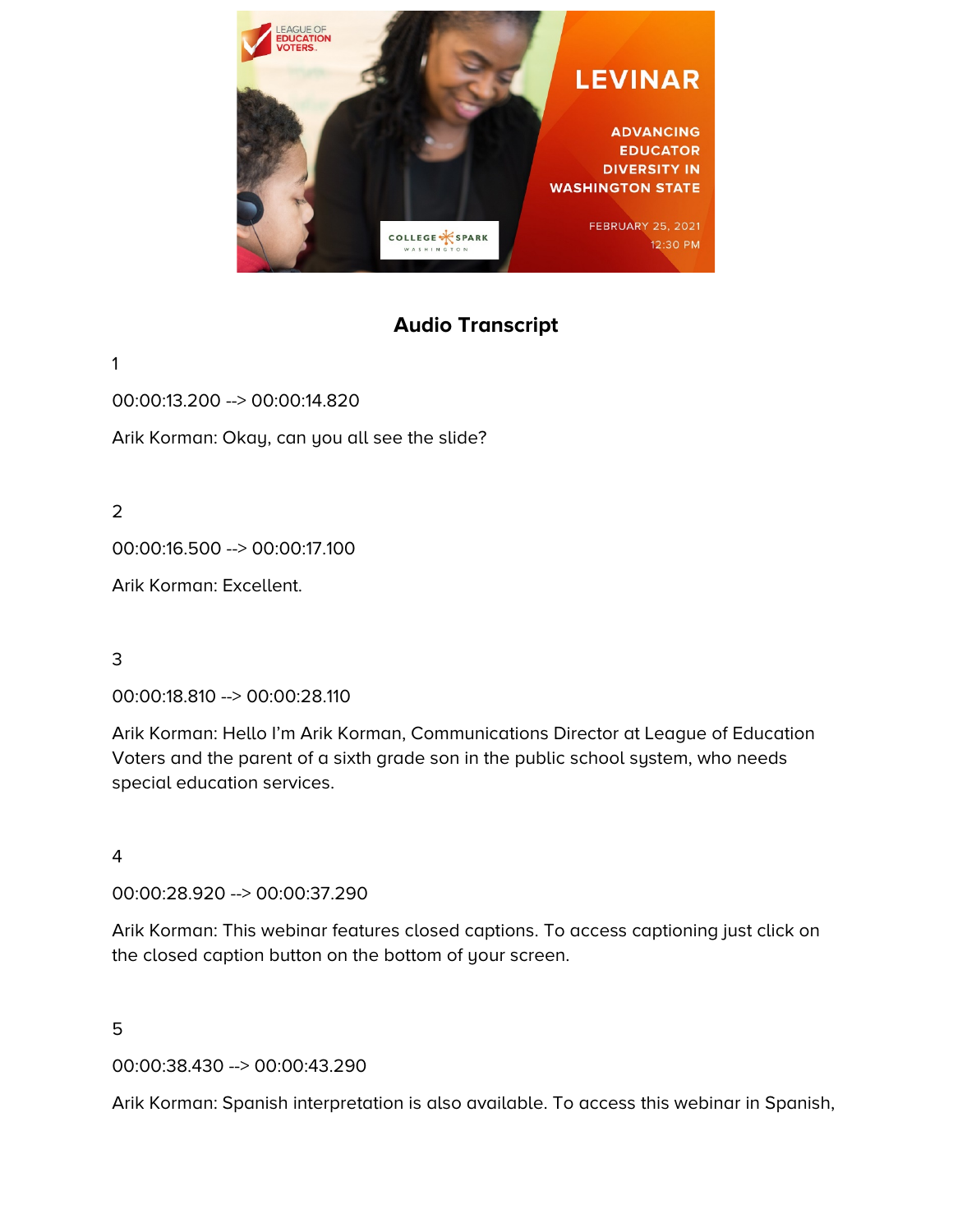#### 00:00:43.680 --> 00:00:51.120

Arik Korman: in your webinar controls at the bottom of your screen click interpretation which is the icon that looks like a globe then click Spanish.

## 7

## 00:00:51.510 --> 00:01:07.530

Arik Korman: And if you want to hear only Spanish without the original English in the background, click mute original audio. Special thanks to Claudia A'Zar who is our interpreter. If you have any technical issues, feel free to use the chat function which I will monitor throughout the webinar.

# 8

#### 00:01:10.260 --> 00:01:21.390

Arik Korman: In case you're not familiar with us, League of Education Voters is a statewide nonprofit working with families, educators and leaders to build a brighter future for every Washington student.

#### 9

#### 00:01:21.840 --> 00:01:34.620

Arik Korman: Our website is educationvoters.org. We believe that education is a tool for justice, one of the systems that perpetrate racial injustice experienced by communities of color is our schools.

#### 10

#### 00:01:35.220 --> 00:01:41.490

Arik Korman: We believe every child deserves an excellent public education that provides an equal opportunity for success.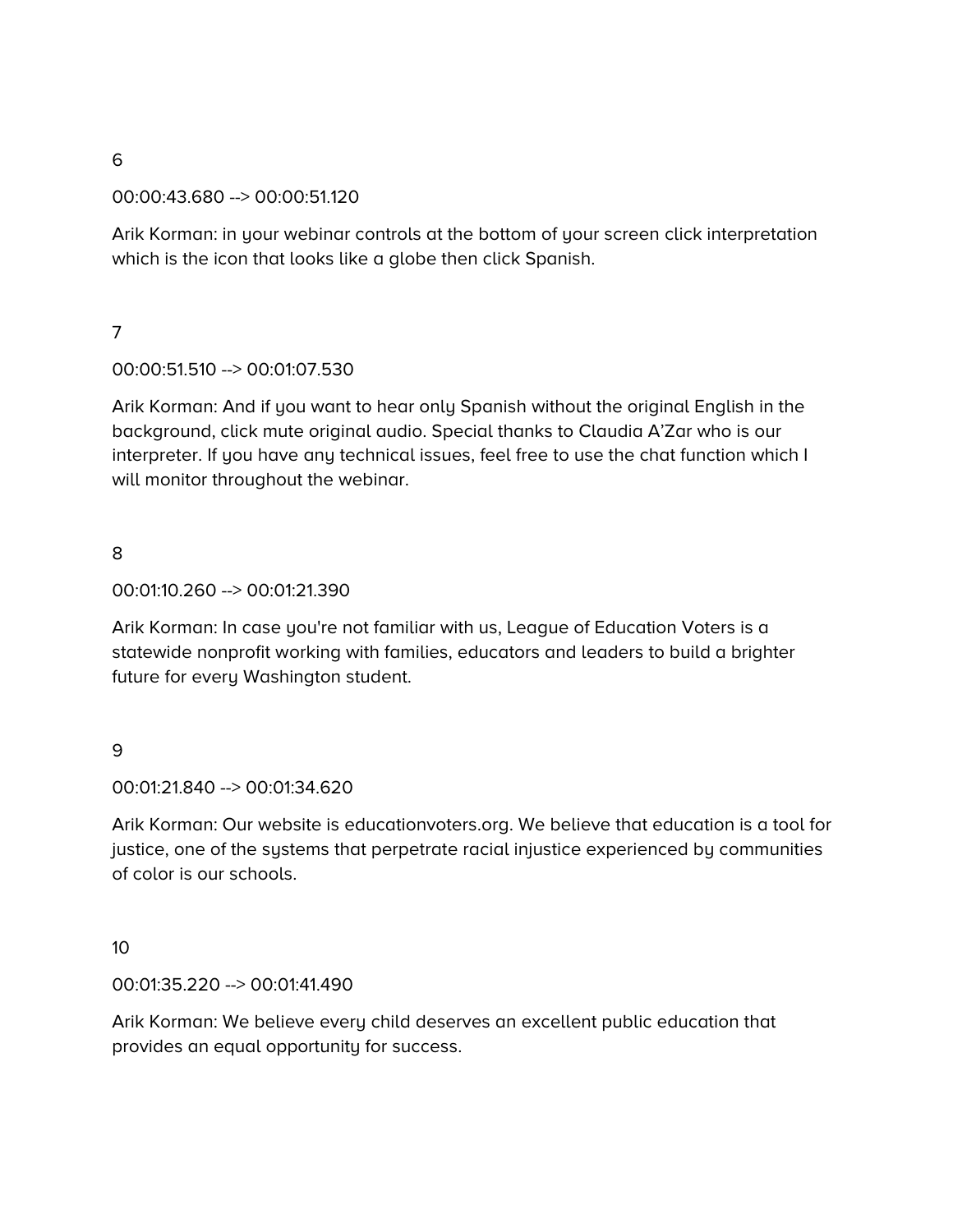#### 00:01:42.120 --> 00:01:48.990

Arik Korman: In order to achieve this, we must pursue radical change in our school systems for equity, justice, and liberation.

12

00:01:49.590 --> 00:01:58.560

Arik Korman: We must build schools and systems that honor the humanity in every student welcome to our free online webinar series lunchtime levinars.

13

00:01:59.040 --> 00:02:16.320

Arik Korman: We started this series seven years ago to share information and build knowledge on important and timely issues. Today's webinar is about advancing educator diversity in Washington state. Co-presented with the College Spark Foundation their website is collegespark.org.

14

00:02:17.460 --> 00:02:22.320

Arik Korman: There's a significant disparity between the diversity of Washington students and educators.

15

00:02:22.950 --> 00:02:32.550

Arik Korman: Black, Indigenous, and people of color (BIPOC) youth makeup nearly half of our student population while more than 90% of our teachers and education leaders are white.

16

00:02:33.210 --> 00:02:40.710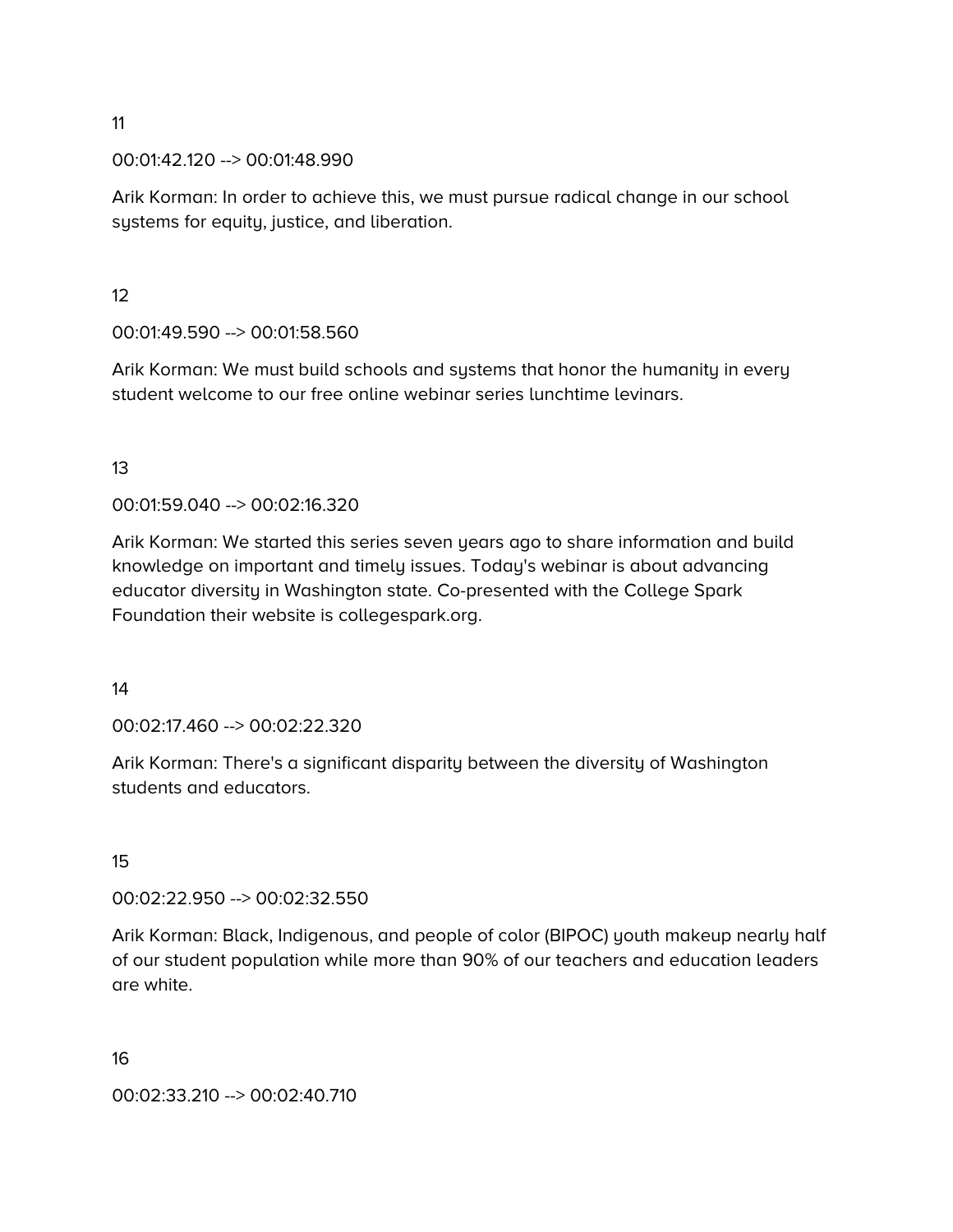Arik Korman: Studies show that BIPOC students who are exposed to teachers who reflect their race and ethnicity have higher graduation rates,

17

00:02:41.130 --> 00:02:44.820

Arik Korman: and when more of the adults in schools reflect the communities they serve,

18

00:02:45.300 --> 00:02:56.430

Arik Korman: deeper, more authentic school and community partnerships become well positioned to transform schools in ways that dismantle racism and benefit from the wisdom and vision of families.

# 19

00:02:57.090 --> 00:03:06.510

Arik Korman: In this moment of racial reckoning for our country, it is more important than ever to grow, sustain, and advance the priorities of BIPOC educators.

# 20

00:03:07.200 --> 00:03:20.430

Arik Korman: Our presenters today are student activist Charlie Fisher of the Washington State Legislative Youth Advisory Council, founder of Unite Ridgefield, and advocate for legislation to diversify school curriculum.

# 21

00:03:21.570 --> 00:03:39.420

Arik Korman: Alexandra Manuel, Executive Director of the Washington State Professional Education Standards Board. Dr. Mia Tuan, Dean of the University of Washington College of Education. Dr. Margarita Magana, Director of Outreach and Recruitment of the Heritage University Education Department.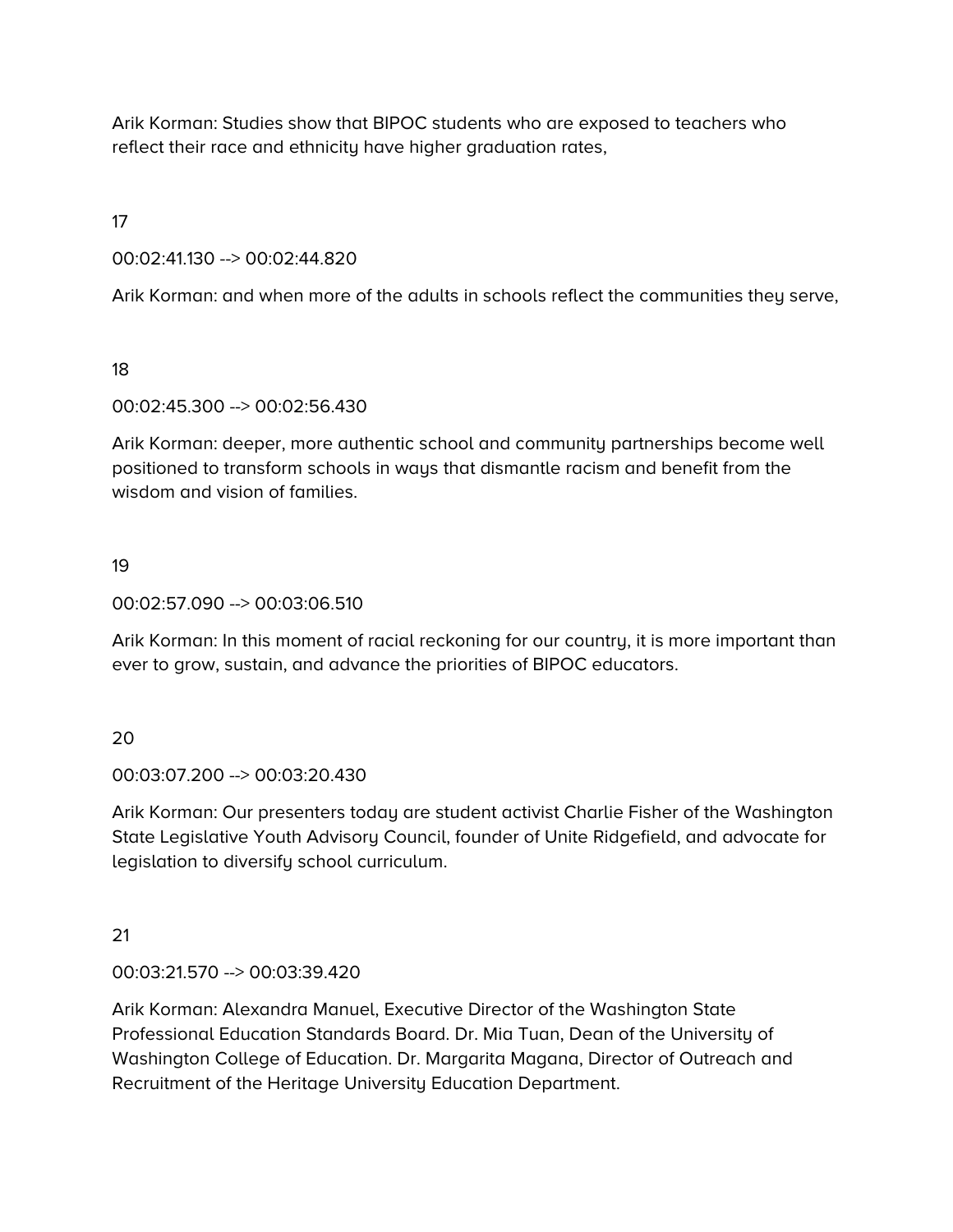#### 00:03:40.530 --> 00:03:55.680

Arik Korman: Dr. Goldy Brown III, Director of the Principals Certification Program at Whitworth University. And Dr. Gisela Ernst-Slavit, Professor of English Language Learners at Washington State

#### 23

00:03:56.130 --> 00:03:58.590

Arik Korman: Vancouver campus College of Education.

#### 24

00:03:59.340 --> 00:04:09.750

Arik Korman: They will discuss how educator and principal prep programs work to undo the injustices that have led to the current disparities between the diversity of students and educators, what more is needed,

#### 25

00:04:10.110 --> 00:04:18.150

Arik Korman: and how we can work together to support and sustain a diverse education workforce in Washington state. They will also answer your questions.

# 26

00:04:18.780 --> 00:04:27.630

Arik Korman: A couple of housekeeping items before we begin. You'll notice a Q&A function at the bottom of your screen. This is a space for you to submit questions to us.

#### 27

00:04:28.170 --> 00:04:36.990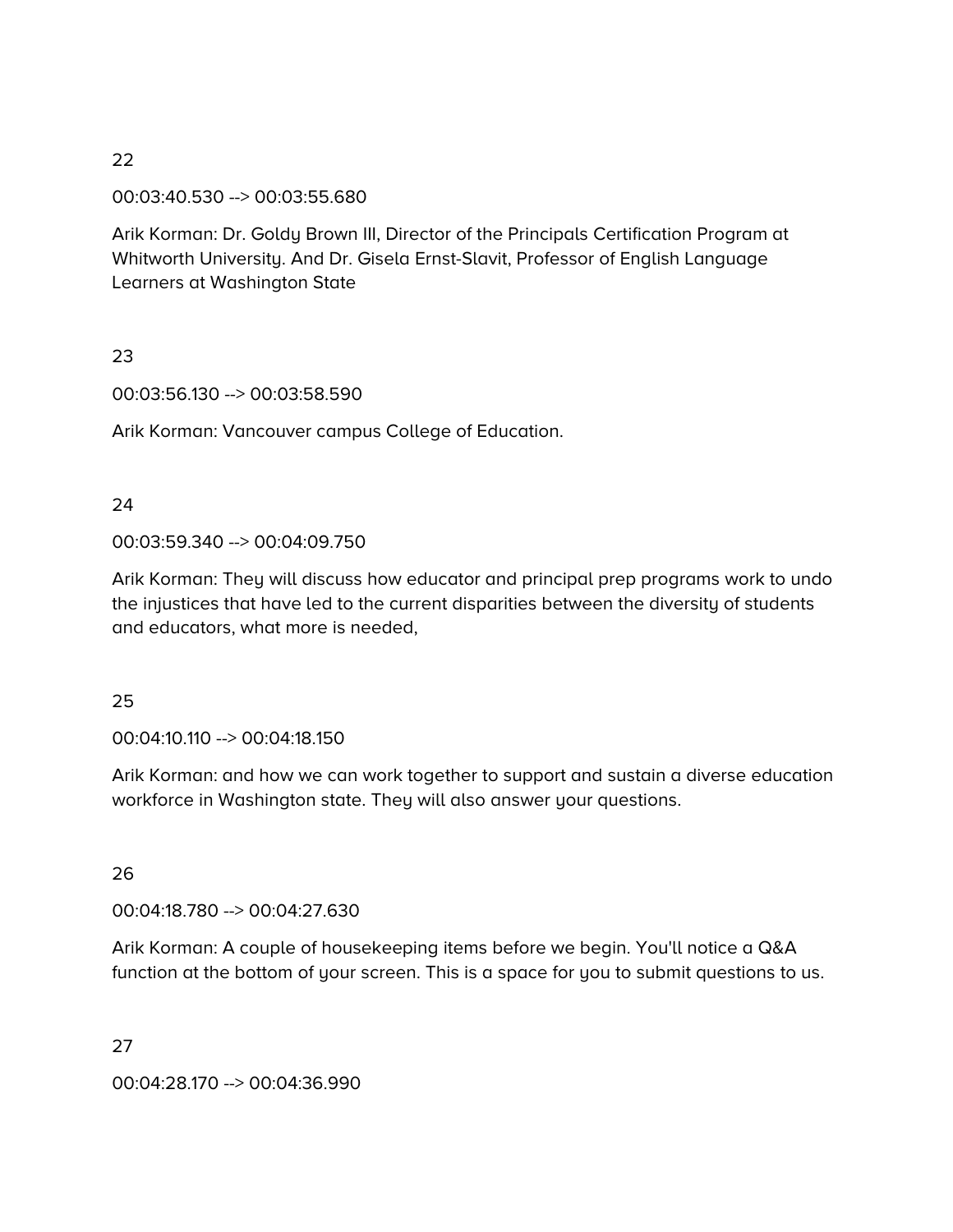Arik Korman: As always, feel free to send any feedback about the webinar quality to us on the chat function or at info@educationvoters.org.

# 28

00:04:37.590 --> 00:04:53.340

Arik Korman: And speaking of the chat function, you're certainly welcome to use it to check in and comment on anything you hear. To kick things off, I'd like to welcome Dr. Warren Brown, Executive Director of the College Spark Foundation. Dr. Brown, the floor is yours.

## 29

00:04:53.370 --> 00:05:02.220

Warren Brown: Thank you, Arik. It's an honor for College Spark Washington to sponsor this League of Education Voters webinar: Advancing Educator Diversity in Washington State.

30

00:05:02.730 --> 00:05:11.160

Warren Brown: We all know that this is not a new effort. Although not new, we all know that we must have this as a renewed effort.

31

00:05:11.760 --> 00:05:21.330

Warren Brown: Research shows that having racially diverse educators leads to better student outcomes, particularly in high poverty environments. This closes opportunity gaps.

32

00:05:21.960 --> 00:05:34.230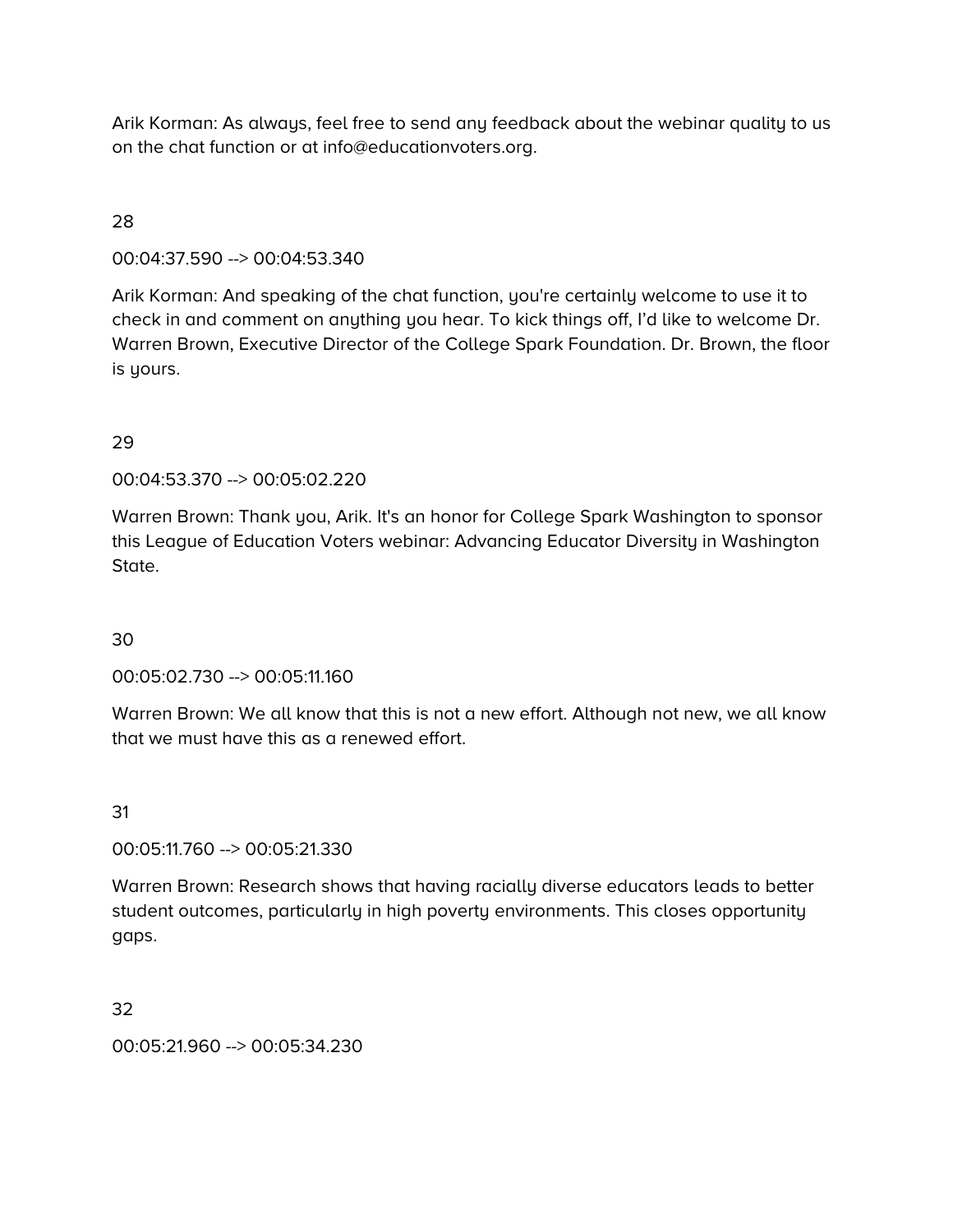Warren Brown: All students benefit from being educated by teachers from a variety of races and ethnic groups and it's better for their preparation to then succeed in an increasingly diverse society.

# 33

00:05:34.920 --> 00:05:45.330

Warren Brown: And yet the importance of creating an inclusive empowering school culture for staff and for students with multicultural and anti-racist curriculum cannot be ignored.

#### 34

00:05:46.230 --> 00:05:59.640

Warren Brown: Since 2004, College Spark reorganized as an educational improvement grant maker, and since then we've committed more than \$70 million to college readiness and degree completion programs throughout Washington state.

35

00:06:00.360 --> 00:06:13.950

Warren Brown: In 2021, so just this year, College Spark has reimagined, rebalanced, and re-chartered our mission that now proclaims College Spark Washington supports the post-secondary dreams

36

00:06:14.280 --> 00:06:22.080

Warren Brown: of students and their communities through grant making focused on dismantling racism in the education system.

#### 37

00:06:22.980 --> 00:06:39.450

Warren Brown: Advancing educator diversity takes commitment. It takes change. It takes community. And it takes collaboration. We at College Spark desire to be partners in this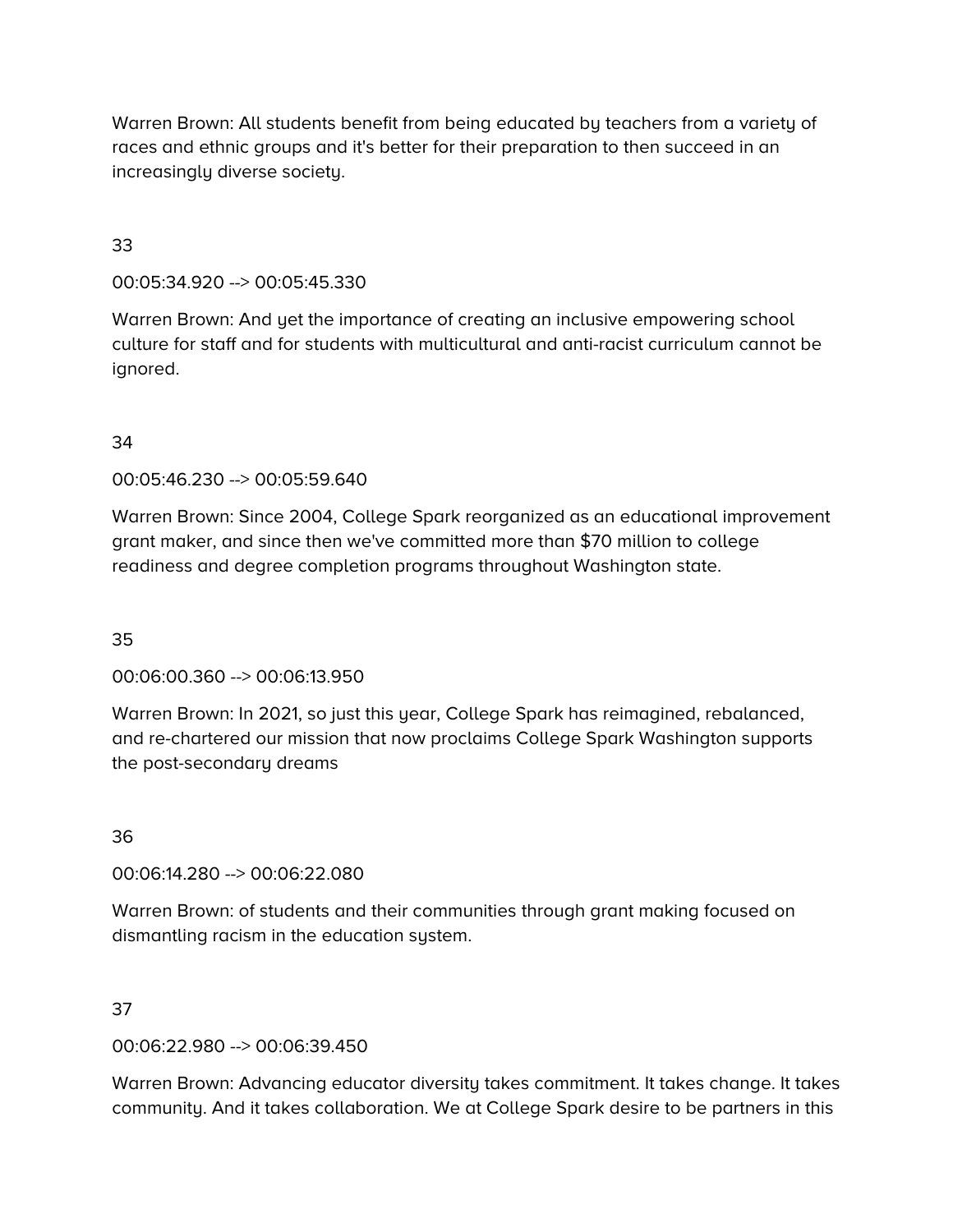work and we thank you all for prioritizing this webinar in your busy schedule. Thank you.

38

00:06:40.080 --> 00:06:44.130

Arik Korman: Great. Thank you, Dr Brown. And now here's a brief introduction of our panelists.

39

00:06:44.640 --> 00:06:50.250

Arik Korman: Charlie Fisher is a junior at Ridgefield High School in Ridgefield, a small town in Southwest Washington.

40

00:06:50.670 --> 00:06:57.690

Arik Korman: She's a member of the Washington State Legislative Youth Advisory Council, the official youth voice to the Washington State Legislature.

41

00:06:58.200 --> 00:07:01.560

Arik Korman: And she engages in a number of community organizations with youth.

42

00:07:01.980 --> 00:07:14.430

Arik Korman: Charlie's passion for increasing equity and inclusion in the classroom has led to her creating her own student organization, Unite Ridgefield, and advocating for legislation to diversify school curriculum.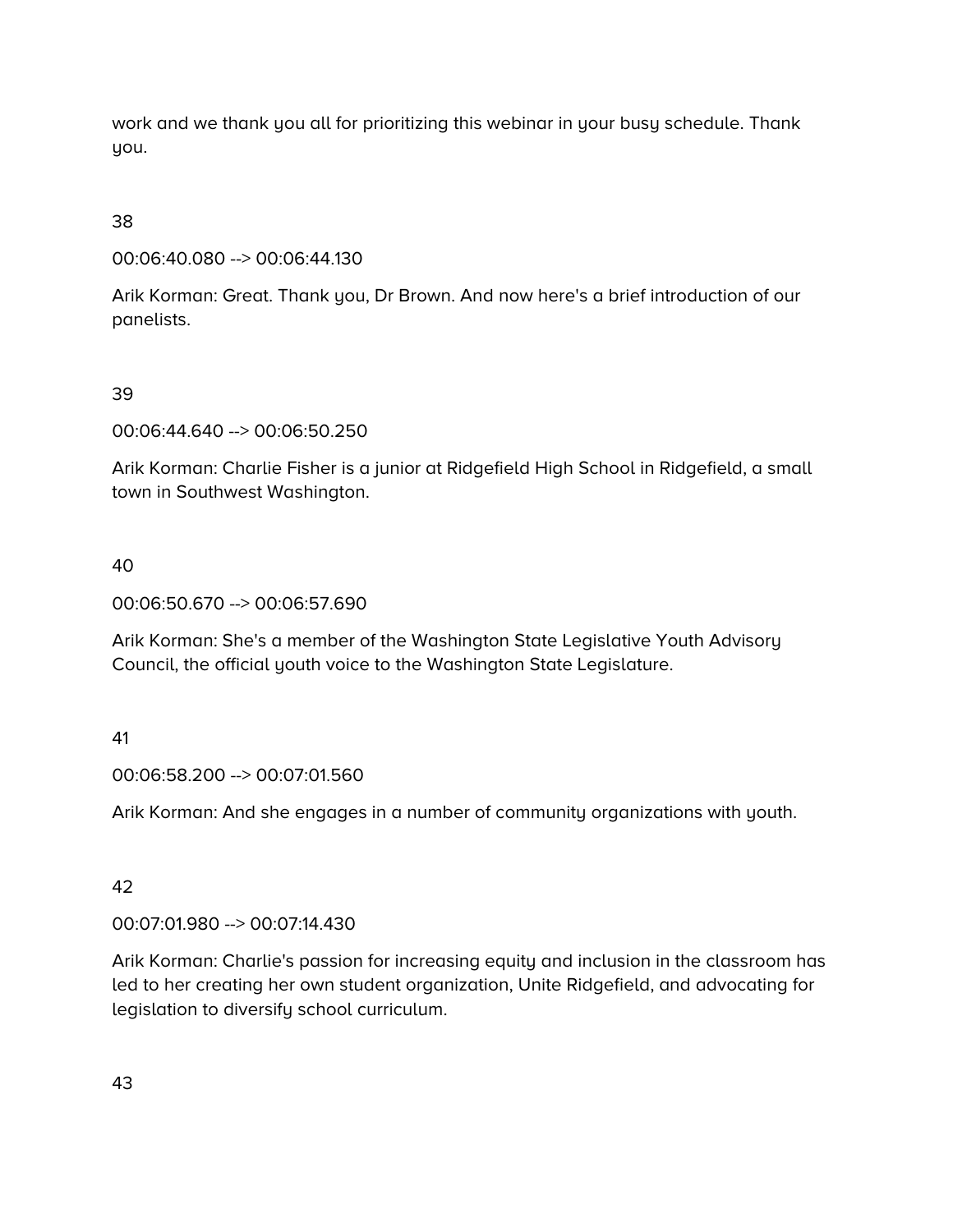#### 00:07:15.420 --> 00:07:32.220

Arik Korman: Alexandra "Alex" Manuel, serves as the executive director for the Professional Educator Standards Board (PESB). Prior to her role, she served as PESB's Deputy Director, and previously the Director of Educator Pathways. Her experience as a strategic leader

44

00:07:32.250 --> 00:07:34.290

Arik Korman: has focused on education policy

45

00:07:34.530 --> 00:07:40.020

Arik Korman: that expanded access to educator preparation and advancing equity to support students

46

00:07:40.020 --> 00:07:42.450

Arik Korman: success. Over the last several years,

47

00:07:42.600 --> 00:07:53.070

Arik Korman: she has focused on addressing educator shortage and educator diversity in the workforce. Her experience includes resource development, government relations, community engagement,

# 48

00:07:53.670 --> 00:08:07.680

Arik Korman: policy development, system change, capacity building, and immigrant integration. Alex is focused on providing greater access to the educator workforce by lifting up community assets, including language and culture.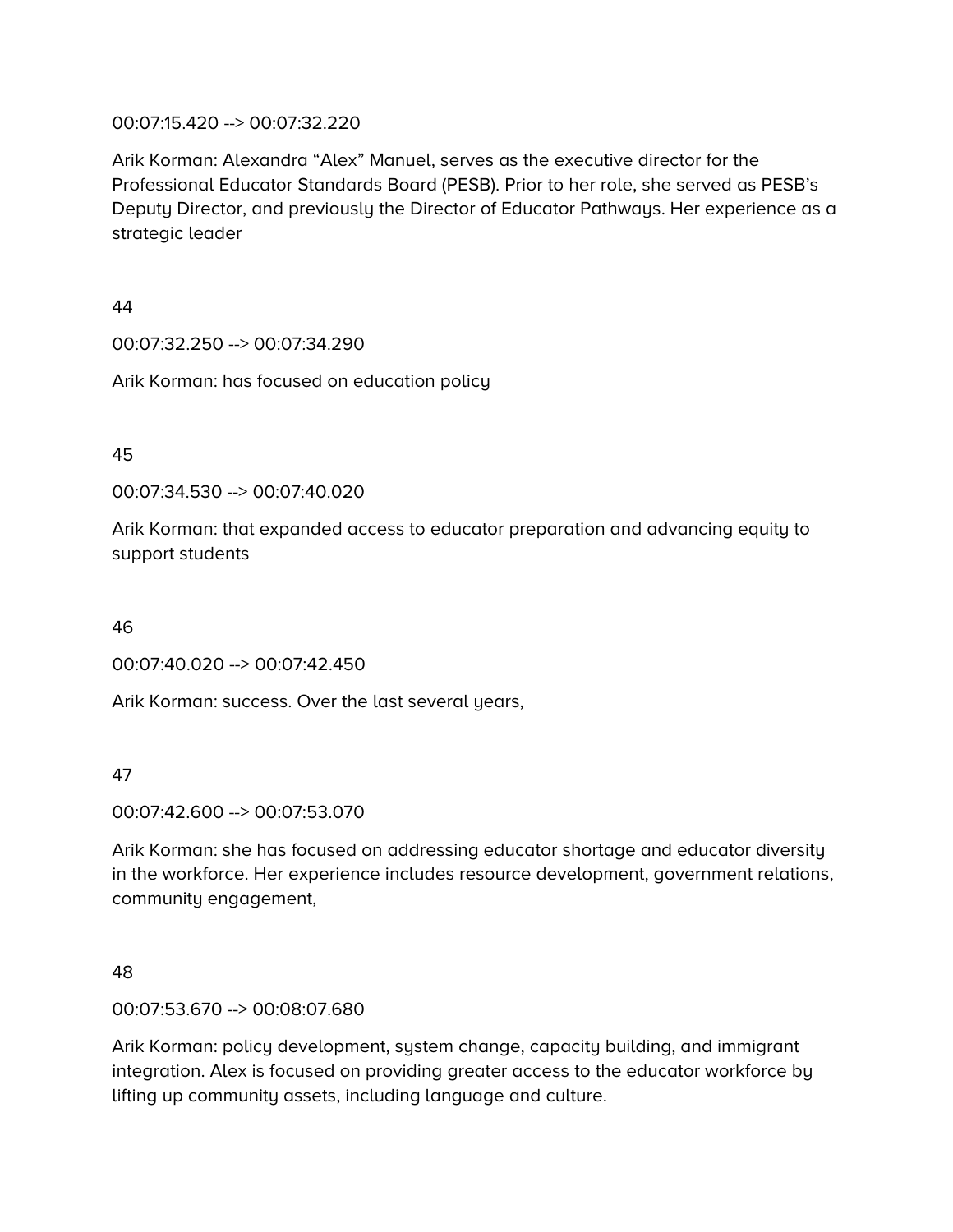00:08:09.120 --> 00:08:17.190

Arik Korman: Dr. Mia Tuan is the Dean of the University of Washington College of Education. She has won numerous academic awards, including the

50

00:08:18.060 --> 00:08:28.530

Arik Korman: 2012 Western Association of Graduate Schools and Education Testing Services Award for Excellence and Innovation for Diversifying Graduate Education in STEM disciplines.

# 51

00:08:29.160 --> 00:08:38.160

Arik Korman: Dr. Tuan's research focuses on racial and ethnic identity development, Asian transracial adoption, and majority minority relations.

# 52

00:08:38.610 --> 00:08:48.210

Arik Korman: She's the author of numerous scholarly articles and three books, Choosing Ethnicity, Negotiating Race: Korean Adoptees in America;

#### 53

00:08:48.960 --> 00:09:01.050

Arik Korman: Prejudice in Politics: Group Position, Public Opinion and the Wisconsin Treaty Rights Dispute; and Forever Foreigners or Honorary Whites? The Contemporary Asian Ethnic Experience.

54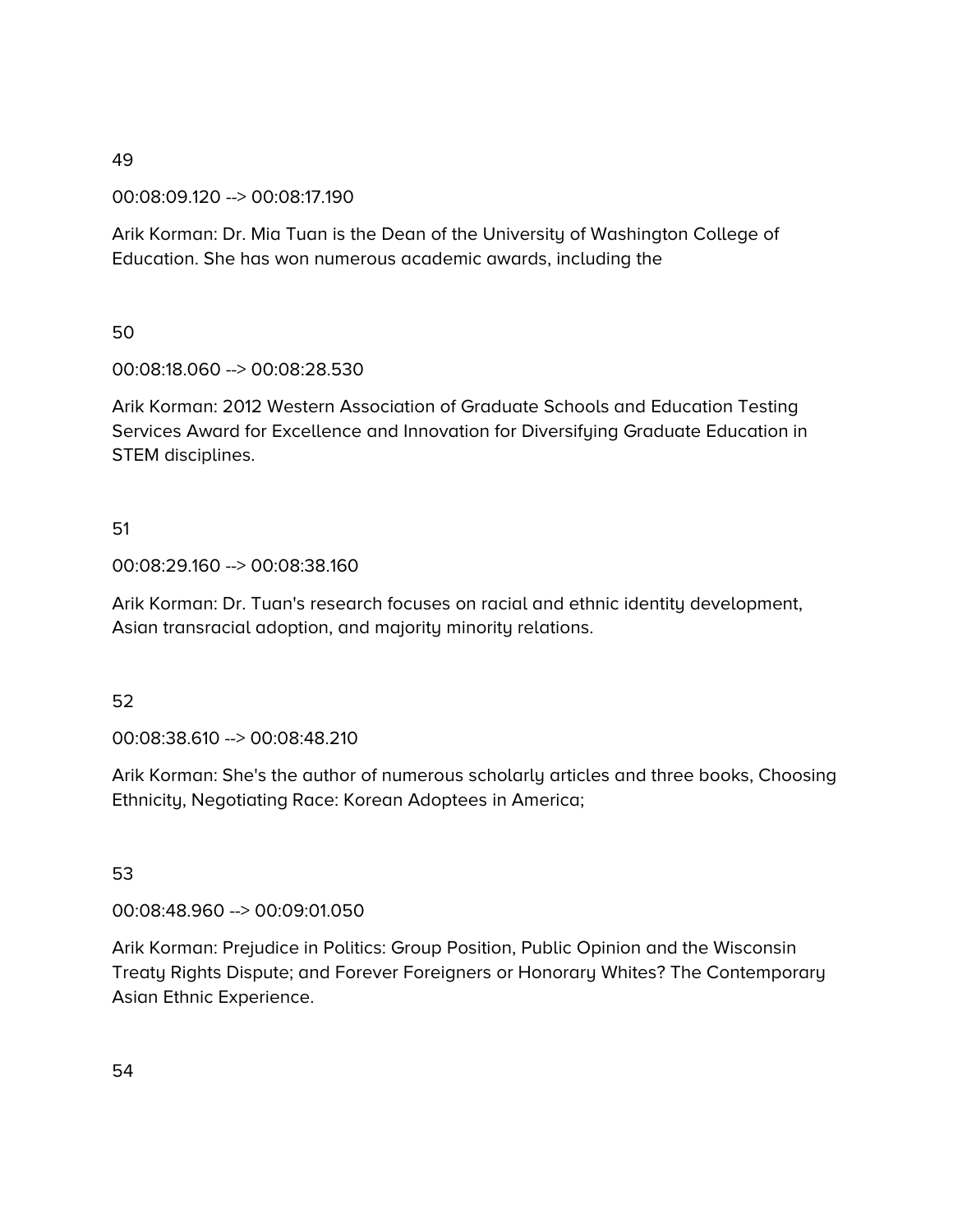00:09:02.970 --> 00:09:09.060

Arik Korman: Dr. Margarita Magana is an Assistant Professor of STEM Education at Heritage University in Pasco, Washington,

55

00:09:09.390 --> 00:09:18.330

Arik Korman: where she also holds the title of Director of Undergraduate Recruitment and Retention, and Tri-Cities Lead Faculty for the Teacher Preparation Program.

56

00:09:18.750 --> 00:09:25.140

Arik Korman: Margarita is of Mexican descent, was a first generation college student, and a TriOs Program Alumni.

#### 57

00:09:25.560 --> 00:09:36.630

Arik Korman: She was a high school math teacher for five years and has mentored pre service teachers as a STEM enrichment workshop leader through the Science Teacher and Researcher (star) program for four years.

#### 58

00:09:37.140 --> 00:09:52.500

Arik Korman: Her research interests include mathematical self-efficacy, teacher caring, and the intersection between pre-service STEM research experiences and classroom implementation of the Next Generation Science Standards' Science and Engineering Practices.

59

00:09:53.850 --> 00:09:59.730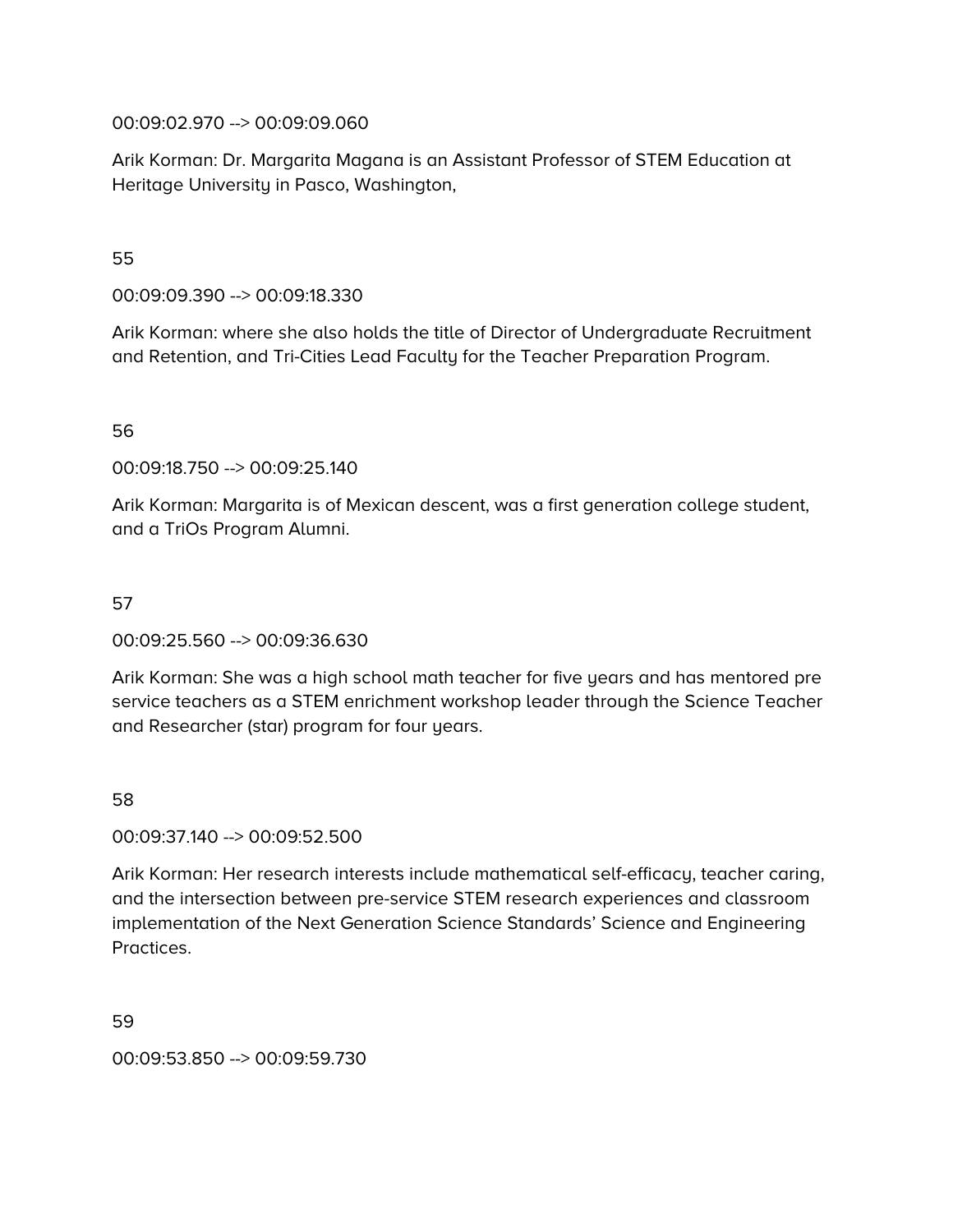Arik Korman: Dr. Goldy Brown III is the Director of Whitworth University's Education Administration Program.

## 60

00:10:00.060 --> 00:10:10.860

Arik Korman: He has served as a former professor and routine guest speaker in college courses, where he has gained valuable experience leading college level discussions on educational foundations and leadership.

61

00:10:11.430 --> 00:10:16.200

Arik Korman: In addition, he has conducted seminars on "what principals look for when hiring a teacher."

#### 62

00:10:16.890 --> 00:10:33.600

Arik Korman: He also has seven years of experience as a K-12 leader, serving as a principal. Schools that he has led received four state recognition awards for closing the achievement gap between low income and affluent students. Dr. Brown has also published five articles on school leadership.

# 63

00:10:35.430 --> 00:10:43.290

Arik Korman: Dr. Gisela Ernst-Slavit, is Professor of Education and English Language Learners at the Washington State University Vancouver campus.

#### 64

00:10:43.620 --> 00:10:50.940

Arik Korman: She teaches courses and socio-linguistics, literacy and biliteracy, research on second language teaching and learning,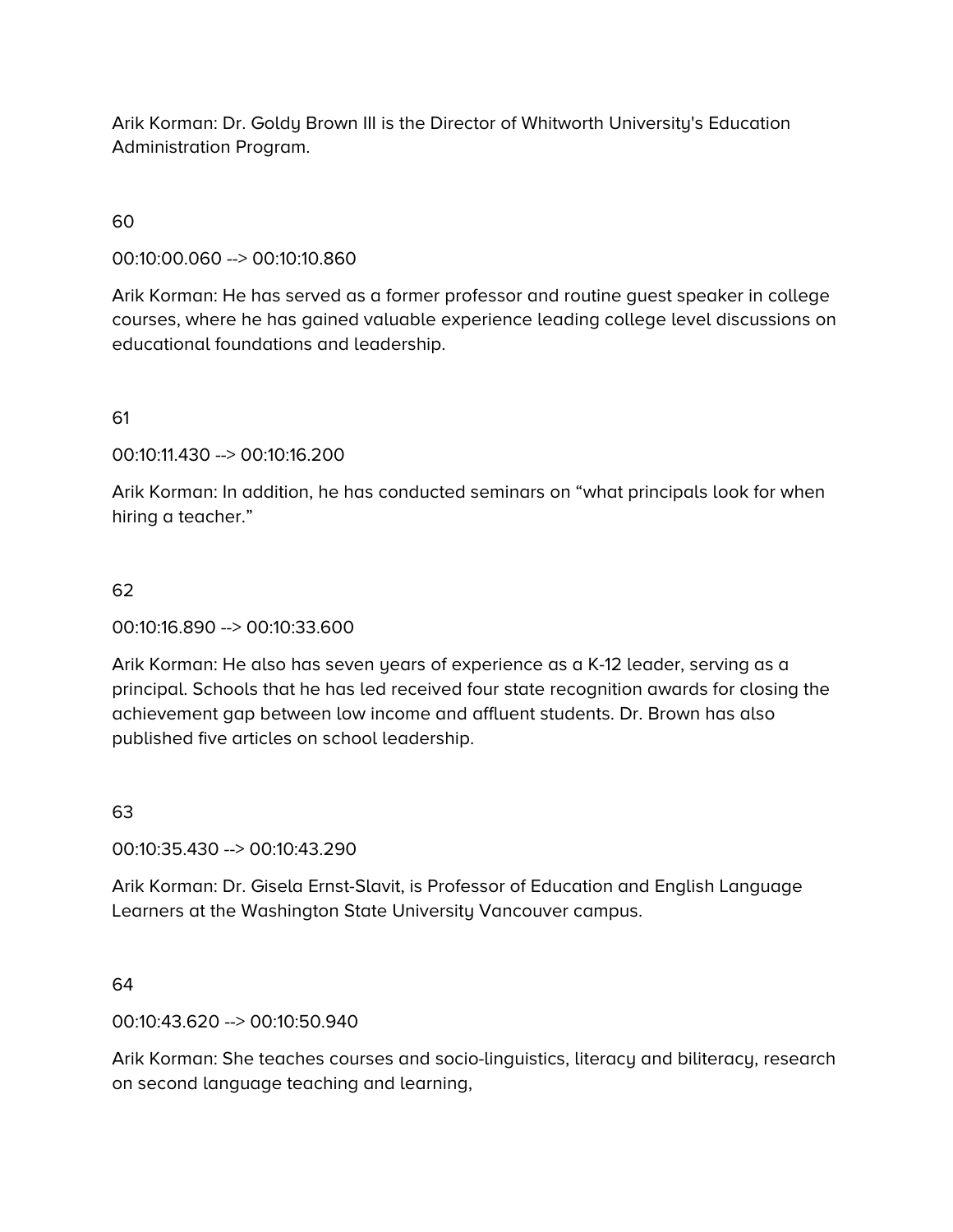# 00:10:51.300 --> 00:11:05.880

Arik Korman: and critical issues in the education of Latinx students. She is the author/coauthor of 12 books and past President of Washington State English to Speakers of Other Languages. Welcome Charlie, Alex,

# 66

00:11:07.380 --> 00:11:25.140

Arik Korman: Dr. Tuan, Dr. Magana, Dr. Brown and Dr. Ernst-Slavit. Thank you so much for joining us, I really appreciate it. Let's start with the first question because we have several. And it's going to go to Charlie. Based on your experience as a student, why is it important to advance educator diversity?

# 67

## 00:11:26.880 --> 00:11:41.130

Charlie Fisher (she/her): Let me just say that it is so important to advance educator diversity. and just a small personal story. my freshman year of high school… it was the first month

# 68

#### 00:11:41.550 --> 00:11:53.940

Charlie Fisher (she/her): of school. I had an issue in the classroom where a couple kids were calling me the N word repeatedly. And my teacher is not in the classroom that day. It was actually a substitute.

#### 69

#### 00:11:54.390 --> 00:12:08.670

Charlie Fisher (she/her): And at the time I didn't know like what to do in that situation. I've gone to a small school my entire life. I've never been in this kind of a scenario, even as a freshman in high school.

65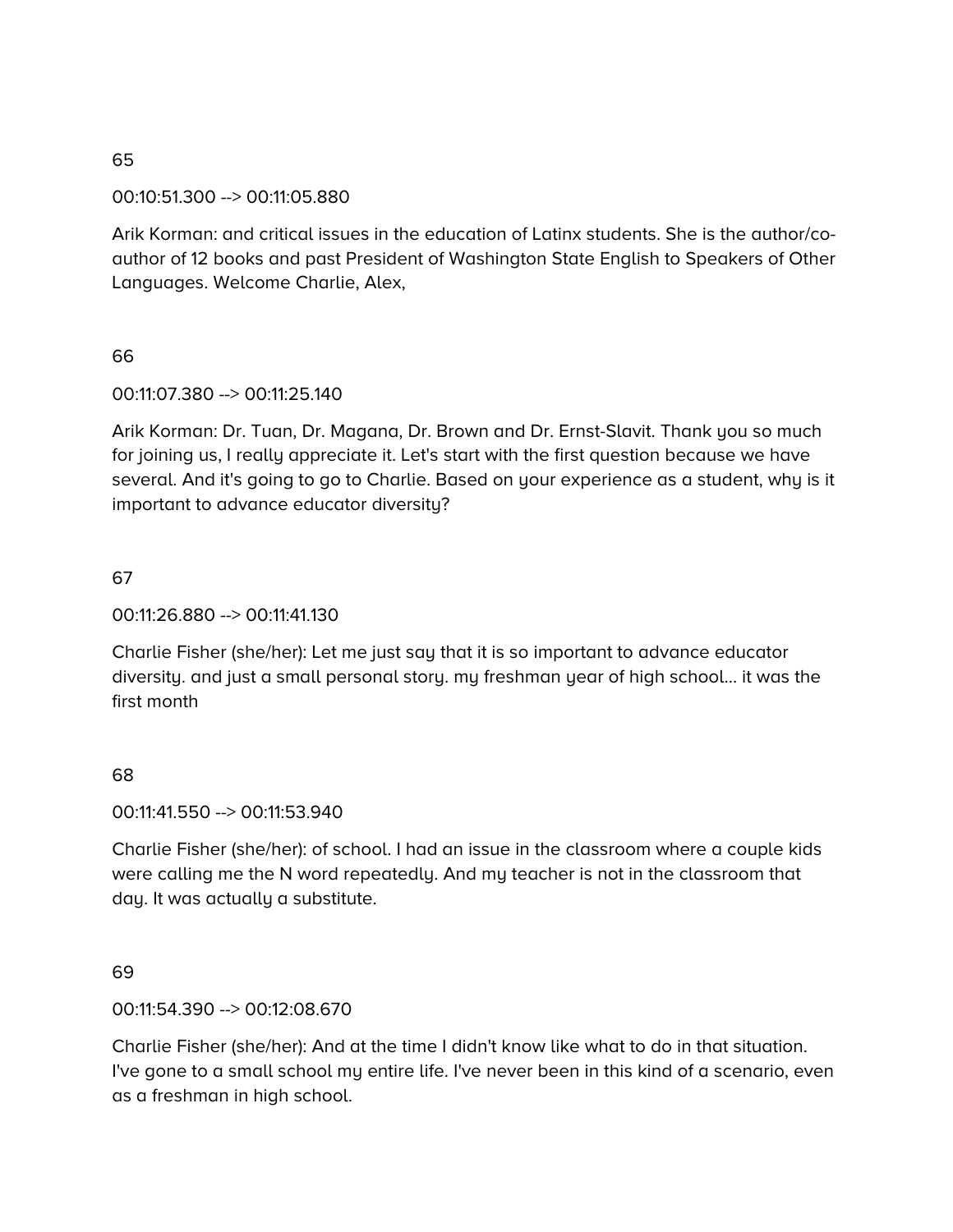00:12:09.120 --> 00:12:20.940

Charlie Fisher (she/her): When I went to the higher administration at my school, specifically my principal and our vice principal, they said to me, in these exact words…

# 71

# 00:12:21.300 --> 00:12:33.600

Charlie Fisher (she/her): "Charlie, what do you want us to do about it?" And at the time I'm like crying, I don't I- I literally was clueless I was a clueless freshman and I was just like…

# 72

## 00:12:34.080 --> 00:12:44.520

Charlie Fisher (she/her): "I don't I really don't feel that I should be answering that question for you." And so that experience really opened my eyes to cultural competency training.

# 73

00:12:44.880 --> 00:12:53.580

Charlie Fisher (she/her): And our district has done some cultural competency training, but only for those in higher administration roles.

# 74

00:12:53.790 --> 00:13:04.770

Charlie Fisher (she/her): And not other staff members and teachers. And so I'm a huge advocate for that because I believe all teachers and all staff members… lunch paras.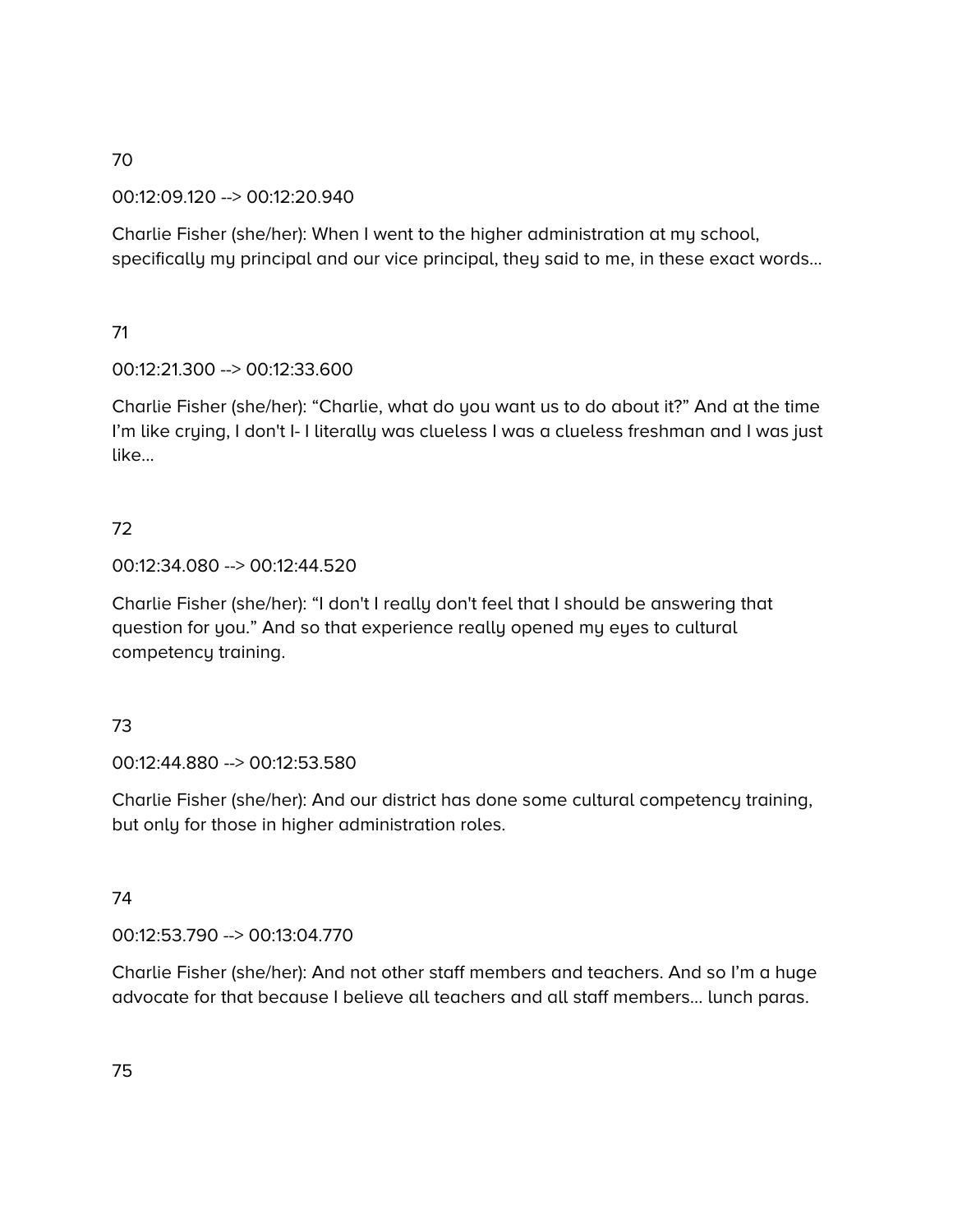## 00:13:05.070 --> 00:13:20.130

Charlie Fisher (she/her): Everyone should receive proper training and know what to do in that situation because I don't think a young person should be asked "what do you want us to do about this, how do you want us to discipline the student?" So I find

## 76

# 00:13:21.420 --> 00:13:43.260

Charlie Fisher (she/her): educator diversity very important and just learning those teaching strategies around teaching diversity will help promote inclusion and diversity in the classroom. So you know exposing youth to diverse curriculum and just different perspectives, different cultural perspectives, I think.

# 77

00:13:44.310 --> 00:13:48.060

Arik Korman: Great. Yeah. Charlie, thank you so much for grounding us. I really appreciate that.

# 78

00:13:49.140 --> 00:13:53.310

Arik Korman: The next question is going to go to either Dr. Tuan and/or Dr. Magana.

# 79

#### 00:13:54.030 --> 00:14:06.600

Arik Korman: How is higher education working to recruit and develop more BIPOC educators? Beyond these efforts, what more is needed to address the injustices that have resulted in a largely white educator population in Washington state?

80

00:14:09.870 --> 00:14:10.890

Mia Tuan: Margarita, do you want to go first?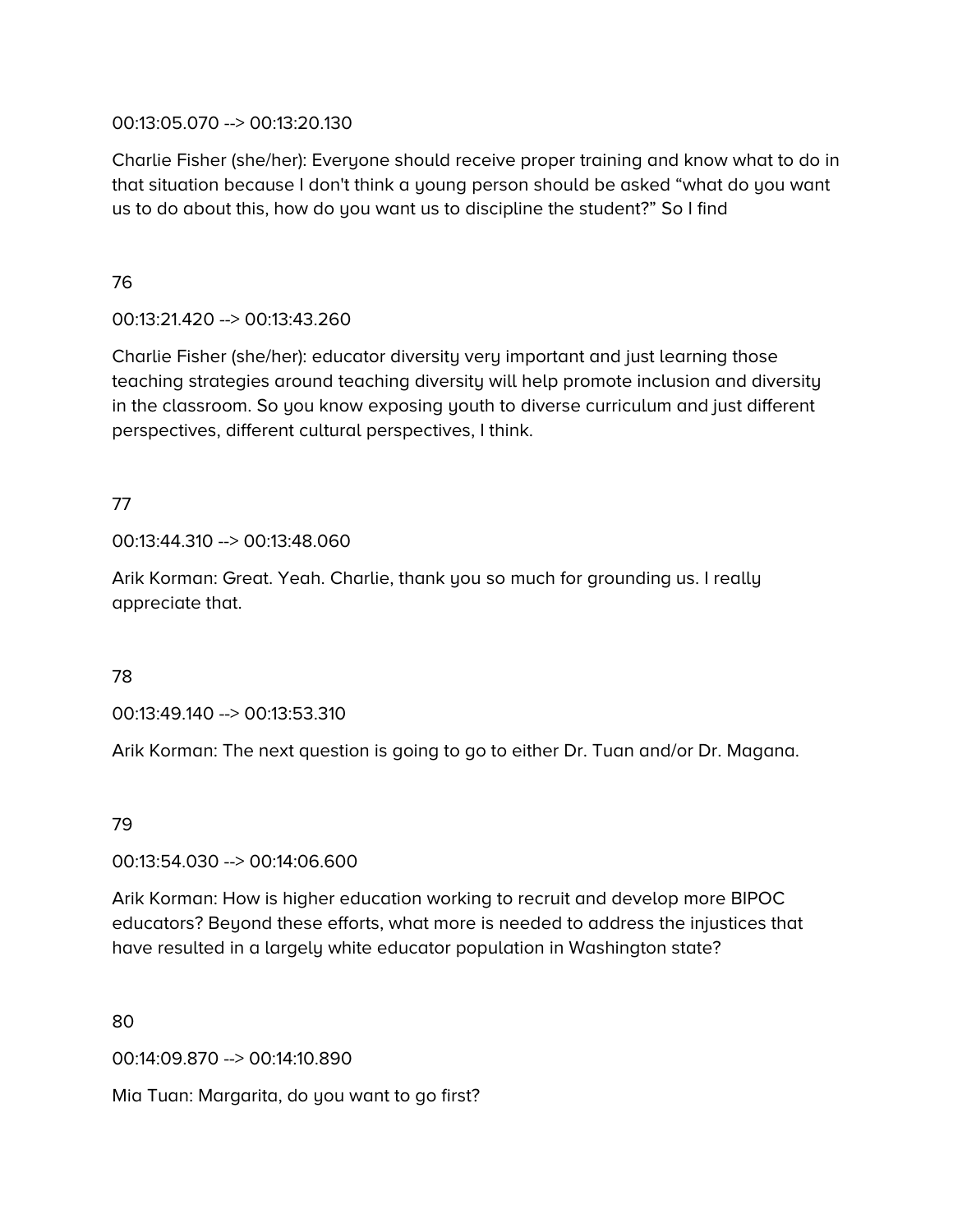#### 00:14:12.000 --> 00:14:23.250

Margarita Magana: Sure, so I can I can just talk from my experience at Heritage University where we really focus on connection and relationship building and being able to relate to the students we recruit.

#### 82

00:14:23.700 --> 00:14:32.040

Margarita Magana: On a cultural basis, just on understanding what their backgrounds could be like and what they have to deal with and the decisions they're making for them and their families

#### 83

00:14:32.430 --> 00:14:41.190

Margarita Magana: is huge component in how we recruit our students. making sure that our program fits what they need. We design our program so that way students can

#### 84

00:14:41.790 --> 00:14:52.980

Margarita Magana: work during the workday and then they come to our classes in the evenings. And we try to refrain from scheduling courses on Fridays, and the weekends, because that's the time they get to spend with their families.

#### 85

00:14:53.310 --> 00:14:59.910

Margarita Magana: Or they get to recoup some of the missing work time if they work in like retail or customer service.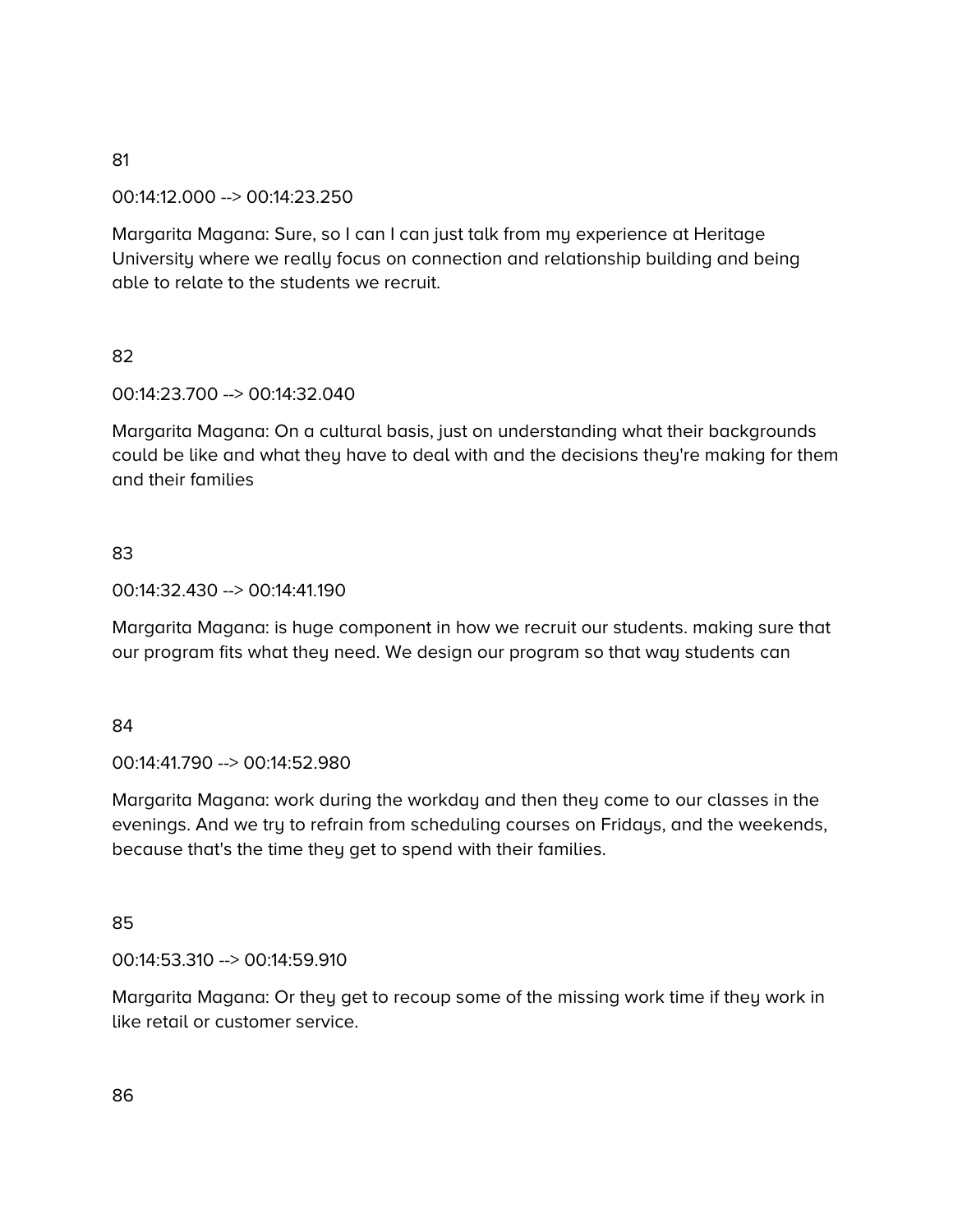00:15:00.450 --> 00:15:06.690

Margarita Magana: So we really try to keep our student's backgrounds in mind, so when we're recruiting them and designing our courses and our

# 87

00:15:07.470 --> 00:15:17.280

Margarita Magana: sequence of expected experiences in the field. So those are some things that we're doing at a heritage that really support the students that we're recruiting for our programs.

88

00:15:18.930 --> 00:15:21.210

Arik Korman: Great. Thank you. Dr. Tuan.

89

00:15:21.240 --> 00:15:29.700

Mia Tuan: So I mean I can't speak for all of Higher Ed, but certainly I can speak from for my college and the networks that that we are in partnership with.

90

00:15:30.330 --> 00:15:40.350

Mia Tuan: One in particular called edge. It's the Education Deans for Justice and Education. So I'm an "edgy", but for those for those of us like my college and EDJE,

#### 91

00:15:40.890 --> 00:15:50.250

Mia Tuan: it's it's a soul commitment right that what we have to do is change everything about…about how we think about our colleges and schools and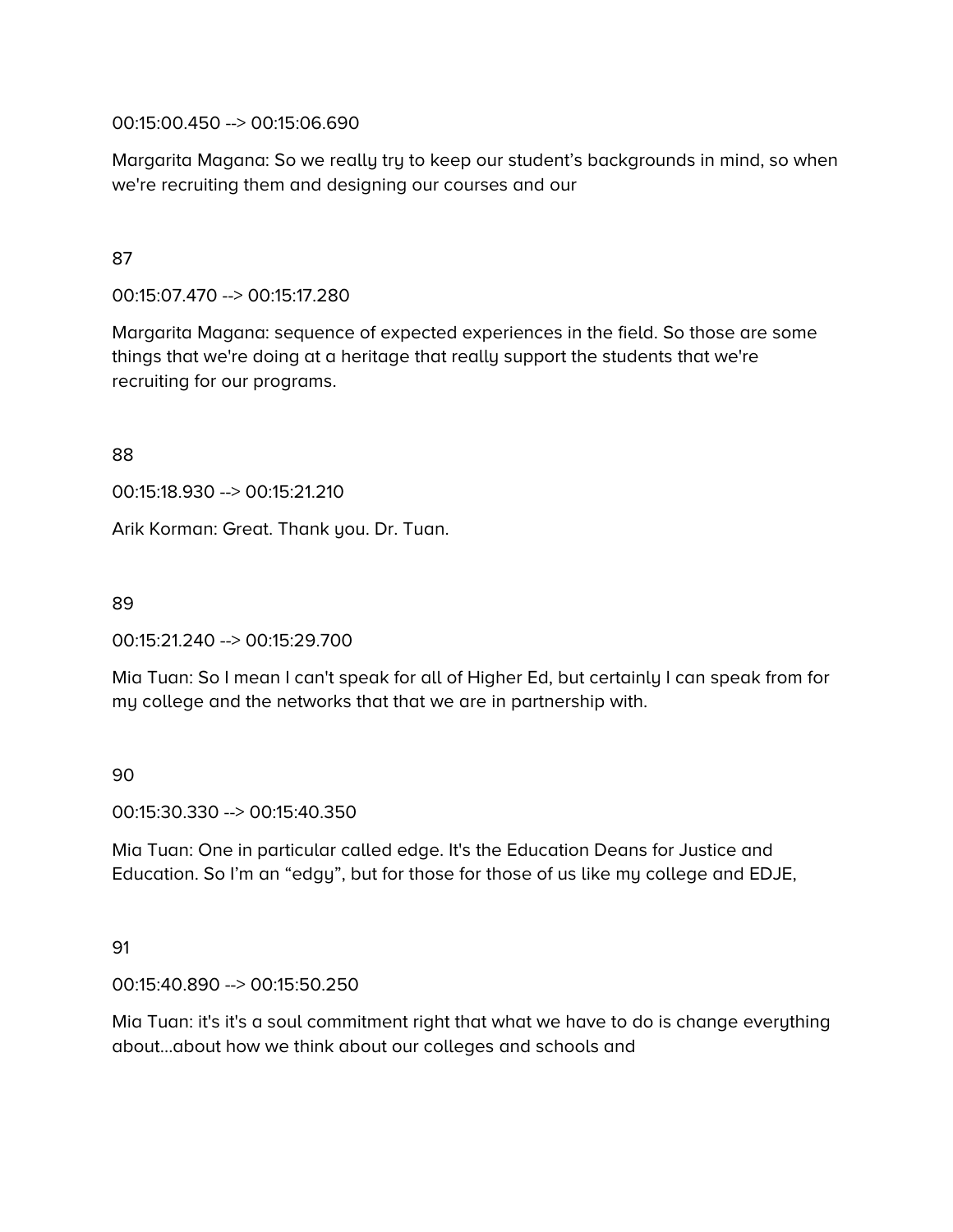00:15:50.730 --> 00:16:02.310

Mia Tuan: culture, practices, policies, curriculum, how we recruit, how we retain, how we fund… I mean it is a comprehensive 360 degree

93

00:16:03.300 --> 00:16:14.460

Mia Tuan: self-reflection. And then being honest about the ways in which our practices do or do not disrupt the status quo and then making the hard decisions to shift and change.

#### 94

00:16:15.120 --> 00:16:23.670

Mia Tuan: It is not easy, it's not pretty. We have not figured this out at all. But I can say with great confidence that our teacher education programs…

95

00:16:24.030 --> 00:16:33.450

Mia Tuan: Where we've gone down the rabbit hole, we're not going back and we're doing the changes that that are needed in order to be the kind of place where BIPOC

96

00:16:34.800 --> 00:16:37.200

Mia Tuan: teachers can thrive, want to come, and do well.

97

00:16:37.890 --> 00:16:44.760

Arik Korman: Great. Thank you very much, Dr. Tuan. And I want to open up the second part of that question to the entire panel just because it's it's a meaty one.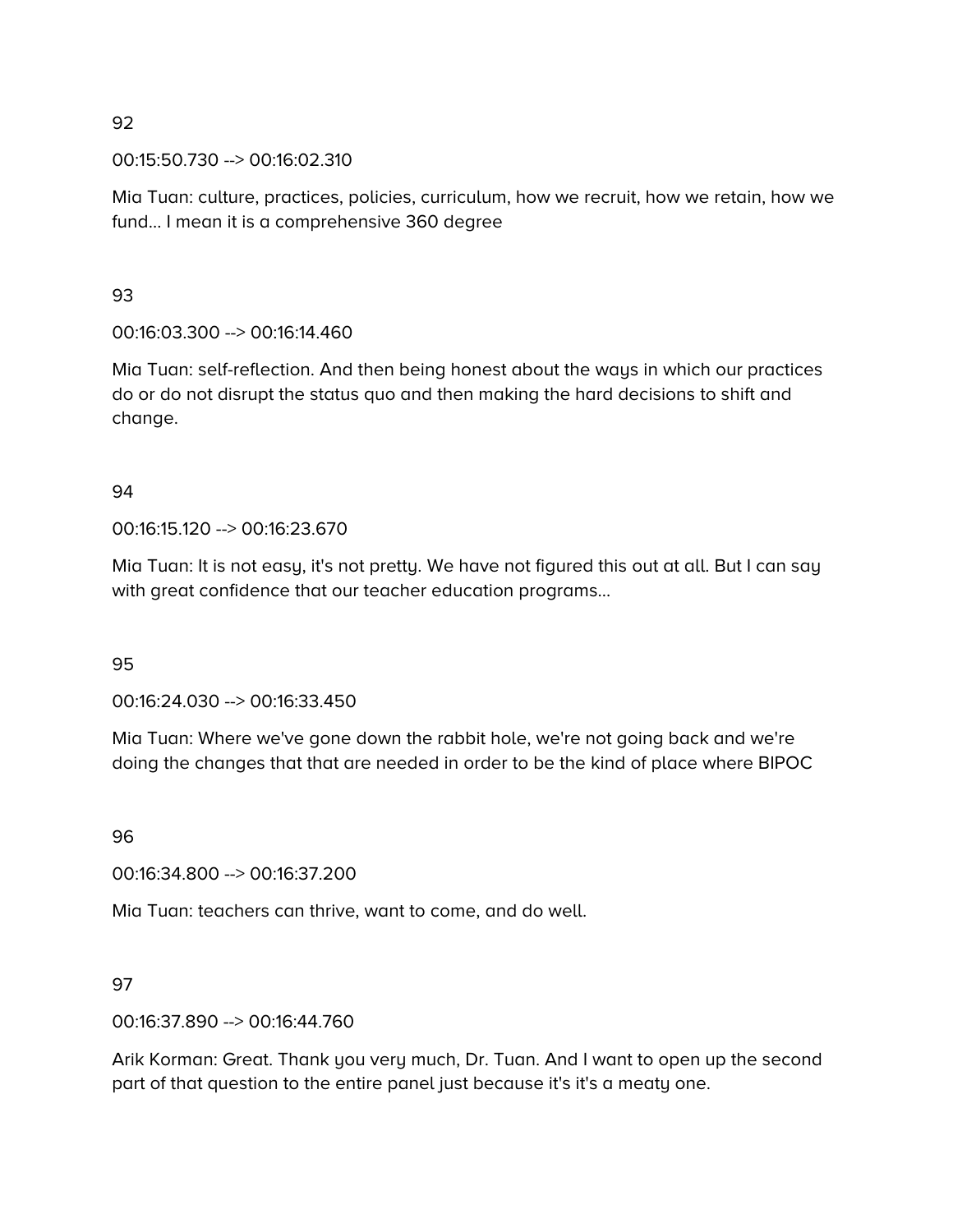00:16:45.180 --> 00:16:51.450

Arik Korman: And again, that that second part of the question was beyond the efforts that have just been described by Dr. Magana and Dr. Tuan.

99

00:16:52.260 --> 00:17:02.520

Arik Korman: What more is needed to address the injustices that have resulted in a largely white educator population in Washington state? I'd love to hear the broader panels perspective on that.

100

00:17:06.060 --> 00:17:08.940

Alexandra Manuel: What I can add to that is that I think,

101

00:17:10.260 --> 00:17:21.210

Alexandra Manuel: You know, there is a role for all different partners and stakeholders that you're hearing from in that work. I think part of it is centering

102

00:17:22.260 --> 00:17:43.620

Alexandra Manuel: you know and really reflecting on how do we get to create spaces and schools that feel reflect what we want to see so that we're prioritizing anti-racism, we're prioritizing racial literacy, or prioritizing community cultural wealth and that we are both

103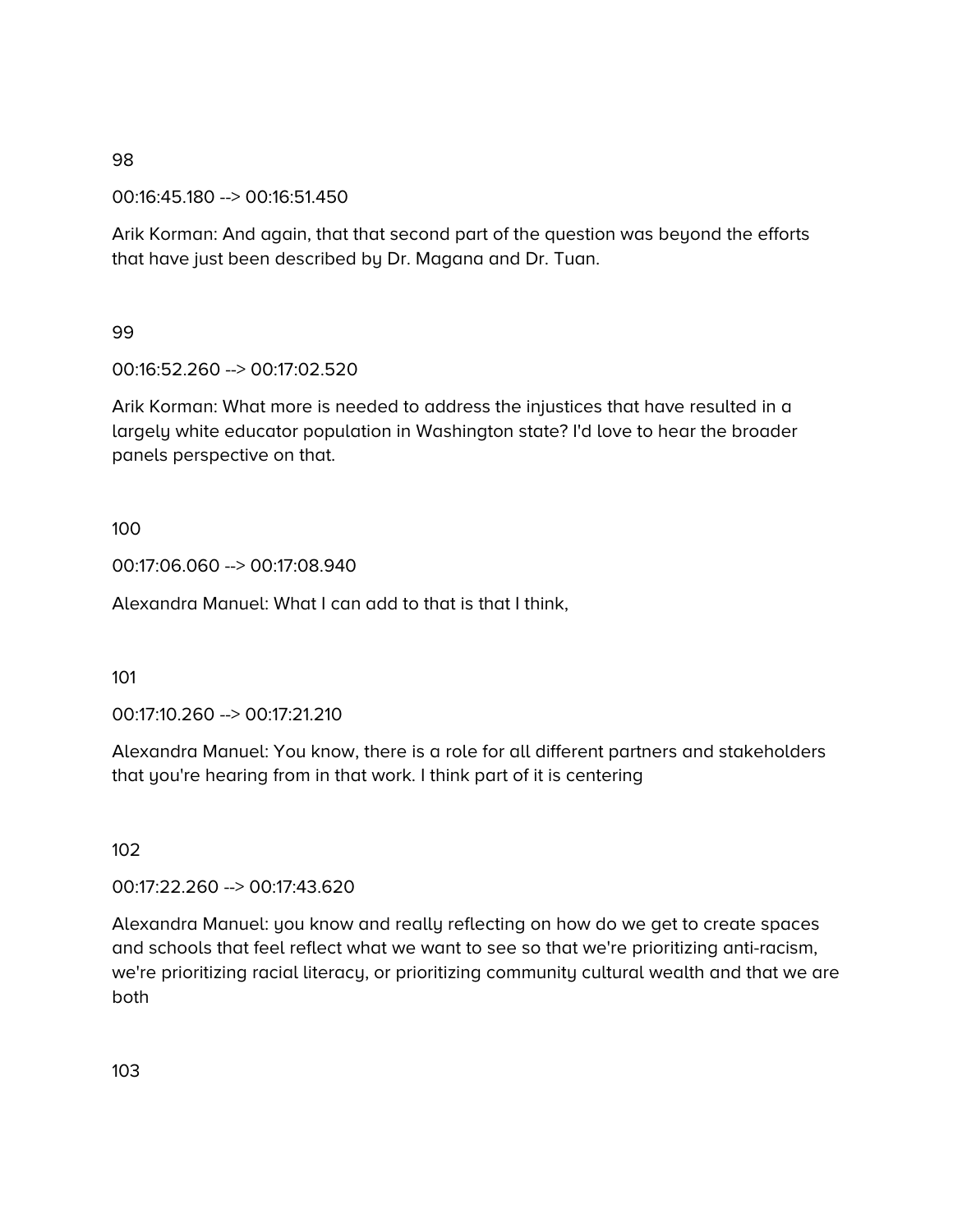00:17:45.060 --> 00:17:54.450

Alexandra Manuel: you know, developing our educators, to have those skills through preparation, but also through their professional learning

104

00:17:55.860 --> 00:18:03.990

Alexandra Manuel: and we are really continuing to think about how do we center the students experience, who we serve.

105

00:18:05.220 --> 00:18:08.310

Arik Korman: Yeah. Thank you, Alex. Dr. Brown did you want to add something?

106

00:18:09.270 --> 00:18:20.850

Goldy Brown: Yeah I am… you know, one of the things having been in Washington six months, but I've worked in schools in California, Alabama, Illinois, and Wisconsin.

107

00:18:22.530 --> 00:18:33.780

Goldy Brown: Nobody has it all figured out because it's it's still a local process. Schools are still local and they are going to resemble the beliefs of values at a local community.

108

00:18:34.140 --> 00:18:42.810

Goldy Brown: I've worked in schools that I was that I lead schools that were predominantly students of color and I was the first African American principal in Machesney Park, Illinois.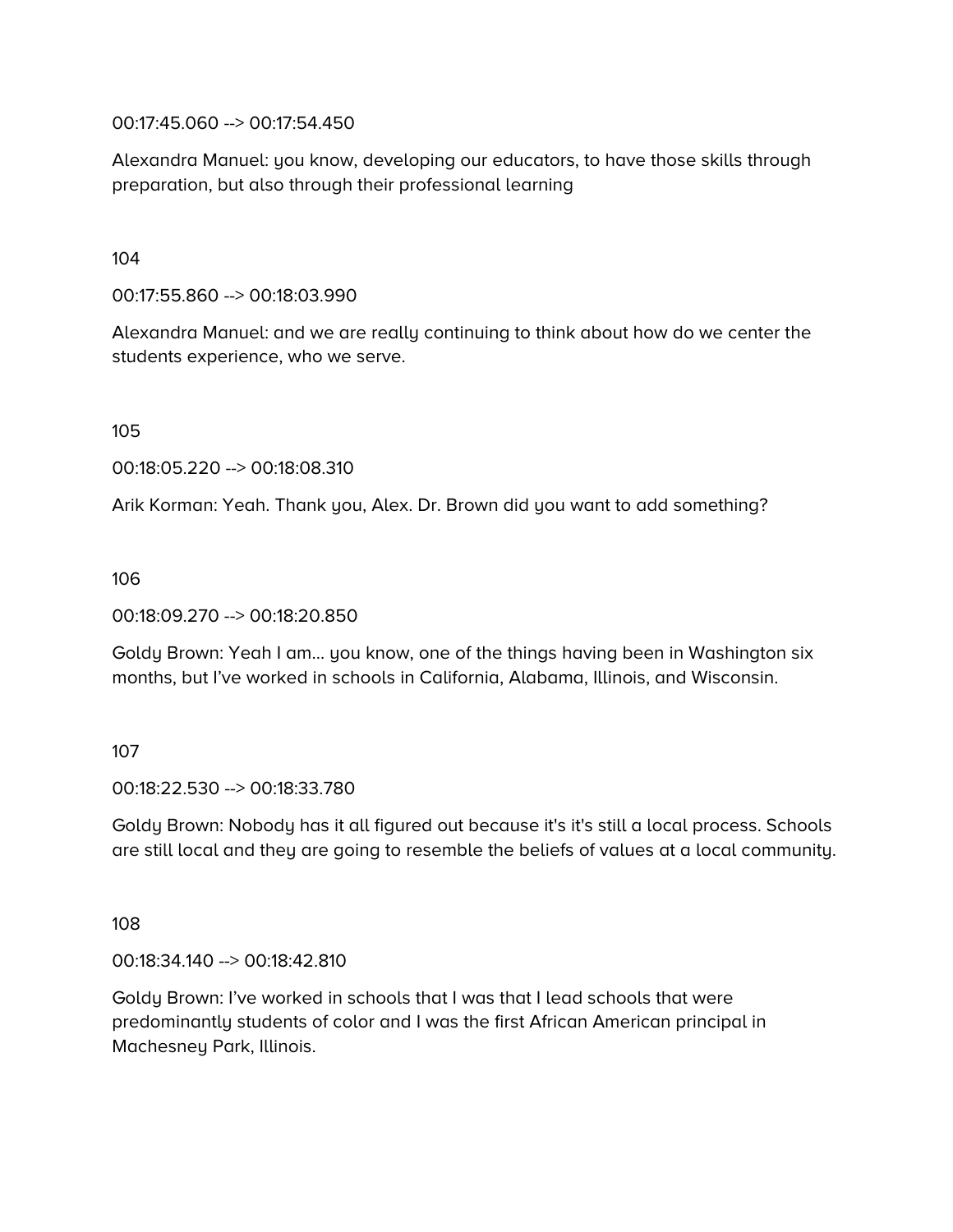00:18:43.470 --> 00:18:56.820

Goldy Brown: My staff was white, teachers were white, we had very few… we had maybe 10 students of color in the whole school, but who still needed services. But how you approach it is totally different. One, I think…

110

00:18:58.380 --> 00:19:07.500

Goldy Brown: education is political. It's it's a political process and just relying on the you know the kindness of people is tought.

111

00:19:08.190 --> 00:19:17.910

Goldy Brown: And not saying that people are necessarily bad, but they have other things on their plate. And administrators set the tone for schools.

112

00:19:18.390 --> 00:19:22.860

Goldy Brown: And if administrators are setting the tone for schools, administrators have to keep their jobs.

113

00:19:23.310 --> 00:19:32.070

Goldy Brown: And administrators are accountable to if you're a principal, to superintendents, who are accountable to the board, and the board represents the beliefs at a local community.

114

00:19:32.550 --> 00:19:42.090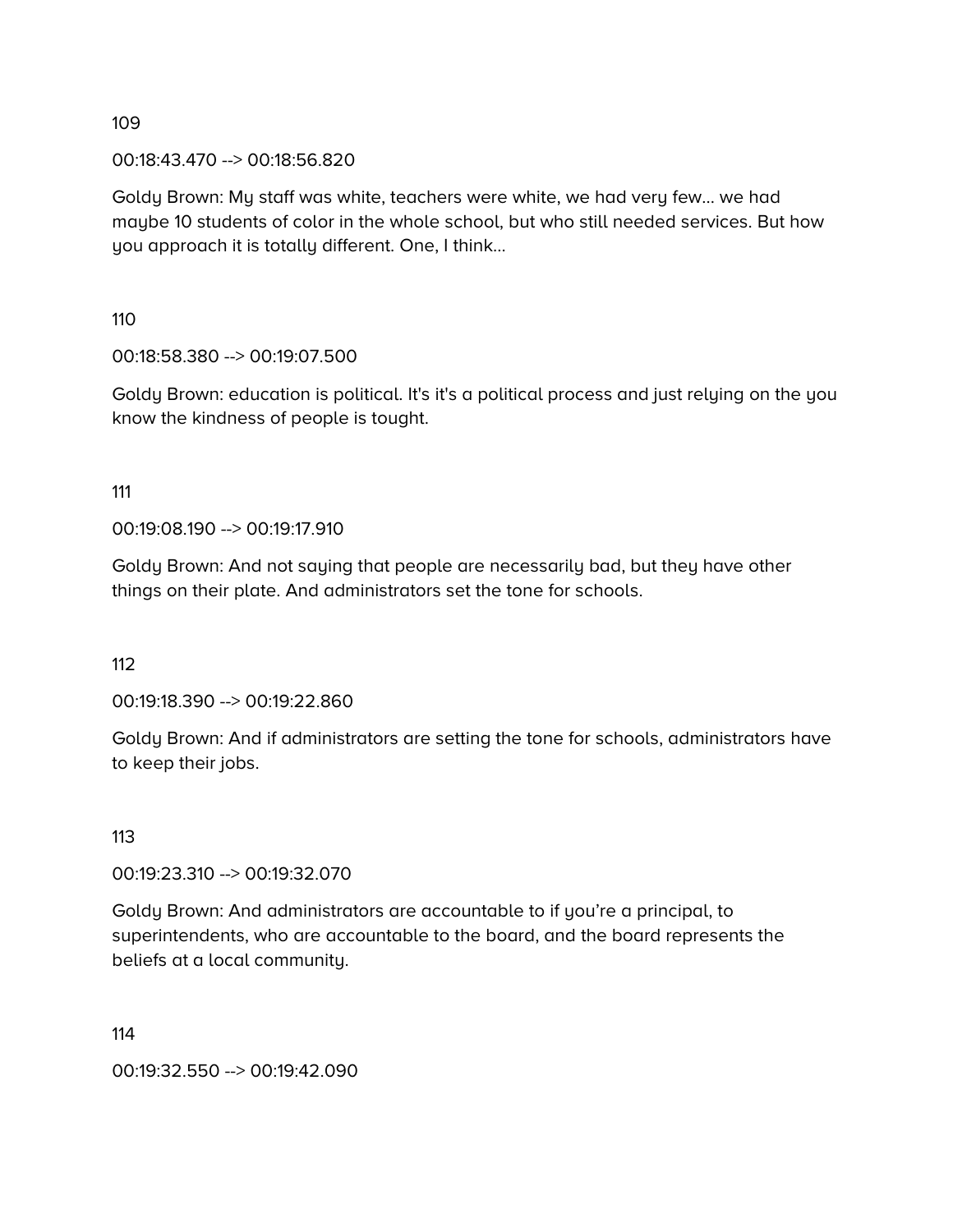Goldy Brown: And if it's not in a principal's evaluation or superintendents' evaluation to make this an issue, then it's just lip service. Even if they are well intentioned.

115

00:19:42.510 --> 00:19:49.470

Goldy Brown: Because the reality is, at the end of the day, we're all trying to keep our jobs, so if it has to be part of the

116

00:19:50.130 --> 00:20:02.100

Goldy Brown: legal and the evaluation processes of teachers, principals, and also superintendents from school boards and from the state school level policymakers

117

00:20:02.580 --> 00:20:08.790

Goldy Brown: if there's going to be real change. Because the day to day grind alone, and I'm African Americans… I was an African American principal

118

00:20:09.210 --> 00:20:18.060

Goldy Brown: and you forget about that. During the day I mean you just do because it's just, there's so many other things coming at you and you're so busy with so many other things that

119

00:20:18.450 --> 00:20:35.760

Goldy Brown: If you're not going to make it a priority from the evaluation process and holding people accountable to this as part of your job to do this, then I think it's going to be you know, we're just gonna keep having this conversation with very little type of results.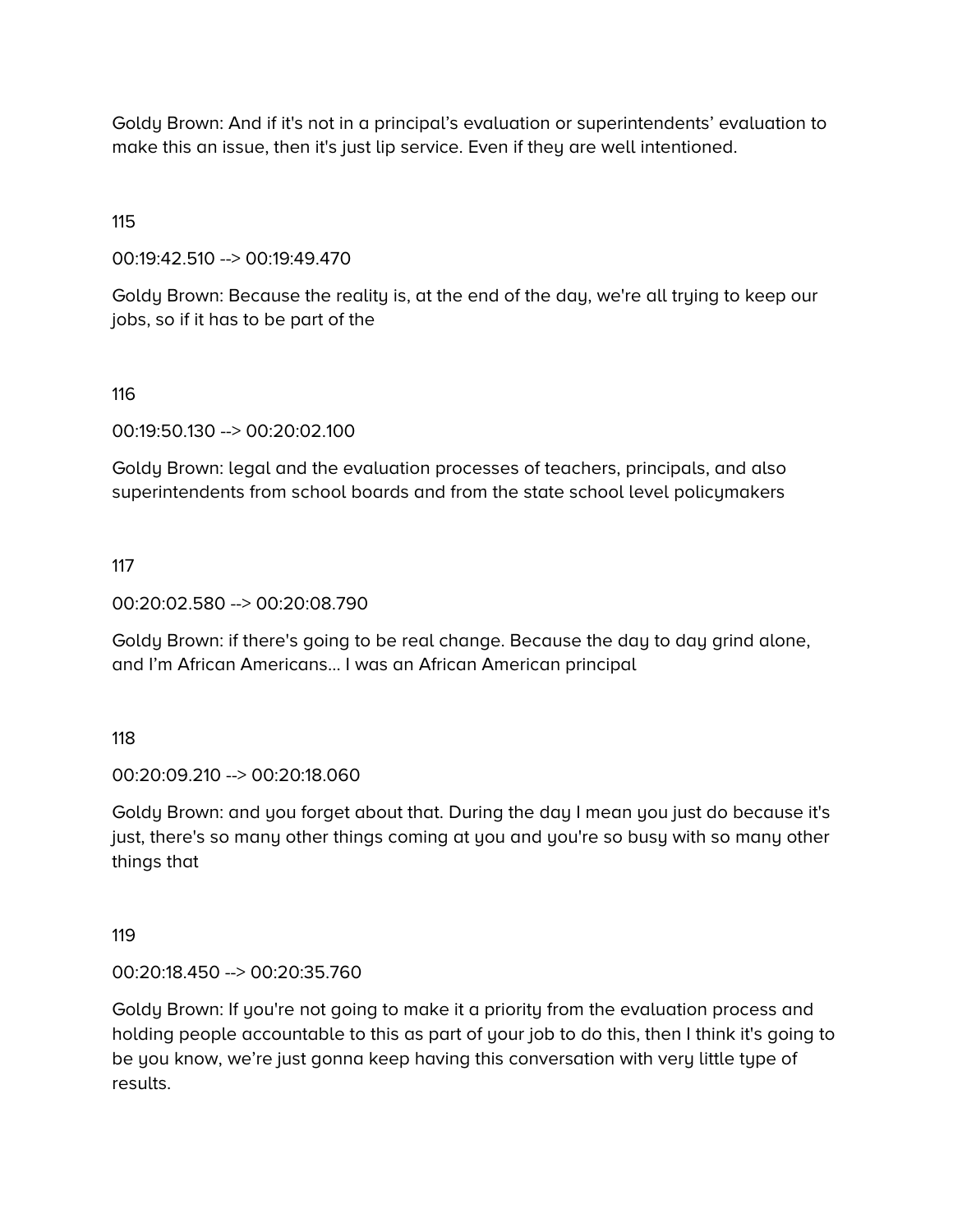00:20:37.140 --> 00:20:38.610

arik korman: Yeah that makes perfect sense.

121

00:20:39.990 --> 00:20:42.810

Arik Korman: All right, my next question is to either

122

00:20:44.040 --> 00:20:55.110

Arik Korman: Dr. Ernst-Slavit or Dr. Magana. By 2025, 25% of students are projected to be English language learners and a large share of Washington's families speak a language other than English at home.

123

00:20:55.740 --> 00:21:04.380

Arik Korman: How are colleges of education working to recruit, develop, and support teachers who reflect the linguistic diversity of school communities and why is this important?

124

00:21:07.680 --> 00:21:09.120

Arik Korman: Yeah Dr. Ernst-Slavit go for it.

125

00:21:10.050 --> 00:21:11.580

Gisela Ernst-Slavit: All right, thank you.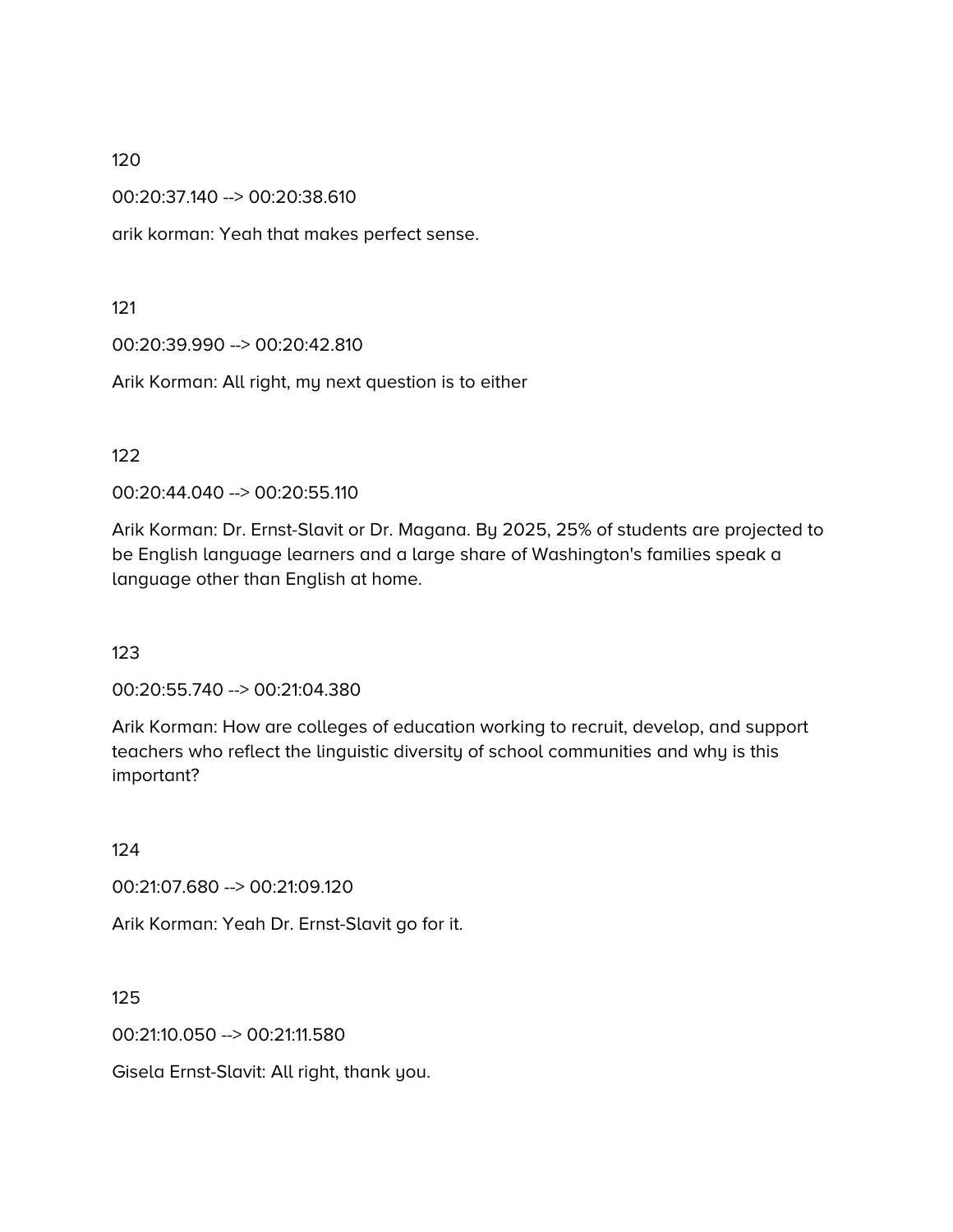00:21:14.250 --> 00:21:14.700

Gisela Ernst-Slavit: So.

127

00:21:15.780 --> 00:21:19.890

Gisela Ernst-Slavit: The work is is that the work that we have ahead is huge correct?

128

00:21:20.970 --> 00:21:44.310

Gisela Ernst-Slavit: College of education is still using traditional admission processes. Looking at GPA's, looking at you know transcripts, and measuring candidates based on traditional patterns. And we forget in the process to focus on the strength that diverse communities have.

129

00:21:45.480 --> 00:21:52.770

Gisela Ernst-Slavit: So part of the effort that WSU Vancouver, for example, has been to think outside the box.

130

00:21:54.840 --> 00:22:01.380

Gisela Ernst-Slavit: And the admission process doesn't start the moment that the student has all the papers,

131

00:22:02.610 --> 00:22:16.440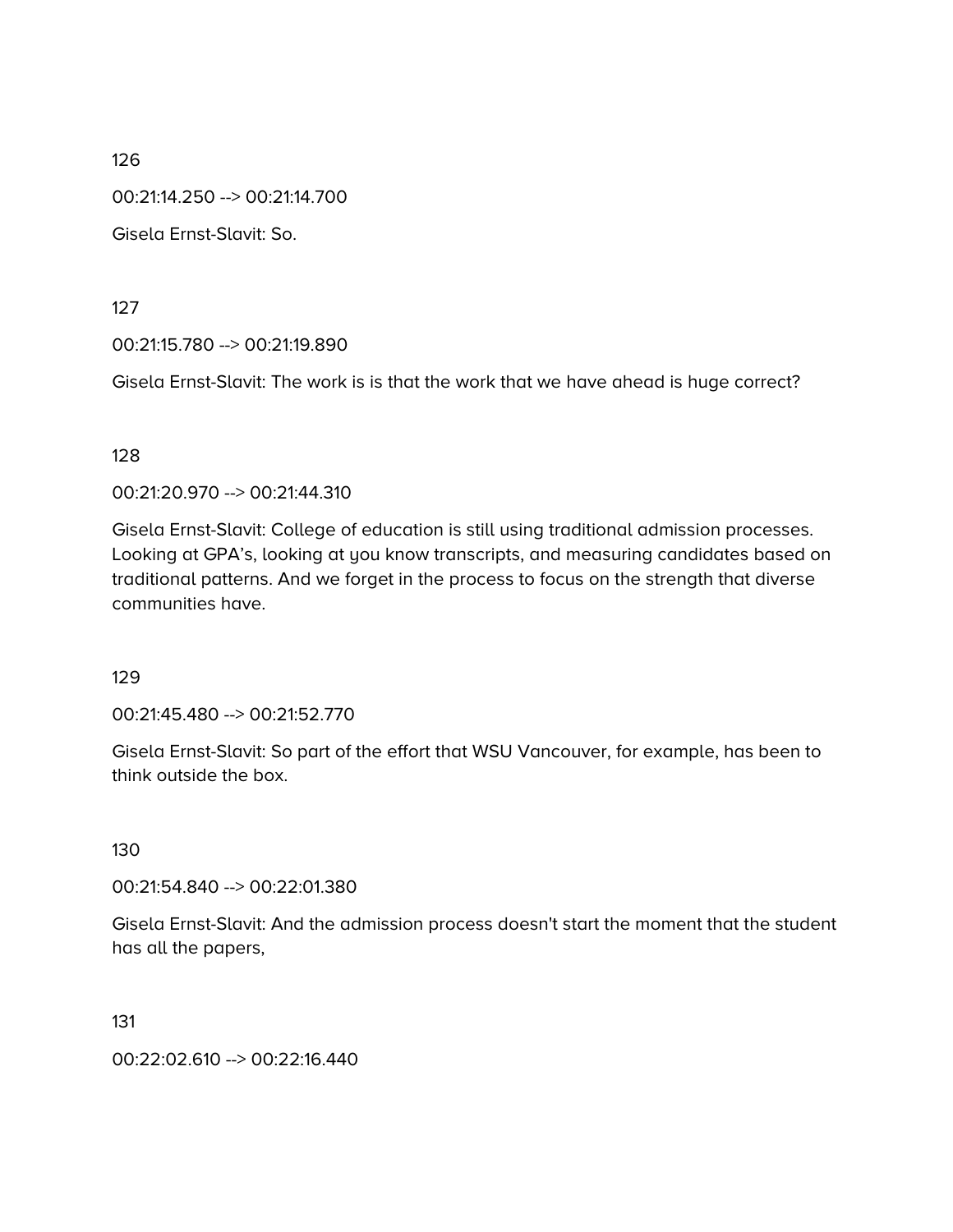Gisela Ernst-Slavit: it has to start way before. Research suggests we have to work in partnership with middle school, not only high school, in recruiting future teachers of color.

## 132

00:22:18.960 --> 00:22:29.820

Gisela Ernst-Slavit: One other thing that, for example, at WSU Vancouver what we have been able to do thanks to federal funding is to have alternative route teacher education programs.

#### 133

00:22:30.720 --> 00:22:49.050

Gisela Ernst-Slavit: What that allows us to do is to give credit to the valuable experiences that many of our candidates already bring. So for example, our program is about growing paraprofessionals in partnering school districts throughout the state. We work with eight partners.

134

00:22:50.430 --> 00:22:56.370

Gisela Ernst-Slavit: Some on the on this side on the West side and some in Central Washington.

135

00:22:57.480 --> 00:23:07.650

Gisela Ernst-Slavit: What we have learned is that many of these paraprofessionals have so much experience and knowledge of the community and the students they serve in.

136

00:23:08.490 --> 00:23:17.370

Gisela Ernst-Slavit: So that is a population we need to really tap because one, they have been doing the lion's share of educating English language learners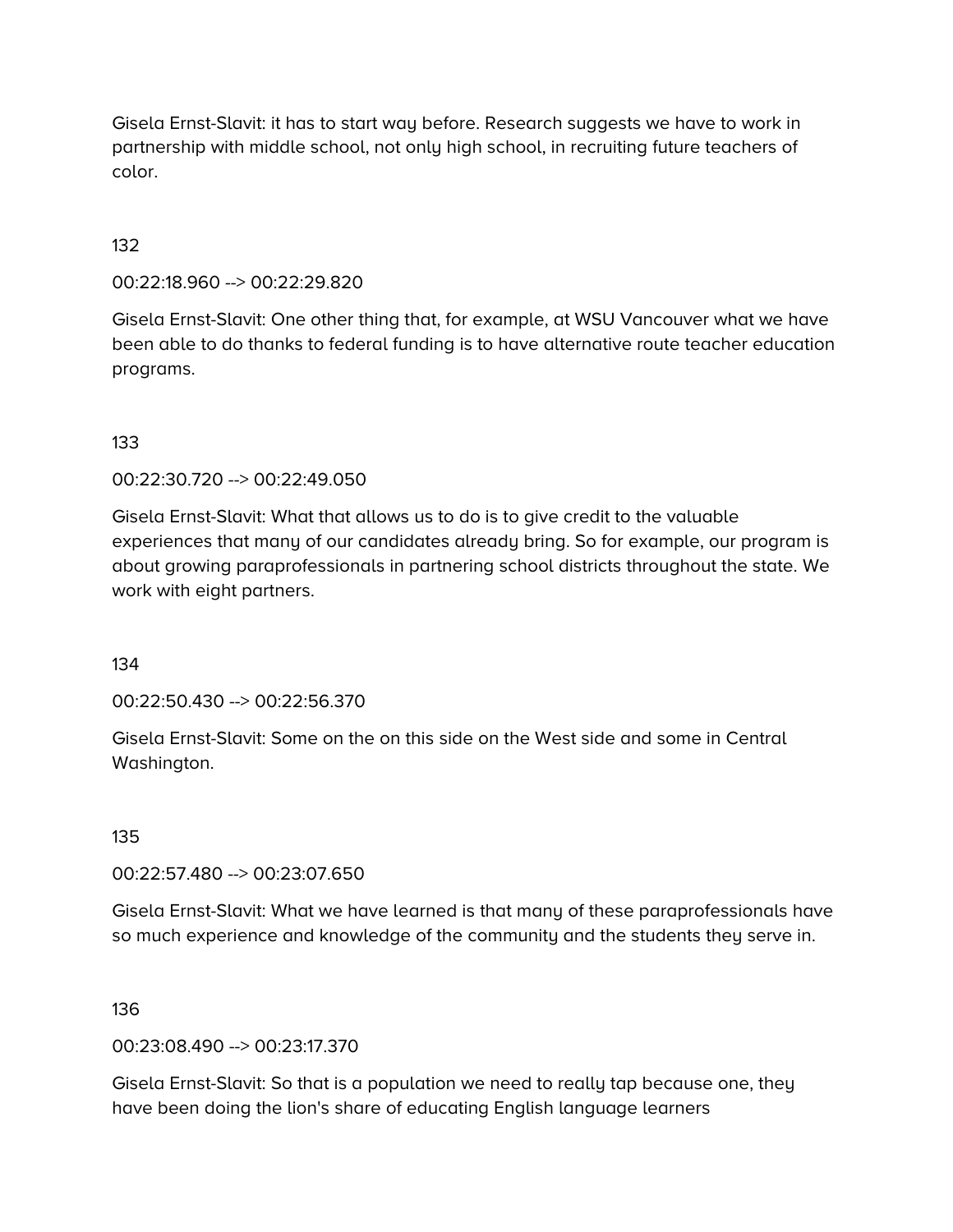00:23:18.300 --> 00:23:33.810

Gisela Ernst-Slavit: And two, they have the experience. And many of them the qualifications, they just don't have the transfers from their countries. They just don't have the typical requirements that we ask in colleges of education. Now, I just want to also

138

00:23:36.300 --> 00:23:38.430

Gisela Ernst-Slavit: mention one one aspect is…

#### 139

00:23:39.570 --> 00:23:54.930

Gisela Ernst-Slavit: Why are, why do we need to increase the number of teachers of colors or BIPOC teachers? It's because they have an understanding of the trials and tribulations of the challenges of the students of the students they serve.

140

00:23:56.310 --> 00:24:01.350

Gisela Ernst-Slavit: They have been through that path. They have experienced marginalization. Many of them had been

141

00:24:02.910 --> 00:24:10.680

Gisela Ernst-Slavit: second, third, fourth language learners. And one important piece of information and this comes from research on para-educators…

142

00:24:11.760 --> 00:24:14.070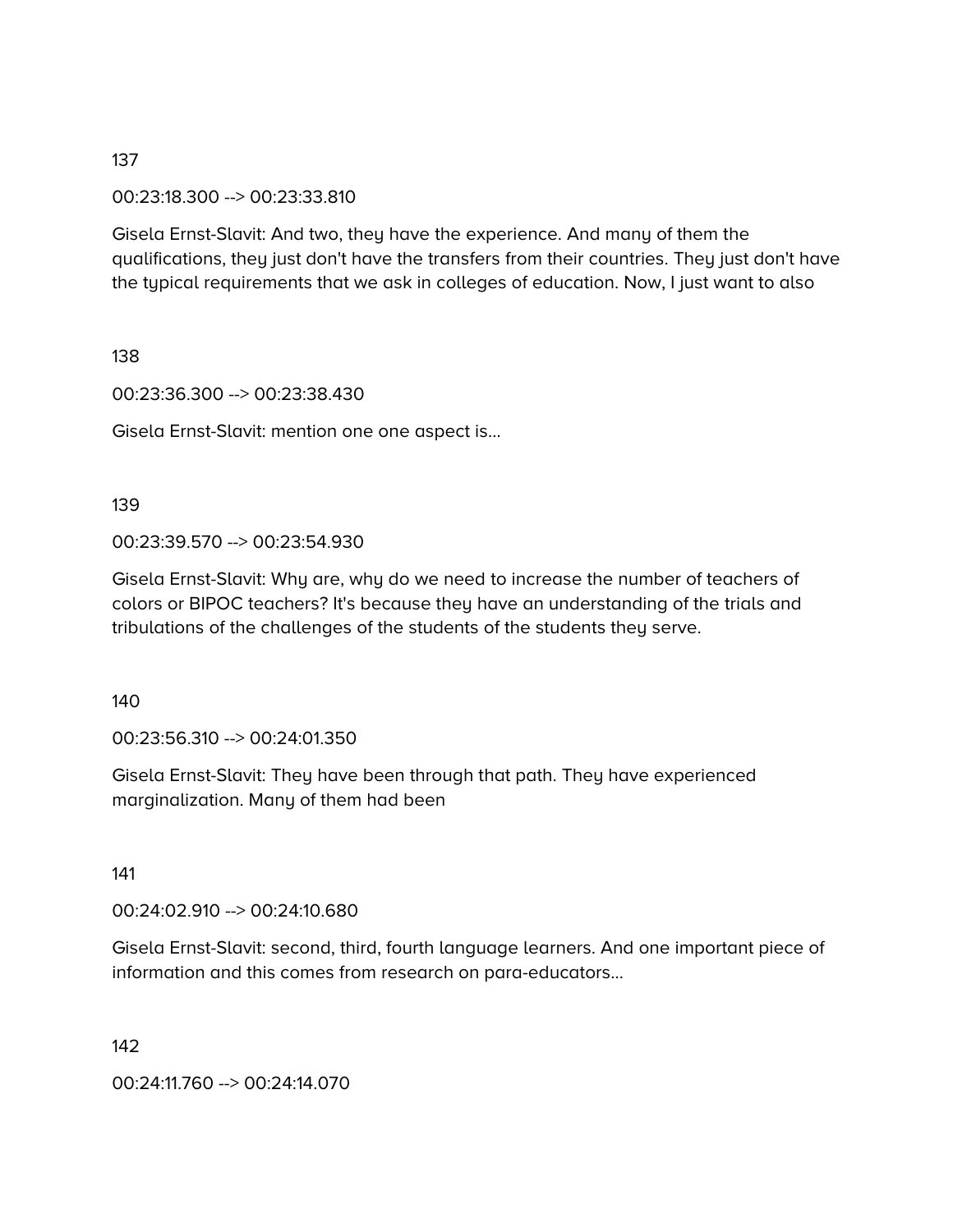Gisela Ernst-Slavit: Most para-educators

143

00:24:16.200 --> 00:24:22.770

Gisela Ernst-Slavit: live in the neighborhoods where they teach which is not the case for most teachers.

144

00:24:23.880 --> 00:24:30.000

Gisela Ernst-Slavit: And so they have an understanding of the communities in which they teach. And I'll stop there, thank you.

145

00:24:30.060 --> 00:24:33.300

Arik Korman: Great. Thank you, Dr. Ernst-Slavit. Dr. Magana, do you have anything you want to add?

146

00:24:34.140 --> 00:24:41.370

Margarita Magana: Yeah, um, in addition to what you were mentioning, it's also important to make sure that our faculty at the College of Education level

147

00:24:41.730 --> 00:24:48.450

Margarita Magana: also reflect the students that we're also recruiting so that they have also experienced injustices and been marginalized in the community.

148

00:24:48.750 --> 00:24:59.670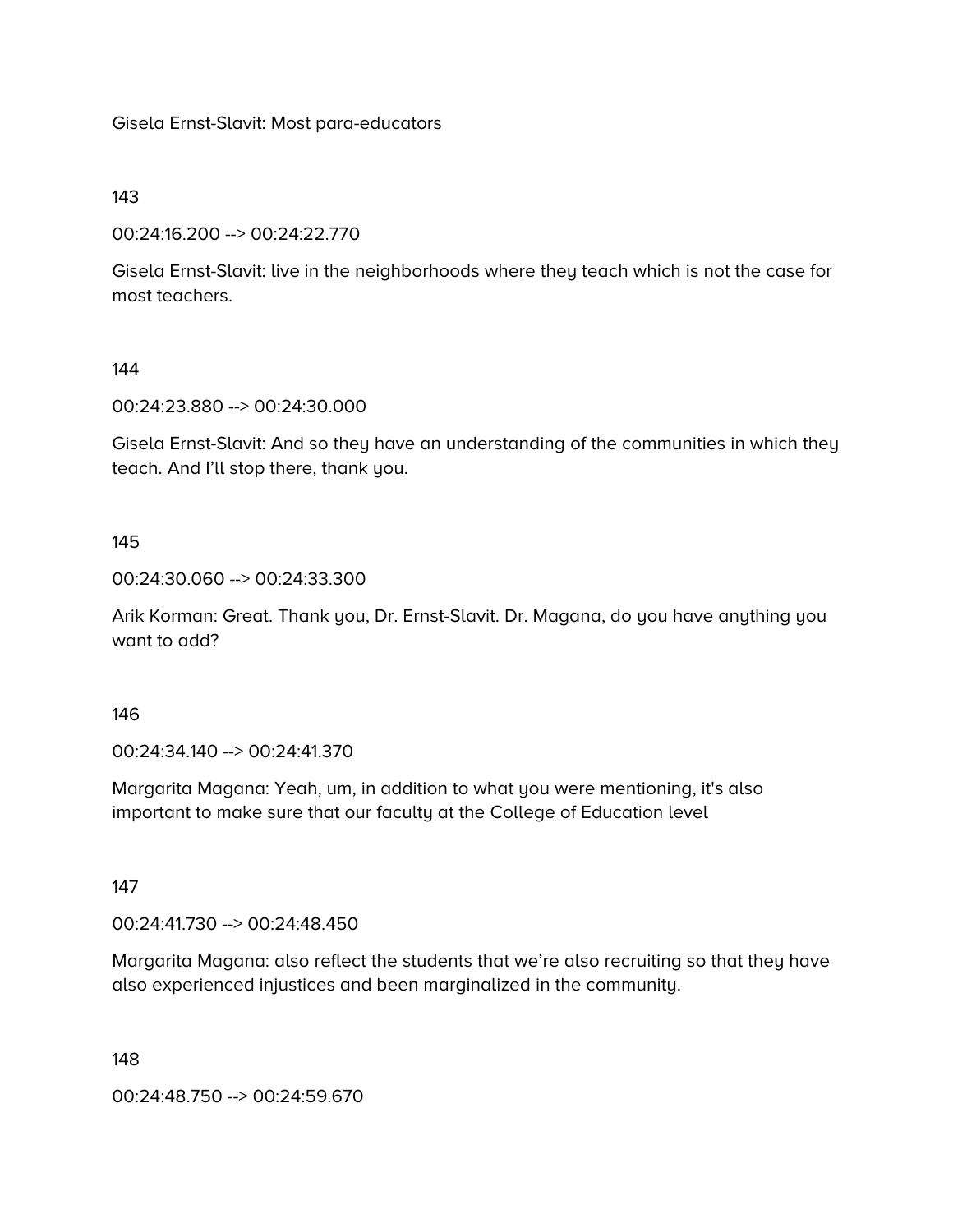Margarita Magana: It might not necessarily be within that specific community. It's even better if they are. One of the reasons why I went to Heritage is because it would be a local university, where I would be able to work with local students.

149

00:25:00.660 --> 00:25:12.720

Margarita Magana: And so, just to add on, is just having faculty that know that struggle… that know what it is to be an ELL student in a classroom, that may or may not be providing the adequate services that they need.

150

00:25:13.410 --> 00:25:23.940

Margarita Magana: So that's, we feel like it's very important to make sure that our faculty represent or look like or have experienced similar situations as our students.

151

00:25:25.110 --> 00:25:32.070

Margarita Magana: And so, other other ways that have also helped our students is programs such as the Martinez Fellowship Program

152

00:25:32.700 --> 00:25:42.780

Margarita Magana: which is a statewide initiative, where we are able to support our students statewide and they are able to work, work with the same students to connect and create a network and a space, just like Alex was

153

00:25:43.500 --> 00:25:53.100

Margarita Magana: mentioning where they can actually share similar experiences, or how to troubleshoot situations because oftentimes they might be the only educator of color.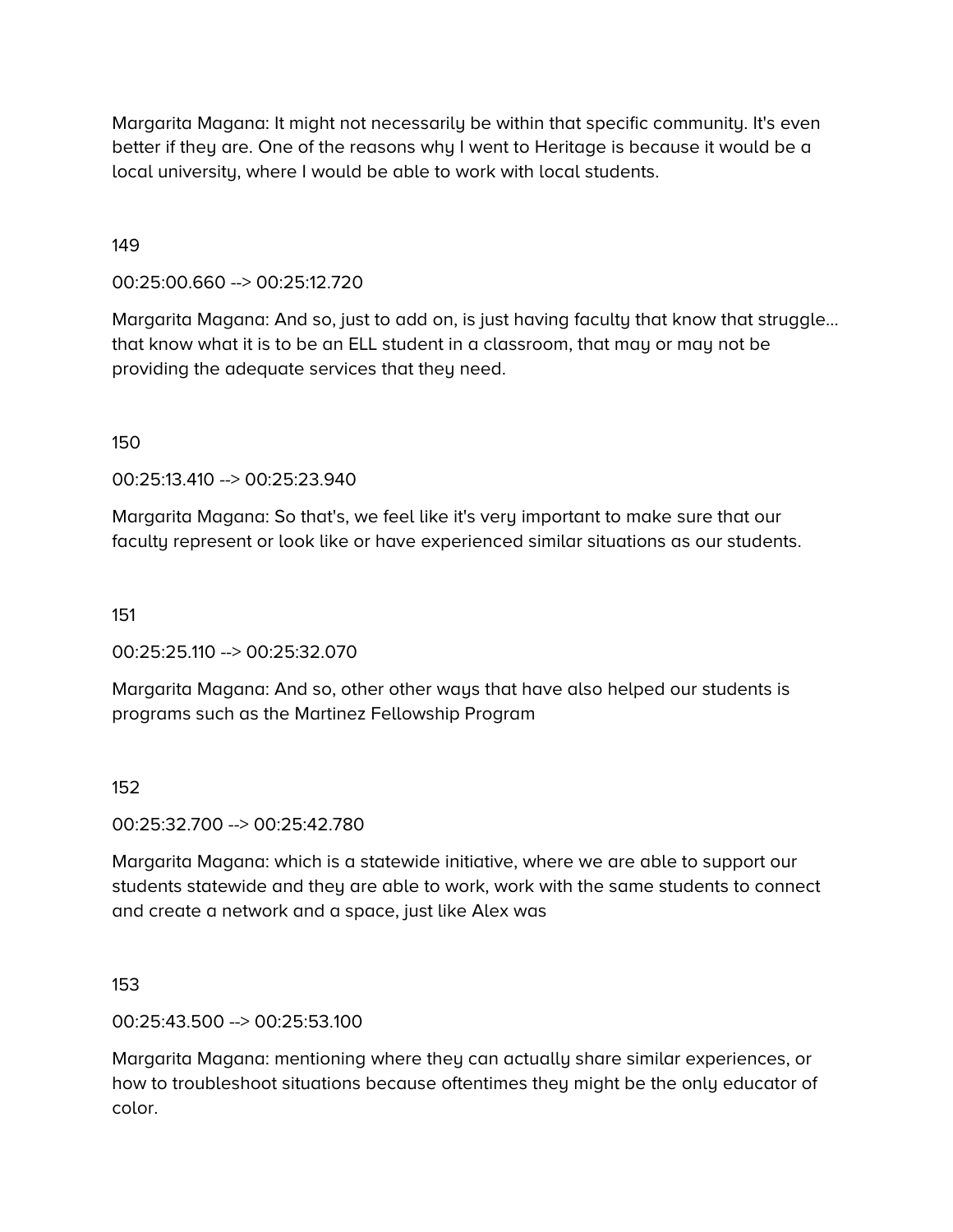00:25:53.430 --> 00:25:57.150

Margarita Magana: And they just need someone to talk to be able to troubleshoot what's going on.

155

00:25:58.140 --> 00:26:12.930

Margarita Magana: And so that's just that's just the other thing I wanted to add to that. Just being able to support our students as they come in, as they're in our program, and as they're going out so that way they continue to feel like they're connected to some larger group of support.

## 156

00:26:13.380 --> 00:26:17.400

Arik Korman: Great. Thank you, Dr. Magana. The next question goes to Alex Manuel.

157

00:26:18.240 --> 00:26:33.270

Arik Korman: What are some of the state level policy issues and opportunities at play here and how can we collaborate to address and leverage these at a policy level? What's hindering a more diverse education workforce in Washington and what are some near term opportunities to make meaningful progress?

158

00:26:34.740 --> 00:26:42.660

Alexandra Manuel: Yeah, this is a really good question and something that I think about all the time daily but was really well articulated so I appreciate that.

159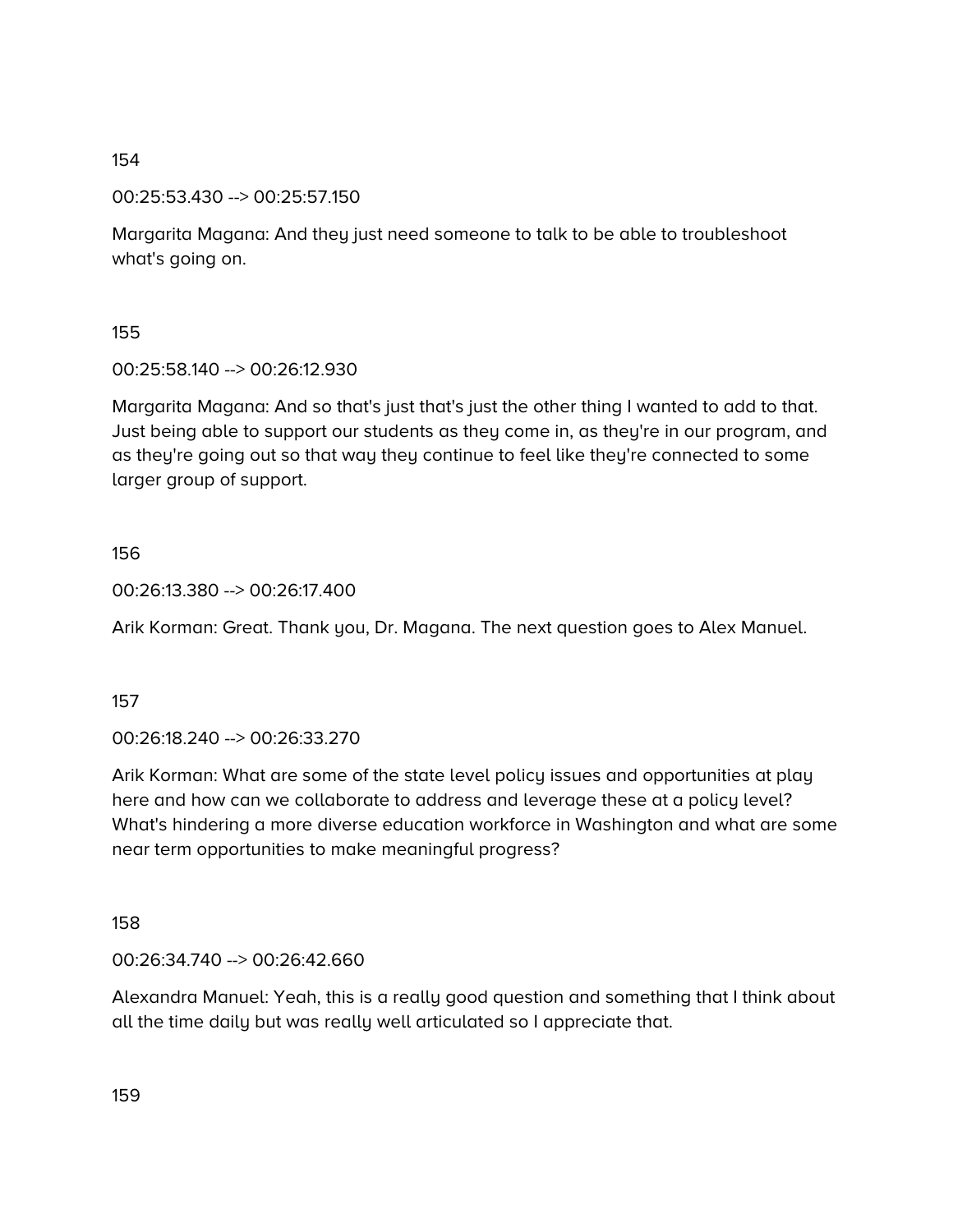00:26:43.560 --> 00:26:54.120

Alexandra Manuel: I think you know part of this is that there… we have to look at our own history and the history of the education profession.

160

00:26:54.810 --> 00:27:03.270

Alexandra Manuel: It's not an accident of you know that we have a pretty homogenous profession of and how did we come to have a predominantly white female

161

00:27:03.840 --> 00:27:14.940

Alexandra Manuel: profession and also, as we think about how we want to prepare and develop and support educators into the future, what are the things that are important that we prioritize and you heard, I think, from some really

162

00:27:15.840 --> 00:27:31.320

Alexandra Manuel: phenomenal educators and educators of educators here at about what what that can and should look like. I think from the policy level; I think that it's allowing for flexibility in the preparation of educators.

163

00:27:31.920 --> 00:27:44.910

Alexandra Manuel: To make sure that we are both reducing barriers to certification, but we are supporting a streamlined and understood pathways into becoming educators and into the profession.

164

00:27:45.840 --> 00:27:57.600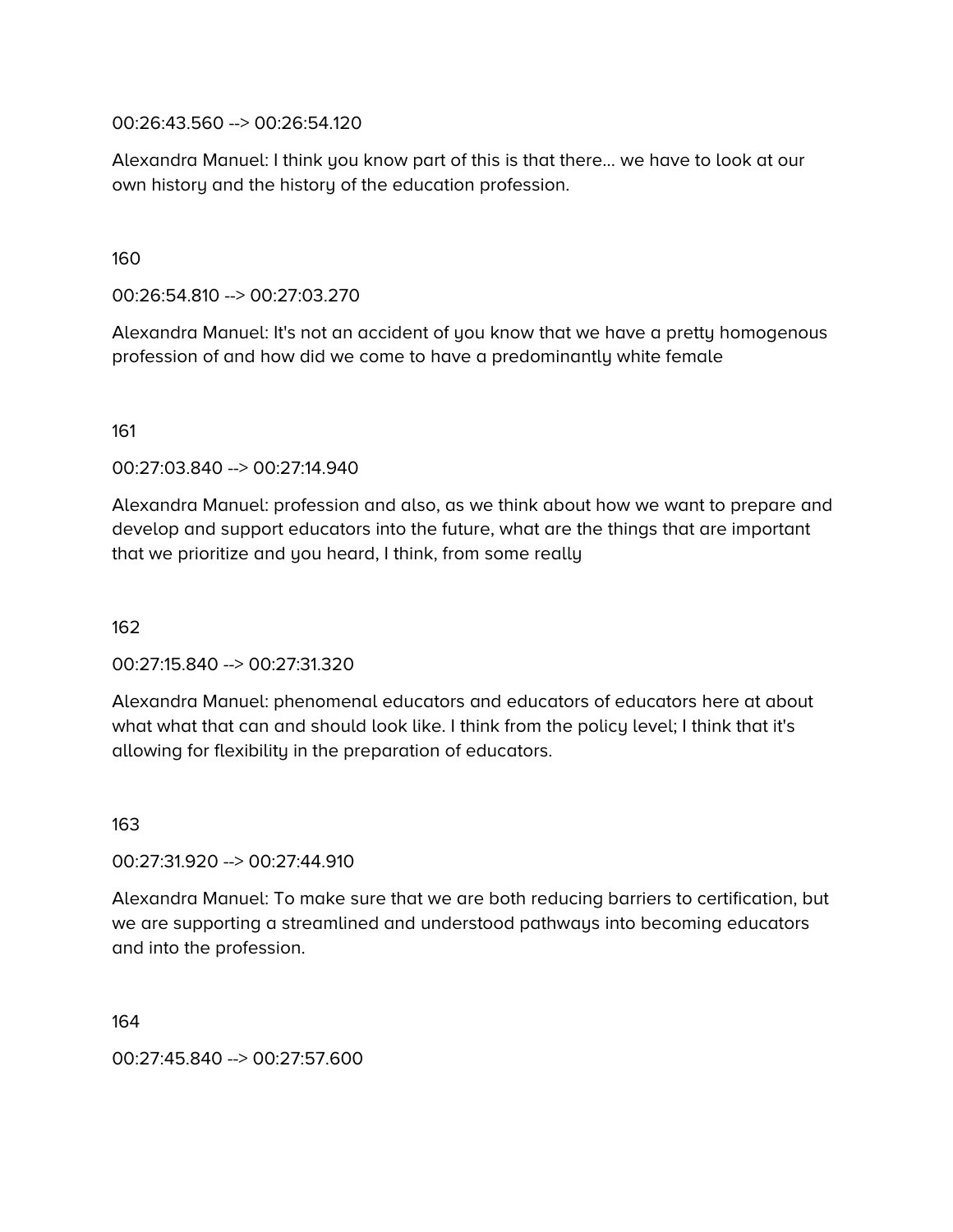Alexandra Manuel: That includes looking at our educator assessment system, that includes looking at on and off ramps into the educator profession and making those accessible to

165

00:27:58.470 --> 00:28:02.820

Alexandra Manuel: you know, students, that come right out of high school whether that's through

166

00:28:03.240 --> 00:28:12.390

Alexandra Manuel: you know, high school teacher academy models or through alternative routes or through the process of our parent educators choosing to go on and become teachers.

167

00:28:12.990 --> 00:28:23.070

Alexandra Manuel: There's a lot that we can do to help. Really I think continue to amplify job embedded learning, where we know both in our state and nationally.

168

00:28:23.820 --> 00:28:33.030

Alexandra Manuel: Being able to learn how to teach while teaching and also be able to learn, within the context of your local community, we see that there's a larger diversity of

169

00:28:34.080 --> 00:28:46.590

Alexandra Manuel: future educators in those roles. I think we also continue to need to think about how we invest in strategies to diversify the educator workforce and address shortage.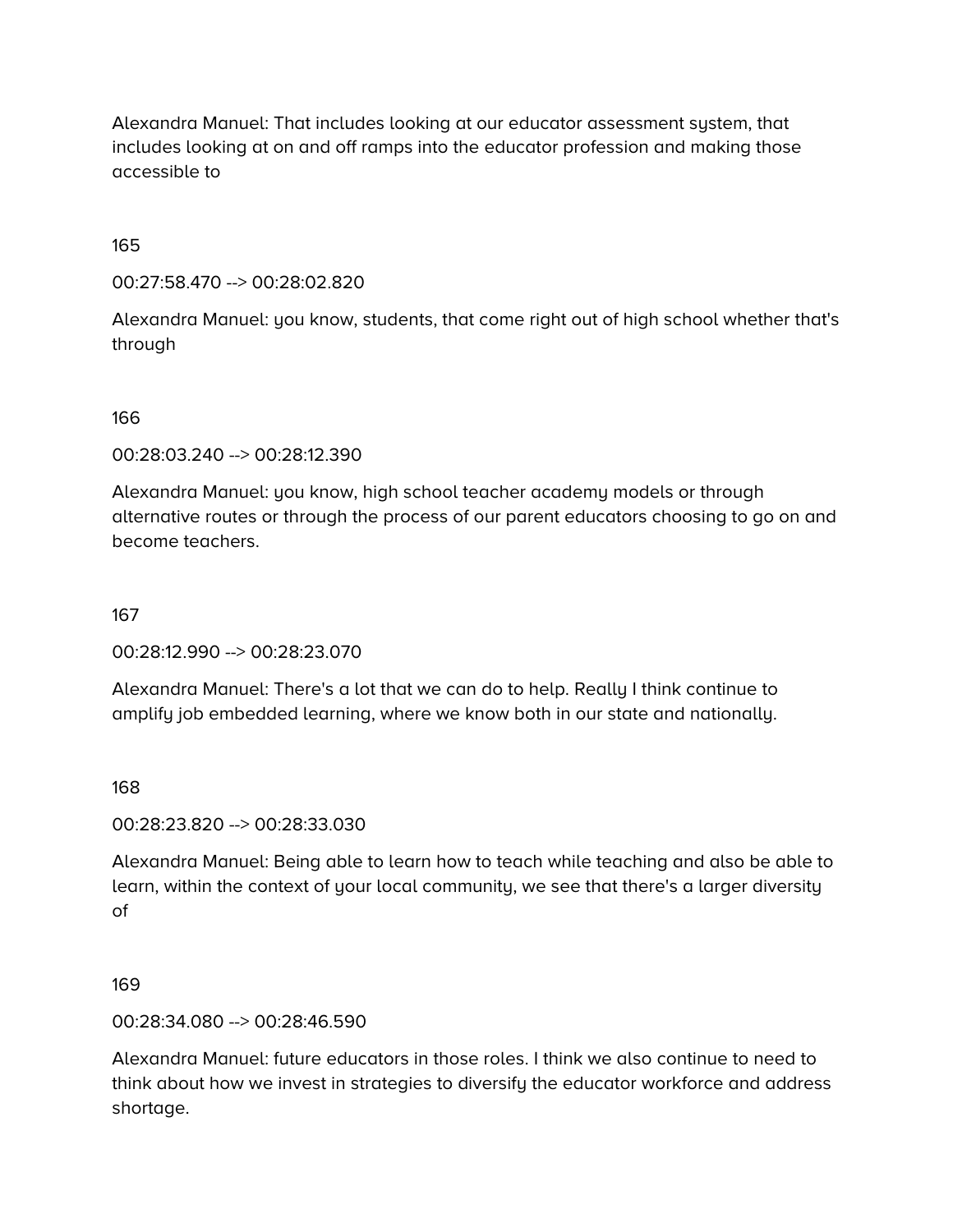#### 00:28:47.250 --> 00:28:56.580

Alexandra Manuel: That includes things like scaling grow your own programs, such as recruiting Washington teachers at the high school level, getting students excited, pumped up.

## 171

## 00:28:57.240 --> 00:29:08.250

Alexandra Manuel: Charlie is I when I hear you talk I'm like that is the kind of educator you want to see in the in the classroom and so so glad to see that energy and passion.

## 172

## 00:29:09.120 --> 00:29:21.270

Alexandra Manuel: Same thing with our alternative route programs, and many of our different creative design programs to really address the educator workforce and the needs of the local community.

#### 173

00:29:22.500 --> 00:29:33.180

Alexandra Manuel: We also you know in part of doing that is supporting students of color and and our BIPOC students at to be able to navigate the process to become an educator and

#### 174

#### 00:29:33.930 --> 00:29:46.740

Alexandra Manuel: That can be through a variety of different means. We do have a website called TeachWA That is something that can help with that, but our programs and our district partners are so critical in that.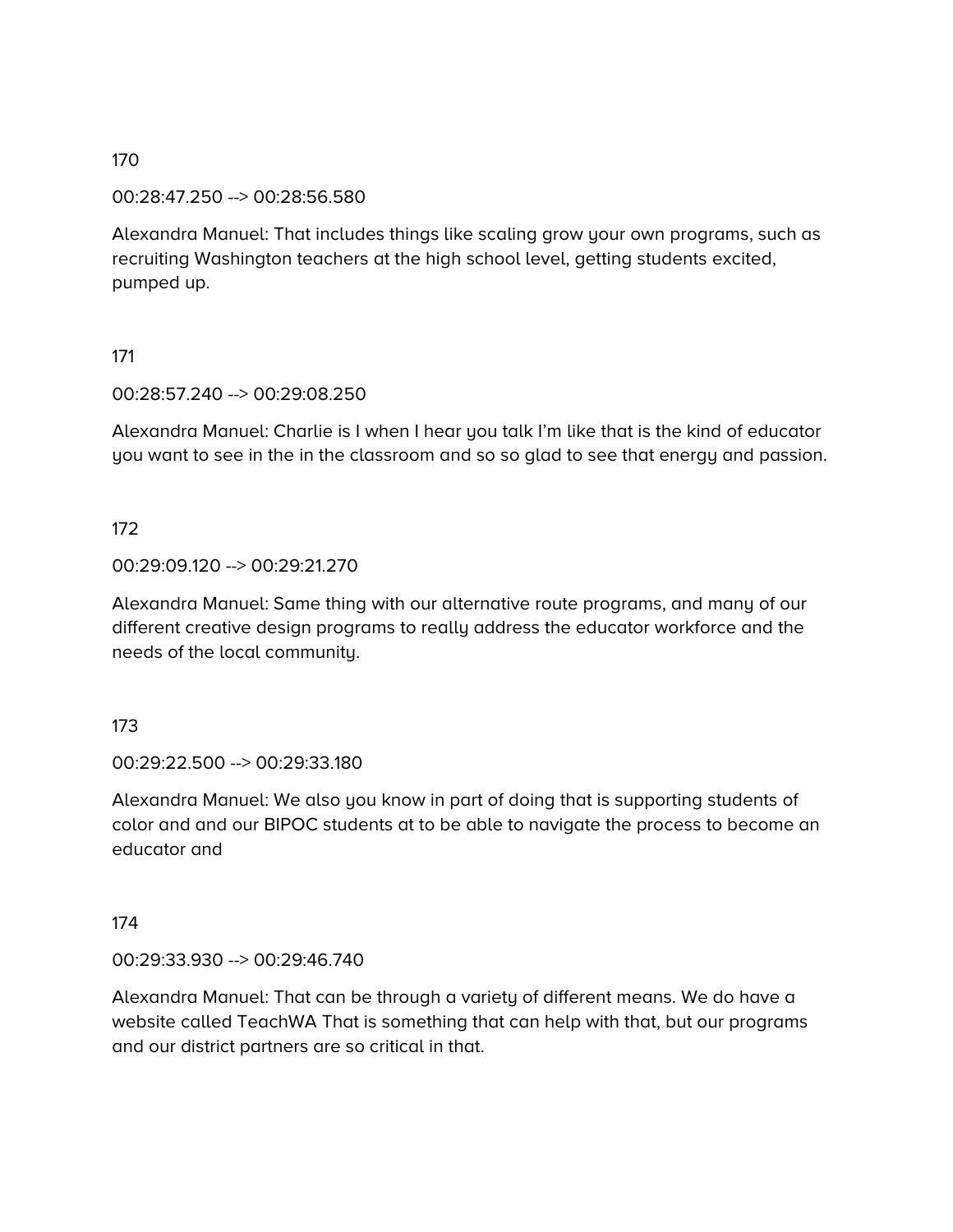00:29:47.460 --> 00:30:02.490

Alexandra Manuel: And then we also, I think, have an opportunity to really center that when we have great educators in the field, we need to help really work to cultivate and keep them in the profession and help to build community around

176

# 00:30:03.570 --> 00:30:20.580

Alexandra Manuel: The kinds of things that we've talked about that really center racial justice, that center you know the ideas of community cultural wealth, you know really thinking about that as something that will support all of our students into the future.

177

# 00:30:21.090 --> 00:30:30.480

Arik Korman: Great. Thank you, Alex. Yeah, those are great pathways and I'll add a link to the TeachWA website in the follow up email. That's a great resource and I appreciate you mentioning that.

178

00:30:31.020 --> 00:30:39.660

Arik Korman: The next question goes to Dr. Brown. Principals plays such a key role in setting the tone for school culture and building effective Community partnership,

179

00:30:39.960 --> 00:30:55.710

Arik Korman: and study after study indicates that they're one of the very top reasons teachers stay or leave. How is Higher Ed working to recruit and develop more principals of color and what can be done to better position all principals to support a stable diverse education workforce?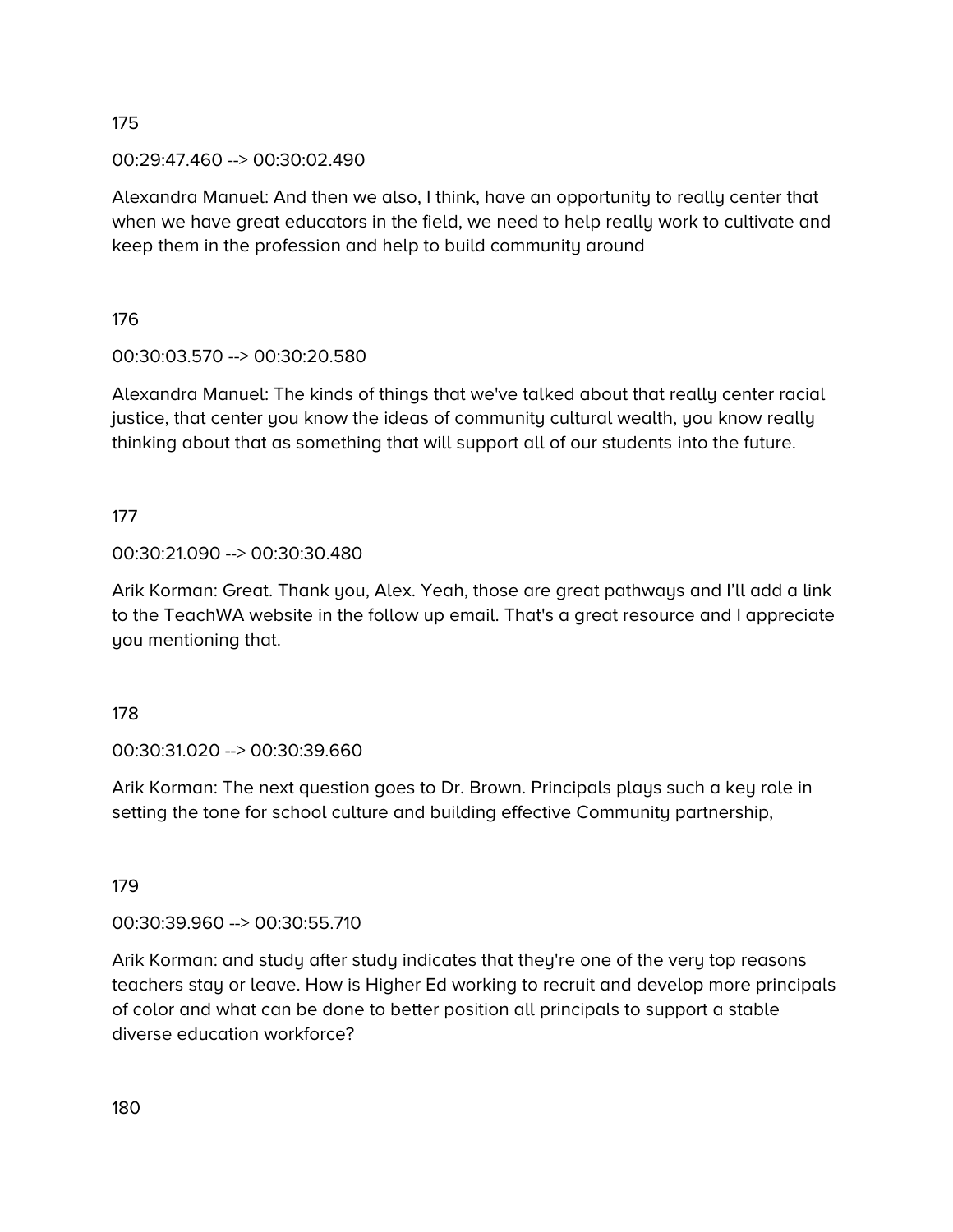00:30:57.360 --> 00:31:00.420

Goldy Brown: Oh, I think, higher ed's main way of

181

00:31:01.800 --> 00:31:09.480

Goldy Brown: recruiting principals of the color is working with school districts who want principals of color. Education is such a local…

## 182

00:31:10.110 --> 00:31:19.050

Goldy Brown: Even though you know we have national things going on, it still comes down to local people. principal programs, people attend principal programs from the local area.

#### 183

00:31:19.680 --> 00:31:26.550

Goldy Brown: So I don't get students from New York or Chicago coming to Whitworth. I get people from Eastern Washington that are are coming here.

184

00:31:27.150 --> 00:31:37.200

Goldy Brown: So I think it's similar to what was stated by Alexandra, you have to grow your own so you got people of color who are teachers in your district.

185

00:31:37.980 --> 00:31:49.440

Goldy Brown: Encouraging them, giving them economic incentives. We try to give economic incentives to people to come get their principal certification or Masters in Education Administration while they're teaching.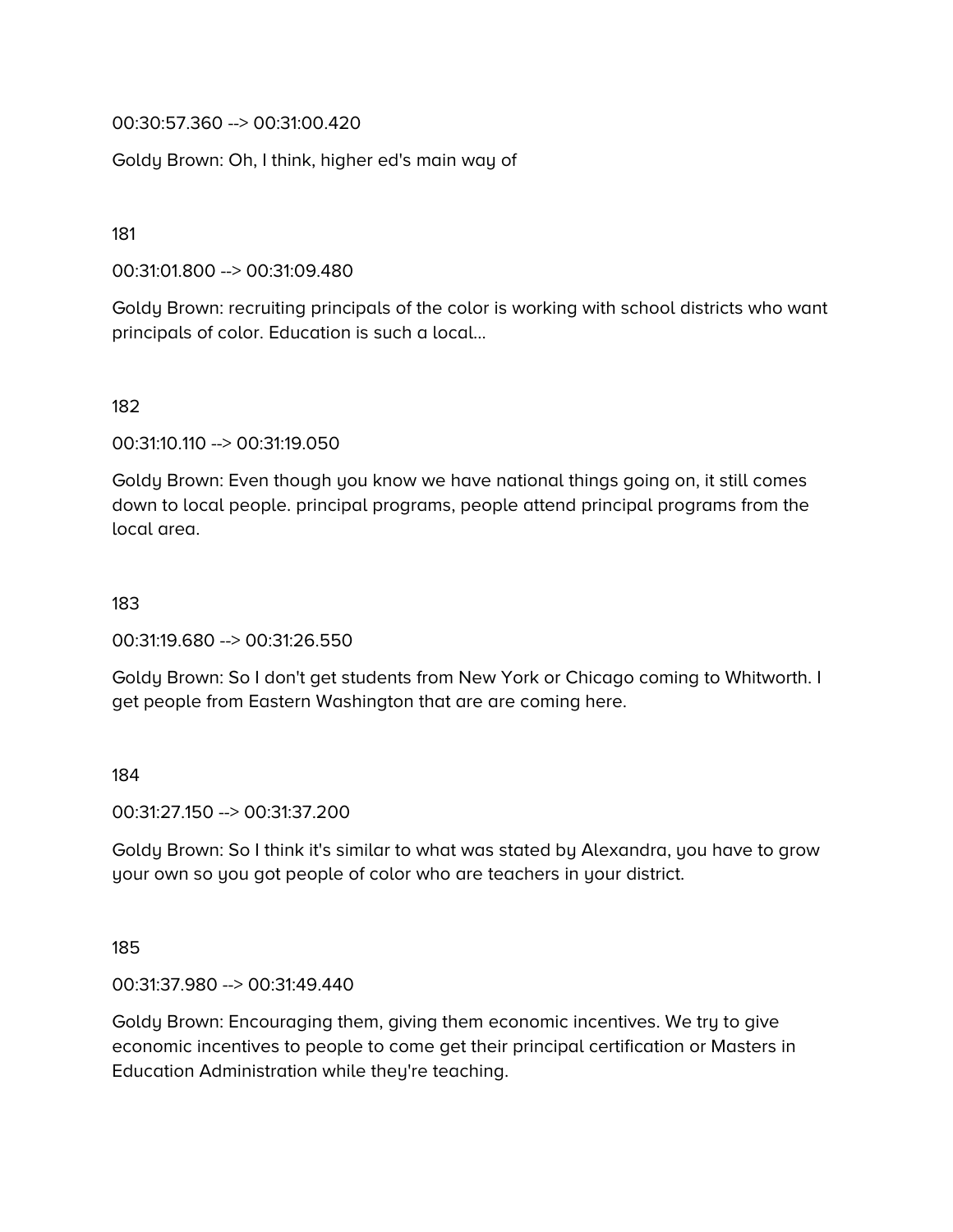00:31:50.220 --> 00:31:57.000

Goldy Brown: It is you know economically feasible for them to do so and it's also you know puts them in a place to be

187

00:31:57.330 --> 00:32:08.400

Goldy Brown: a principal you know, a person of color who can go into educational leadership is set that culture that is necessary to discuss in regards to diversity issues.

188

00:32:08.970 --> 00:32:20.010

Goldy Brown: And also recruiting more people of color into the field. But I want to, I want to add something which I think is important because this is like was said it is done, it is

189

00:32:20.580 --> 00:32:34.140

Goldy Brown: dominated by white people who are in educating our students. I think it's critical that they have a heart for this as well because in the local communities, like I said,

190

00:32:34.920 --> 00:32:42.180

Goldy Brown: being able to articulate a vision for your school, our culture of for your school that is going to be inclusive.

191

00:32:42.870 --> 00:32:53.880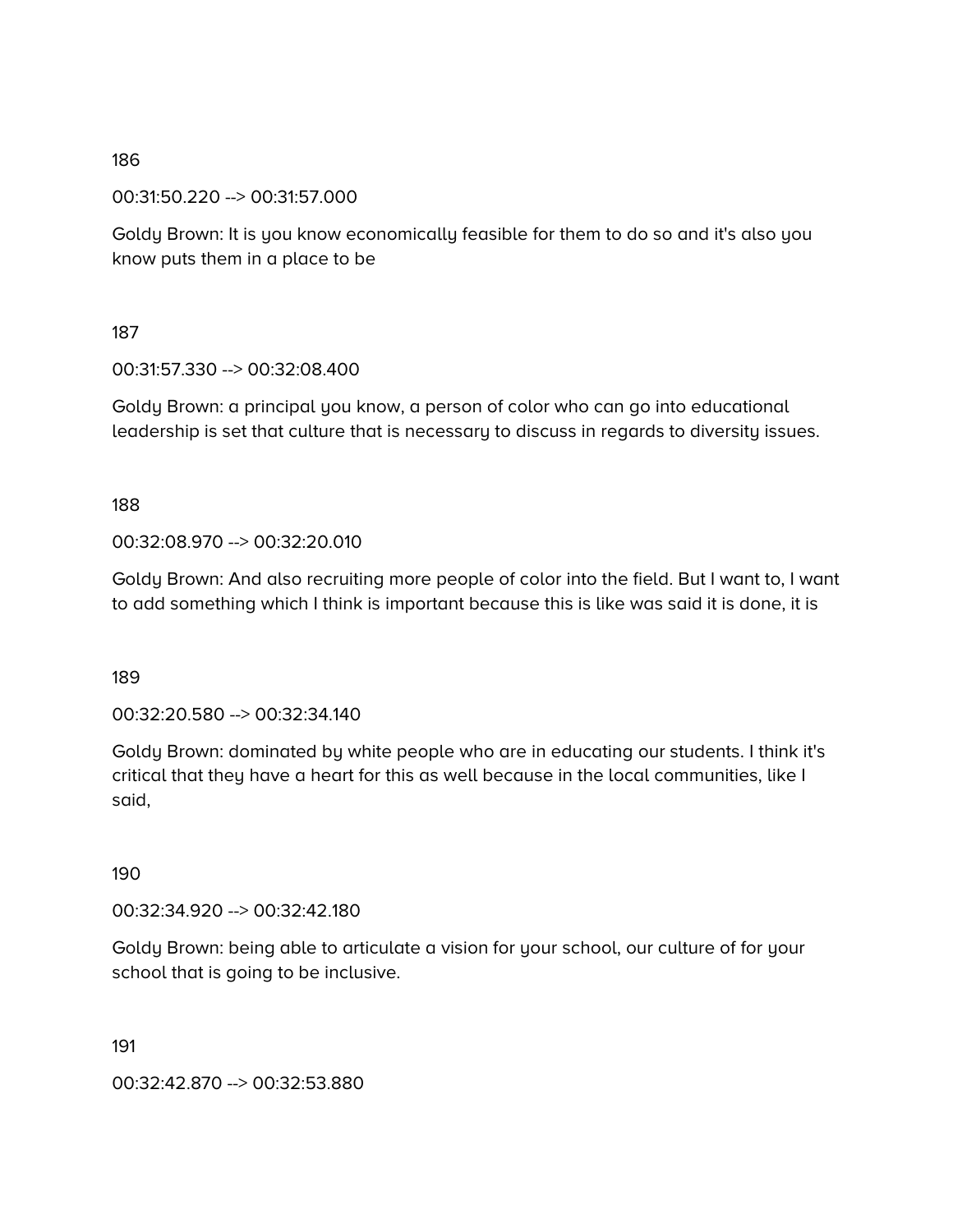Goldy Brown: You have to talk to people who may not be on board with that all the time and understand the politics of the local community to get that across.

## 192

00:32:54.330 --> 00:33:10.620

Goldy Brown: So just to give you an example, when I was a principal of a school that was the majority of students were students of color I approached it one way, obviously. I was a principal of a predominantly white school and very conservative area and I approached it from an economic standpoint.

#### 193

00:33:11.730 --> 00:33:20.280

Goldy Brown: You know in regards to low income, I would use phrases like low income low income low income students, even though I'm looking at students of color and I know some people may say that's kind of

194

00:33:20.550 --> 00:33:23.610

Goldy Brown: selling out a little bit, but at the same time, the reality is,

#### 195

00:33:24.090 --> 00:33:33.450

Goldy Brown: in order to get programs, we need to train principals, white and principals of color to be politically savvy to the local communities that they are serving in order to advocate for

#### 196

00:33:33.900 --> 00:33:45.210

Goldy Brown: their students and those students that have been traditionally underserved and that's even including the ability to get students of color, teachers of color into your building.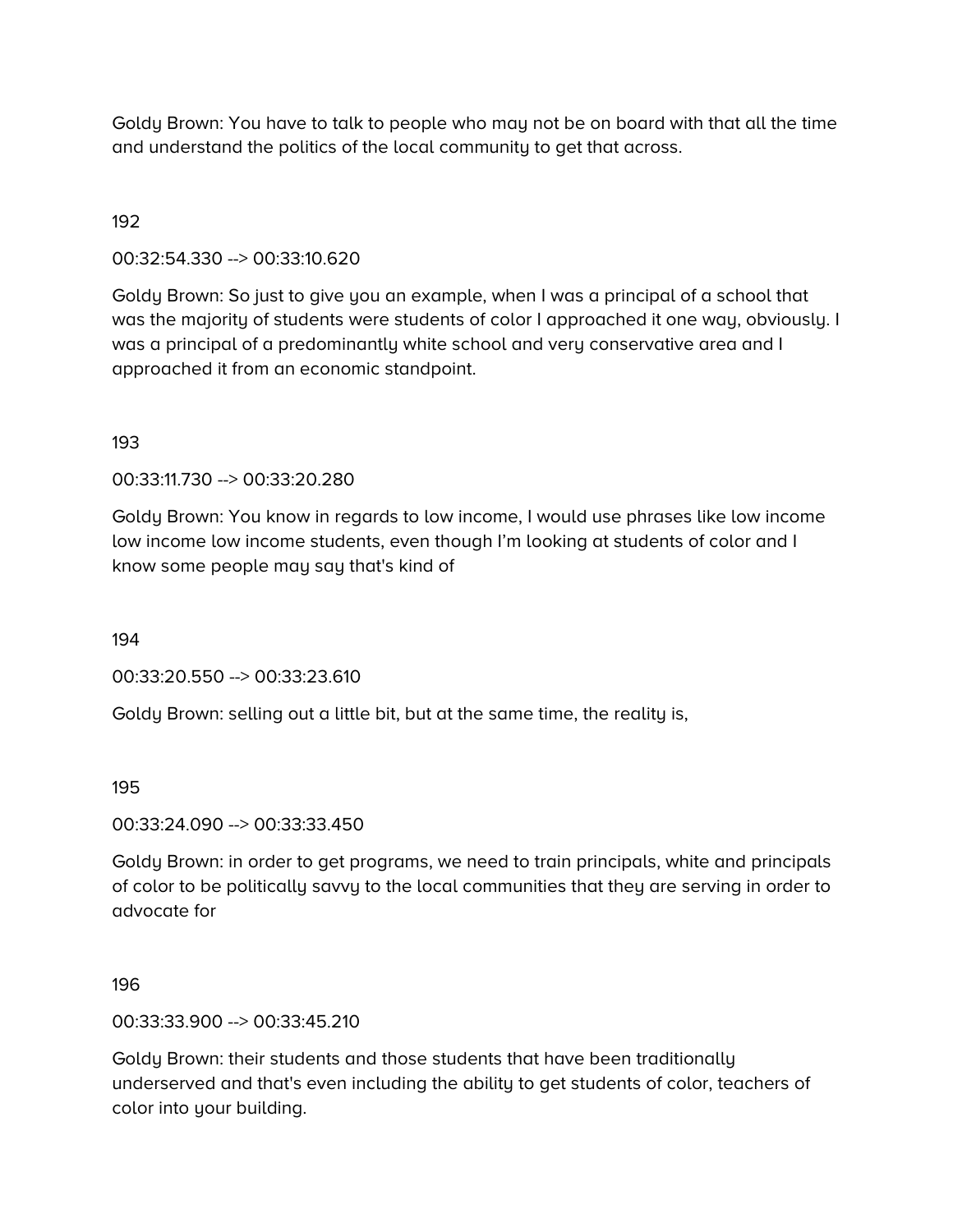00:33:46.590 --> 00:33:55.110

Arik Korman: Great. Thank you, Dr. Brown. Yeah that's a great great insight there. I'd like to open up the next question to everyone on the panel.

198

00:33:56.340 --> 00:34:03.570

Arik Korman: Sustaining a diverse education workforce requires more than increasing the number of BIPOC educators and principals that enter the field:

199

00:34:03.990 --> 00:34:12.060

Arik Korman: District and community support are essential to sustaining BIPOC educators. Unfortunately, we don't have a district voice on this panel today,

200

00:34:12.720 --> 00:34:24.930

Arik Korman: but a lot of you work very closely with school districts. What are some of the promising strategies you're seeing districts implement to better support teachers and education leaders of color, and what additional changes are needed here?

201

00:34:29.430 --> 00:34:31.350

Alexandra Manuel: I'm happy to start.

202

00:34:32.610 --> 00:34:51.900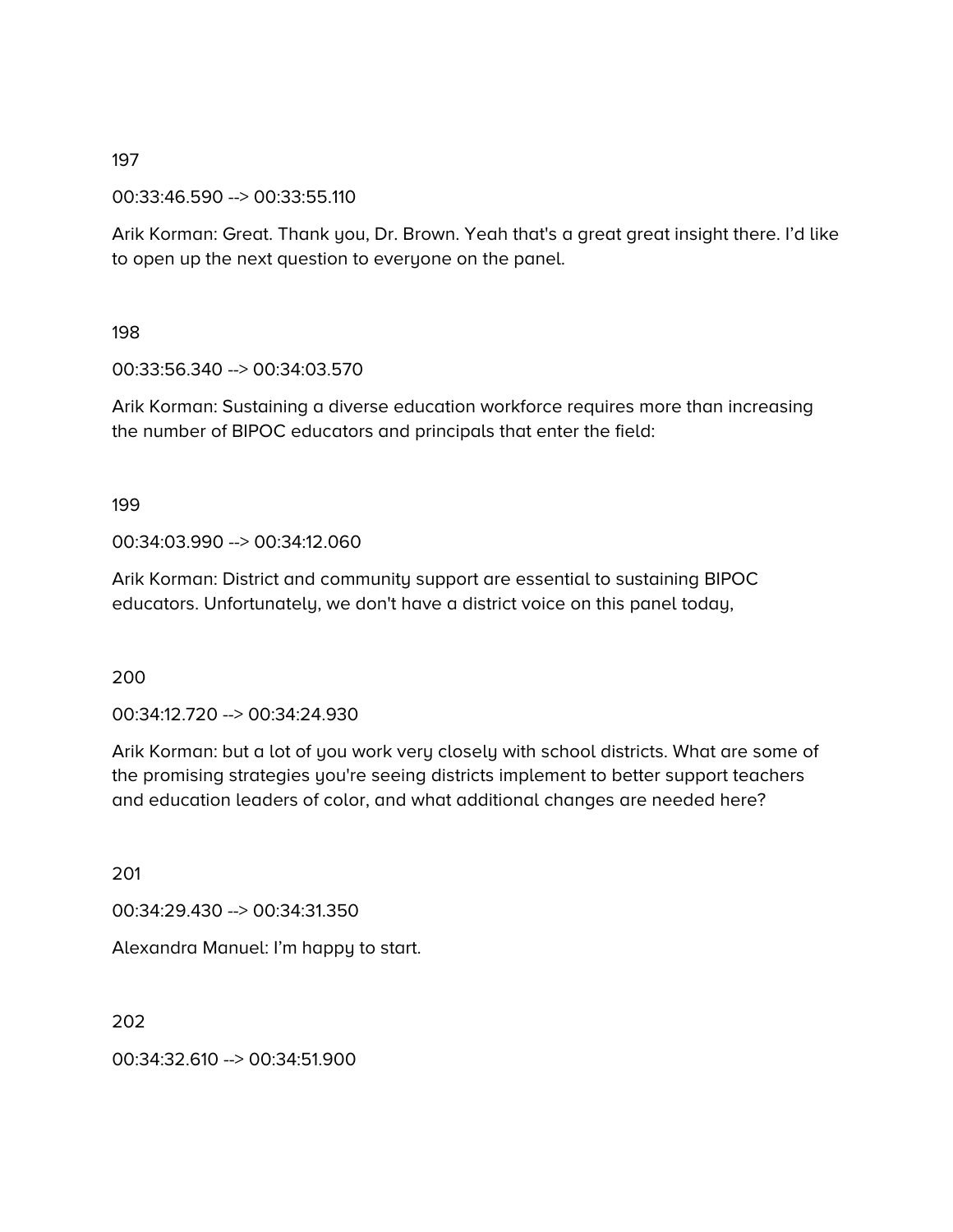Alexandra Manuel: I think one of the things that I'm excited about is that I see districts getting involved both with collaborative recruitment and selection of candidates. Like this these are great future educators, how can we connect them with our preparation programs and really deepening those partnerships.

203

00:34:52.950 --> 00:35:02.130

Alexandra Manuel: I think with that as well; I think districts are thinking about how do we engage with programs that have flexible designed to meet

204

00:35:02.580 --> 00:35:11.940

Alexandra Manuel: our you know our future educators needs. A couple years ago we really didn't see the number of para-educators that were going on to become teachers.

205

00:35:12.270 --> 00:35:21.720

Alexandra Manuel: And largely that wasn't because I don't think there was interest, but more so that the program design there was more work to be done there.

#### 206

00:35:22.350 --> 00:35:30.450

Alexandra Manuel: Our programs have really stepped up in terms of engaging and thinking about how are we creating routes for para-educators to become teachers

207

00:35:31.080 --> 00:35:40.500

Alexandra Manuel: or those that are on different kinds of emergency certificates. And I think part of that looks at you know how do you provide support services to candidates also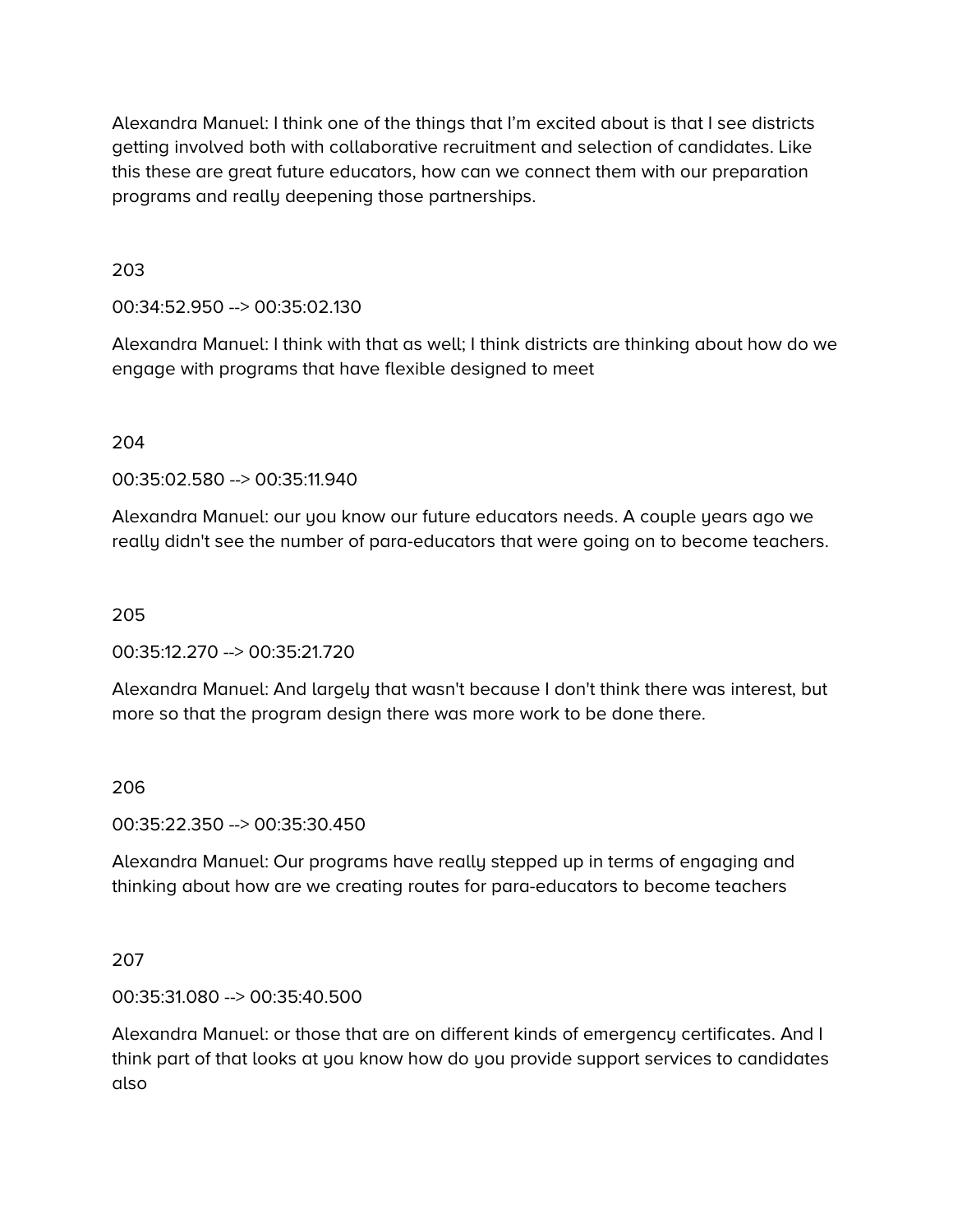#### 00:35:41.190 --> 00:35:55.050

Alexandra Manuel: as istricts to ensure that you know whether you want your you're looking to start a dual language program and you're thinking I know I'm going to need to have you know a bilingual,

#### 209

#### 00:35:55.890 --> 00:36:11.010

Alexandra Manuel: and you know, in many cases bi-cultural educator workforce. How will I cultivate that over time and what will that look like? And so I think those commitments to engage with programs and think about job embedded program design is really critical.

#### 210

00:36:11.310 --> 00:36:16.920

Arik Korman: Great. Thank you, Alex. And Charlie I know you've done some work with your local district in Ridgefield look like you were about to say something.

#### 211

#### 00:36:17.790 --> 00:36:24.360

Charlie Fisher (she/her): Yeah, so the same year everything went down, that spring semester of my freshman year...

#### 212

#### 00:36:24.900 --> 00:36:40.920

Charlie Fisher (she/her): Our original school district started an equity and engagement committee and they asked a few students in the school to come work with the district, other community members, law enforcement,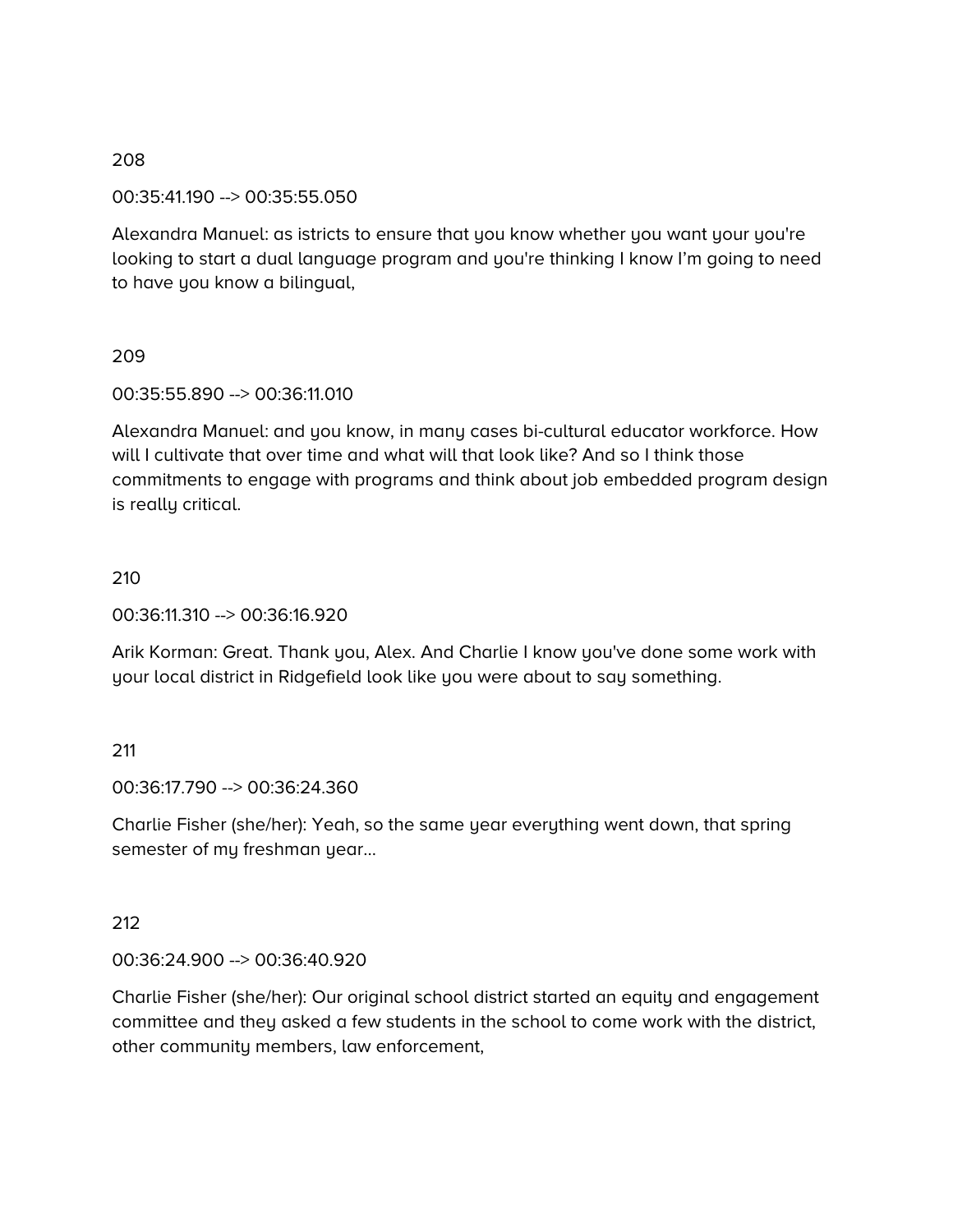00:36:41.520 --> 00:36:51.270

Charlie Fisher (she/her): that kind of a thing. And so I think even having a conversation like this one today and just being aware and opening our eyes a little bit

#### 214

00:36:51.570 --> 00:37:03.450

Charlie Fisher (she/her): will definitely help. And in terms of district strategies, I think that you know implementing these you know different committees and groups and also

# 215

00:37:04.230 --> 00:37:20.310

Charlie Fisher (she/her): youth engagement between adults and youth. Youth voice don't get me wrong so important and I am a huge fighter for that. But if we really want to see change, then we really got to have the adults and the youth on the same playing field.

#### 216

00:37:20.880 --> 00:37:28.320

Charlie Fisher (she/her): And another thing I think that would need to kind of be fixed a little bit is just working on consistency.

# 217

00:37:28.680 --> 00:37:37.920

Charlie Fisher (she/her): And I got to serve on that youth or the equity and engagement committee for a year and then we were going to start it up and then you know 2020 happened.

#### 218

00:37:38.190 --> 00:37:50.550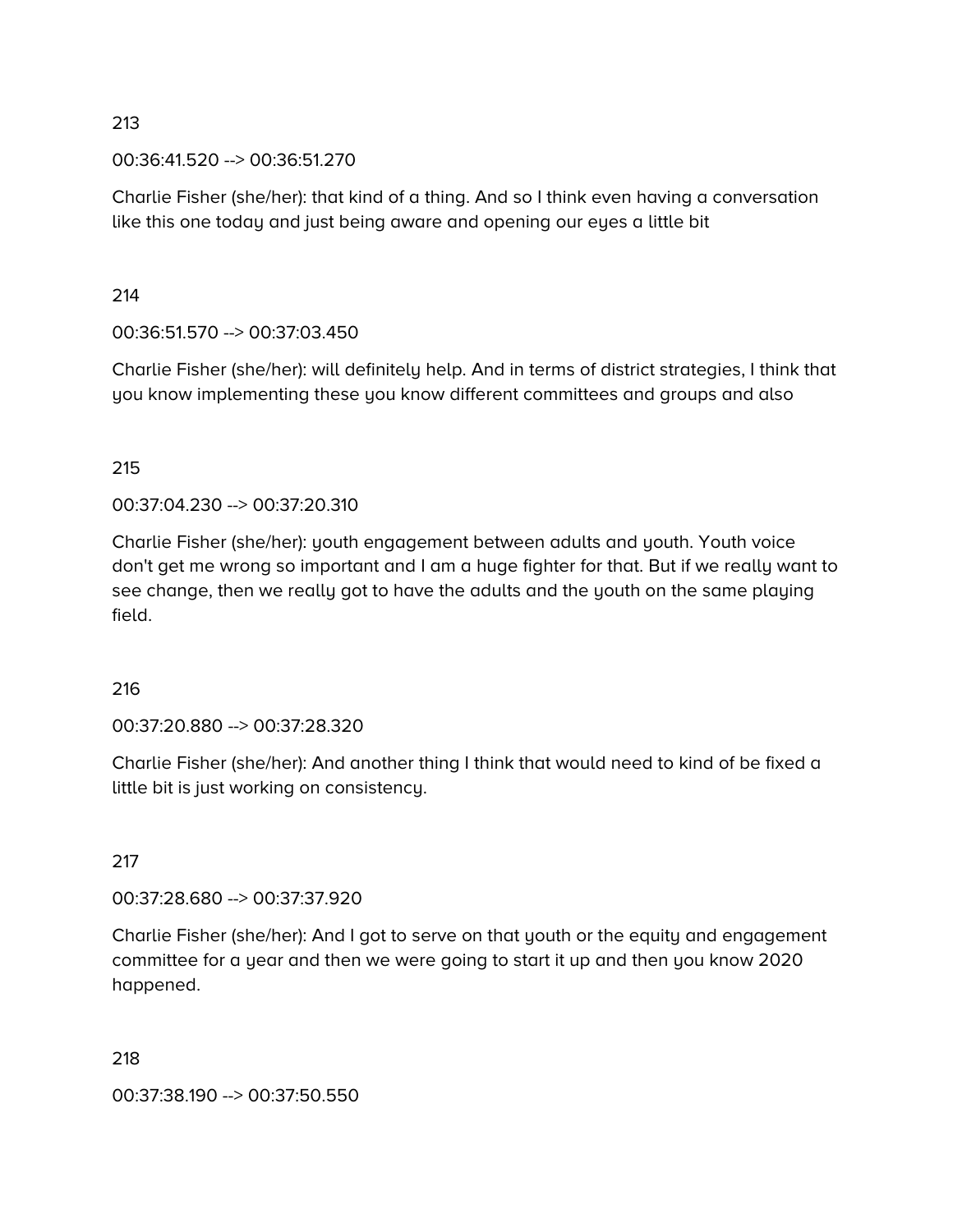Charlie Fisher (she/her): However, after 2020 and everyone kind of starting to be a little more aware after Black Lives Matter movement, everything that kind of went down in May, June I was expecting

#### 219

00:37:50.940 --> 00:38:06.480

Charlie Fisher (she/her): the committee to kind of start up again but I haven't seen anything. So I feel that keeping these conversations consistent, so that we can work towards something positive in our communities and in our districts is key.

220

00:38:08.850 --> 00:38:09.570

Arik Korman: Thank you, Charlie.

221

00:38:10.410 --> 00:38:11.460

Arik Korman: Dr. Tuan.

222

00:38:11.610 --> 00:38:27.150

Mia Tuan: So my college has partnerships with districts throughout the region and the state but two that I think particularly come to mind with regards to our conversation today are actually with Seattle Public Schools. One is Seattle Teacher Residency.

223

00:38:28.260 --> 00:38:35.160

Mia Tuan: And then the other is one that we're just kind of very early stages, but but kind of writing the MOU for as we speak, and that's the with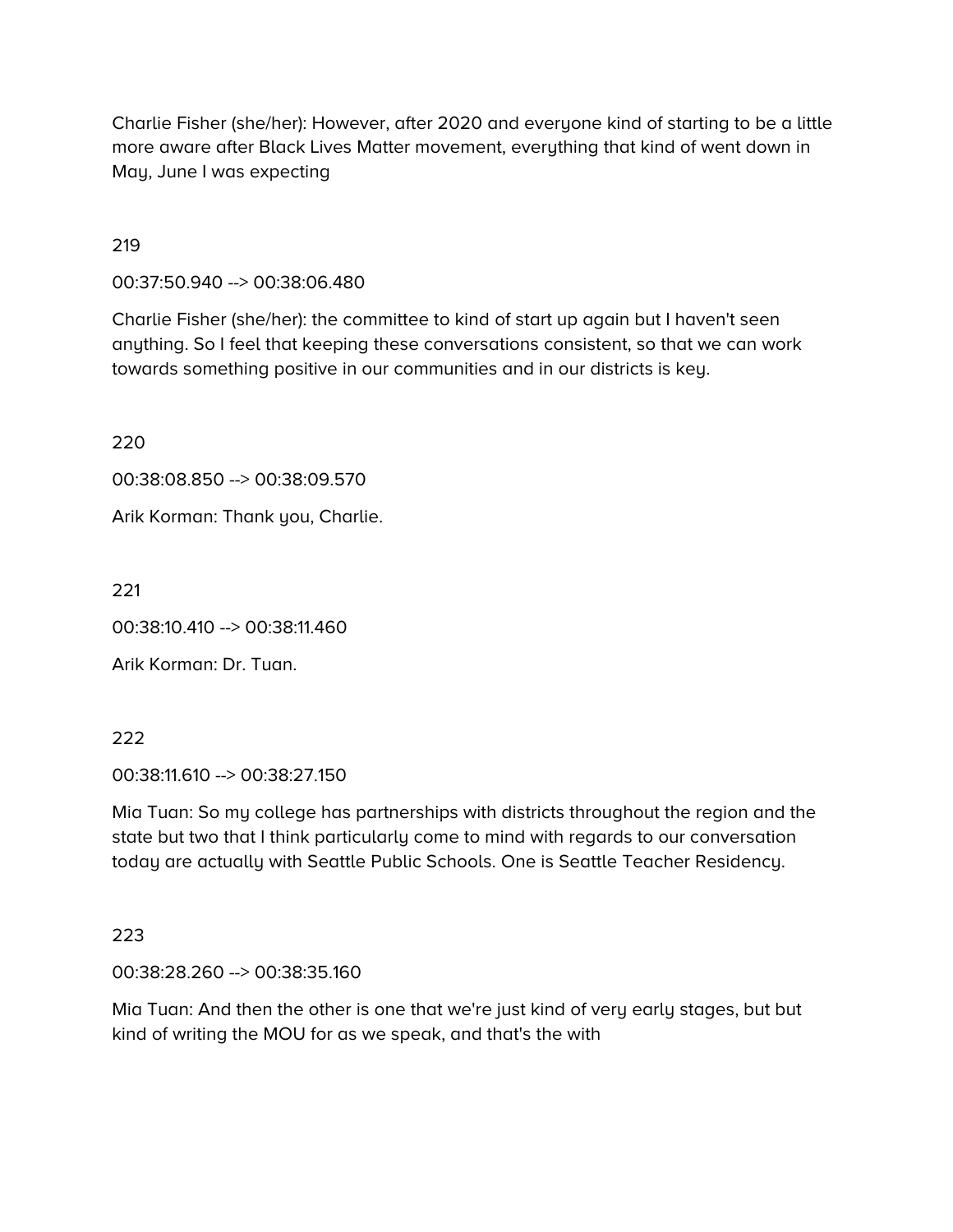00:38:35.610 --> 00:38:50.910

Mia Tuan: Seattle Public Schools Academy of Rising Educators. And so, so the teacher residency is it's a residency model and it's a partnership between the district, the College of Education and then funders the Alliance for Education and

#### 225

00:38:51.540 --> 00:38:56.430

Mia Tuan: it's in its eighth or ninth year. I think we've had eight cohorts. and it is we have

## 226

00:38:57.090 --> 00:39:04.080

Mia Tuan: it's an expensive model, it's a high touch model, but it's a model that definitely works in terms of the kinds of supports,

#### 227

00:39:04.440 --> 00:39:14.490

Mia Tuan: The kinds of candidates that we've been able to draw, their persistence in the field five years after compared to some of our students in other programs and so

#### 228

00:39:14.850 --> 00:39:19.230

Mia Tuan: you know we're trying to kind of pick up the best practices that that we've learned from that.

229

00:39:19.500 --> 00:39:34.440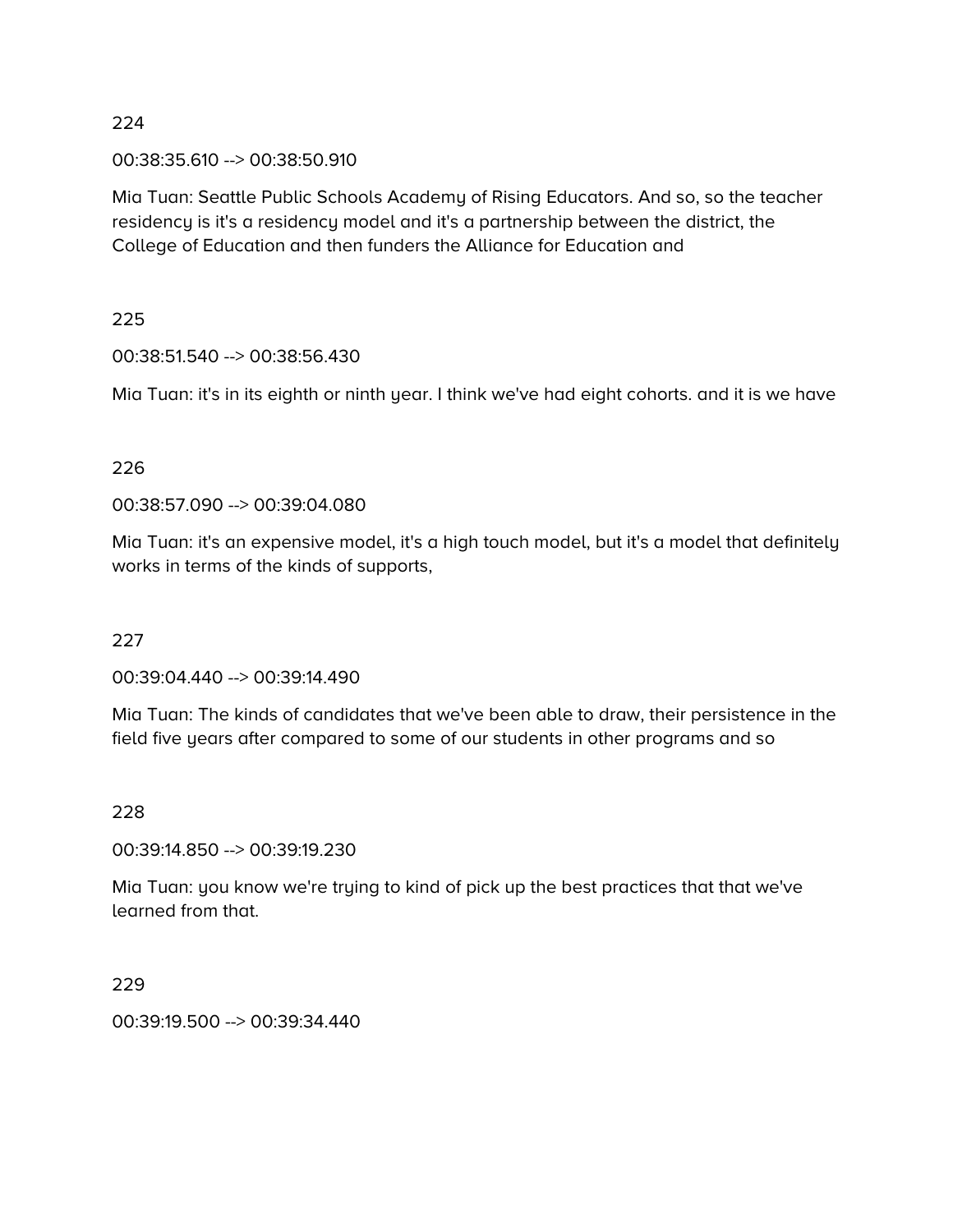Mia Tuan: The Academy of Rising Educators think the idea there is to create a pipeline or we pick a different word a pathway that starts in K through 12, and that is articulated and clear and has funding built into it so that we can really start to recruit

230

00:39:35.100 --> 00:39:39.990

Mia Tuan: particularly Black, Brown, and Indigenous educators of color. So those are two partnerships.

231

00:39:41.040 --> 00:39:42.420

Arik Korman: Great. Thank you, Dr. Tuan.

232

00:39:43.440 --> 00:39:44.460

Arik Korman: Dr. Ernst-Slavit.

233

00:39:45.630 --> 00:39:47.640

Gisela Ernst-Slavit: So I want to mention quickly a couple of

234

00:39:49.830 --> 00:40:07.410

Gisela Ernst-Slavit: items of progress that I've seen in in some partnering districts. And one of them is of course, starting with an equity survey where they identify the issues that they need to work on and that's the language thought that folks on the board and administrators understand better.

235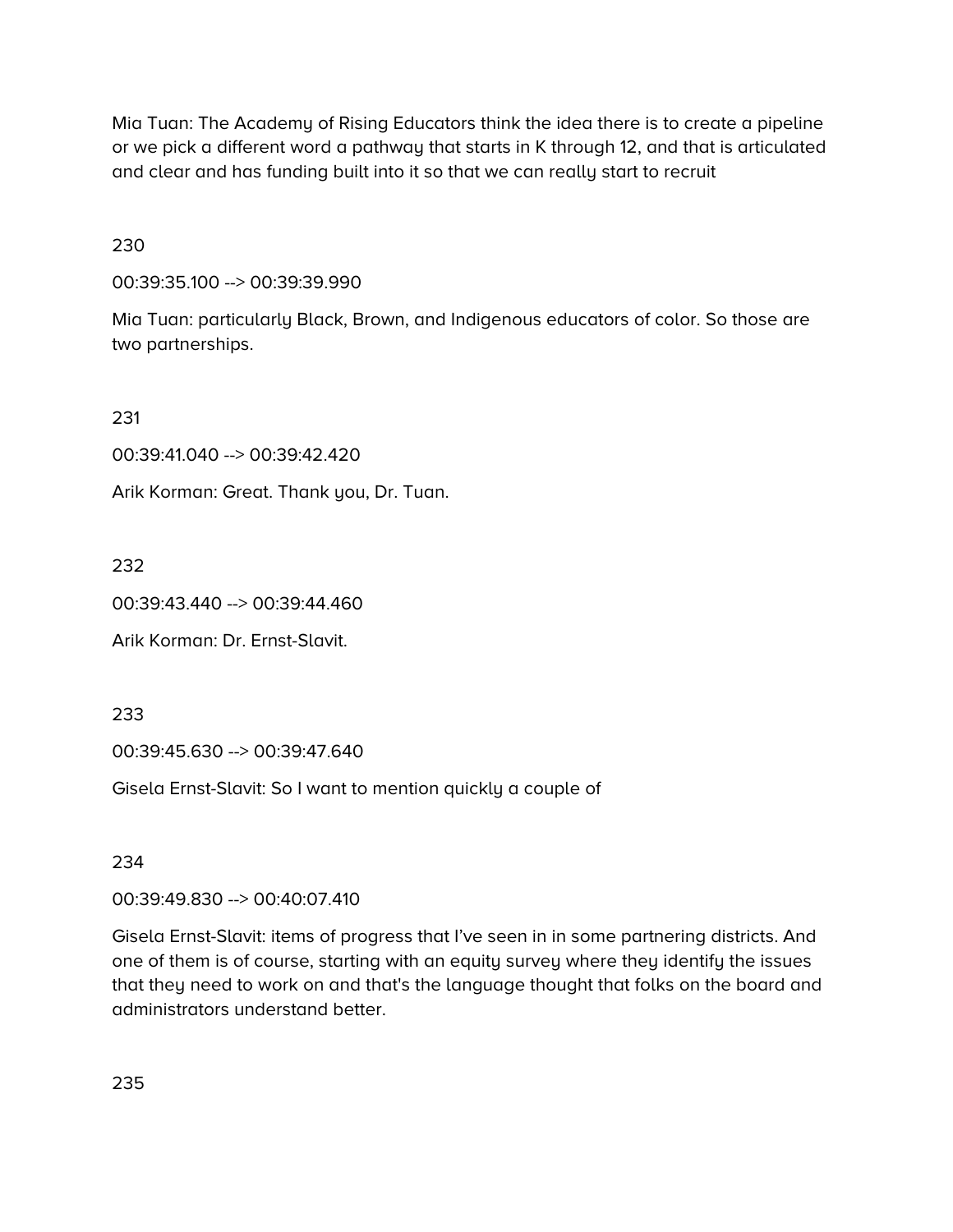00:40:08.610 --> 00:40:22.590

Gisela Ernst-Slavit: Appointing positions of directors and of equity and inclusion, that's another step. But I want to comment on a very important initiative in one school district that I

236

00:40:24.120 --> 00:40:25.620

Gisela Ernst-Slavit: I looked into and its

237

00:40:27.330 --> 00:40:39.960

Gisela Ernst-Slavit: nurturing parent leadership organizations or creating parents as leaders where parents are invited.

## 238

00:40:41.130 --> 00:40:53.670

Gisela Ernst-Slavit: Particularly parents of English language learners are invited to learn about the school, the district. They are also not only they are the only learners but the district starts learning about

# 239

00:40:54.300 --> 00:41:06.870

Gisela Ernst-Slavit: their traditions, their families, their needs, their expectations. And so that kind of leadership programs for parents in this particular district has grown

240

00:41:07.320 --> 00:41:19.290

Gisela Ernst-Slavit: into a pipeline where many of those parents become familiar with the district, participate actively as parents, and then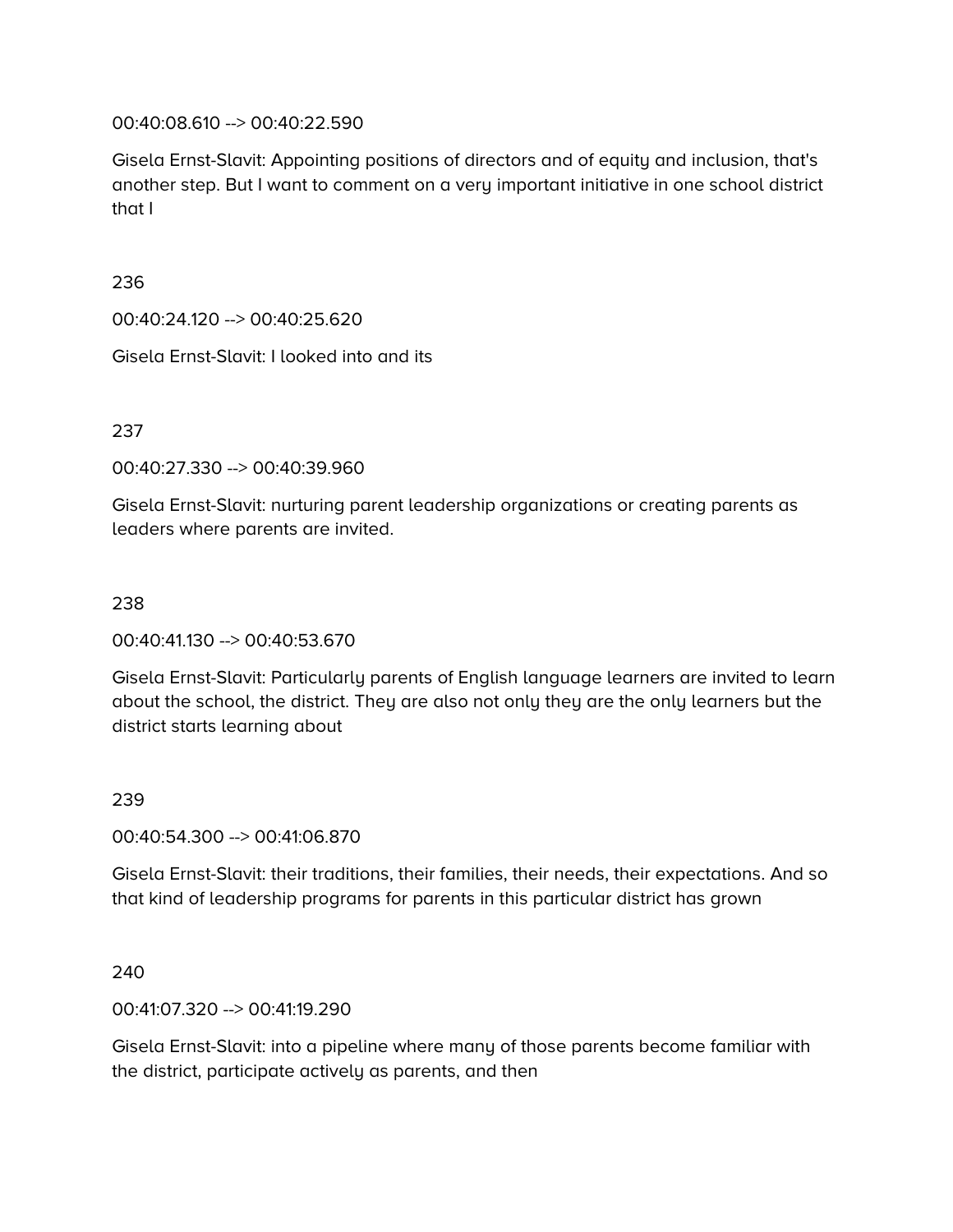00:41:19.770 --> 00:41:30.330

Gisela Ernst-Slavit: find that they are interested in a career in education. And so then the district has been grooming some of this parents and now those parents

#### 242

00:41:31.290 --> 00:41:39.870

Gisela Ernst-Slavit: become paraprofessionals. Some of them then become teachers. And by that they have created a little pipeline,

#### 243

00:41:40.440 --> 00:42:01.410

Gisela Ernst-Slavit: and at the same time a system of support because by the time those parents get into the school as teachers, they have already had all these connections with administrators, with a community, understanding the situation that Charlie went through and so it is, it is a very

#### 244

00:42:02.880 --> 00:42:04.020

Gisela Ernst-Slavit: I think an effective

245

00:42:05.760 --> 00:42:07.560

Gisela Ernst-Slavit: model that we should be looking into.

246

00:42:09.180 --> 00:42:24.660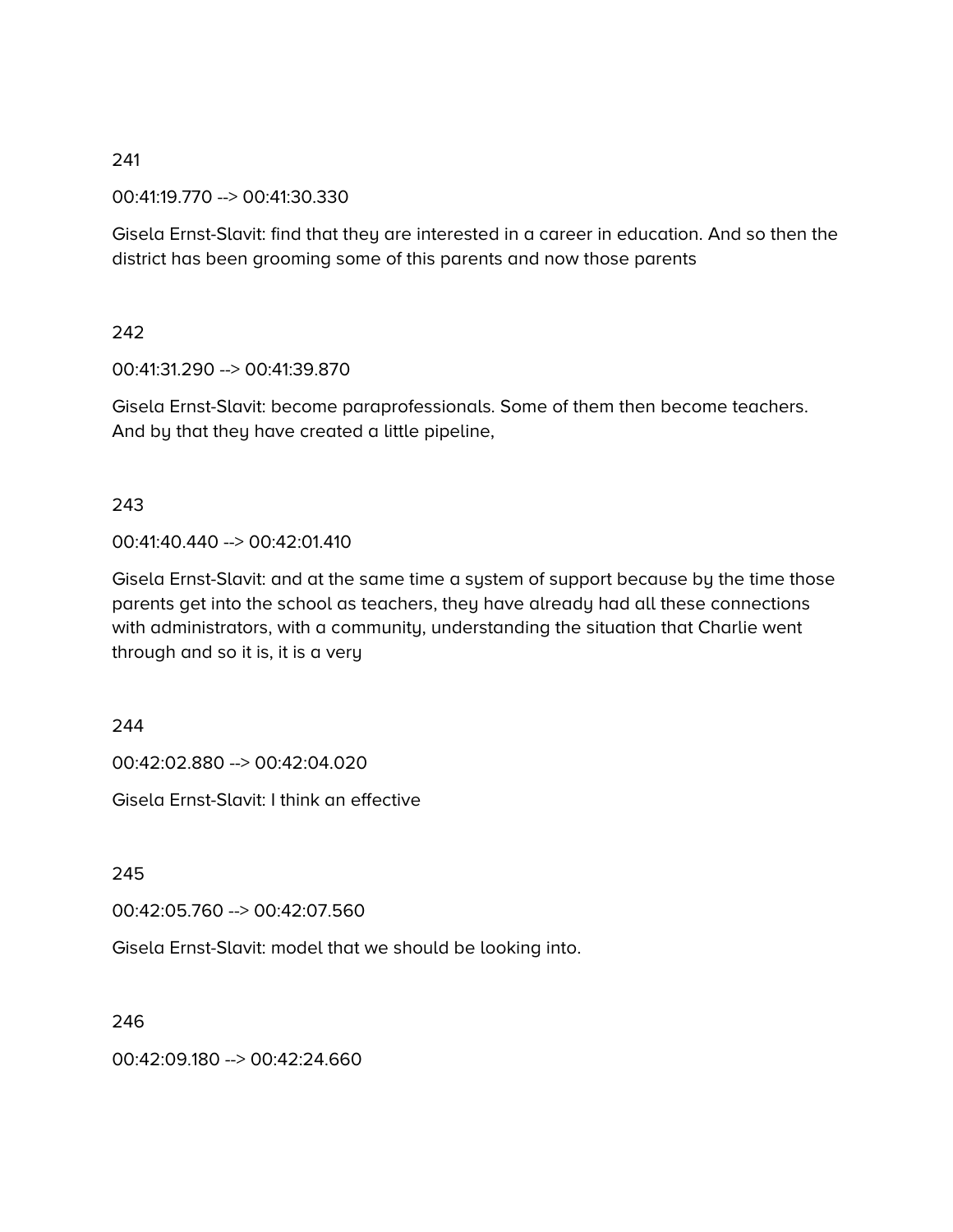Arik Korman: Great. Thank you very much. Point well taken about pipeline. That's huge. I'm going to combine our last two questions for the panel, just so we have a little bit of time at the end for Q&A. so this question is for everyone. Dismantling racism requires everyone's attention and effort,

# 247

## 00:42:26.040 --> 00:42:30.630

Arik Korman: and if we're going to transform education systems to become more equitable and anti-racist,

## 248

00:42:30.870 --> 00:42:47.280

Arik Korman: it's a goal that we all share individually. But what are some of the most tangible ways that each of you and your organizations are working to advance equity and become anti-racist organizations? Are there any calls to action that we can give audience members to take away with them?

#### 249

00:42:54.900 --> 00:43:09.330

Charlie Fisher (she/her): I have a call to action. This is mainly for young people and especially young POC people who feel that they don't have a voice in their district. Also, I don't know if I'm glitchy I kind of look glitchy on my screen. But

250

00:43:09.990 --> 00:43:24.030

Charlie Fisher (she/her): just don't be afraid to put yourself out there, seriously. My school, predominantly white, I'm one of the only POC kids. One of the only Black people there.

251

00:43:24.570 --> 00:43:38.610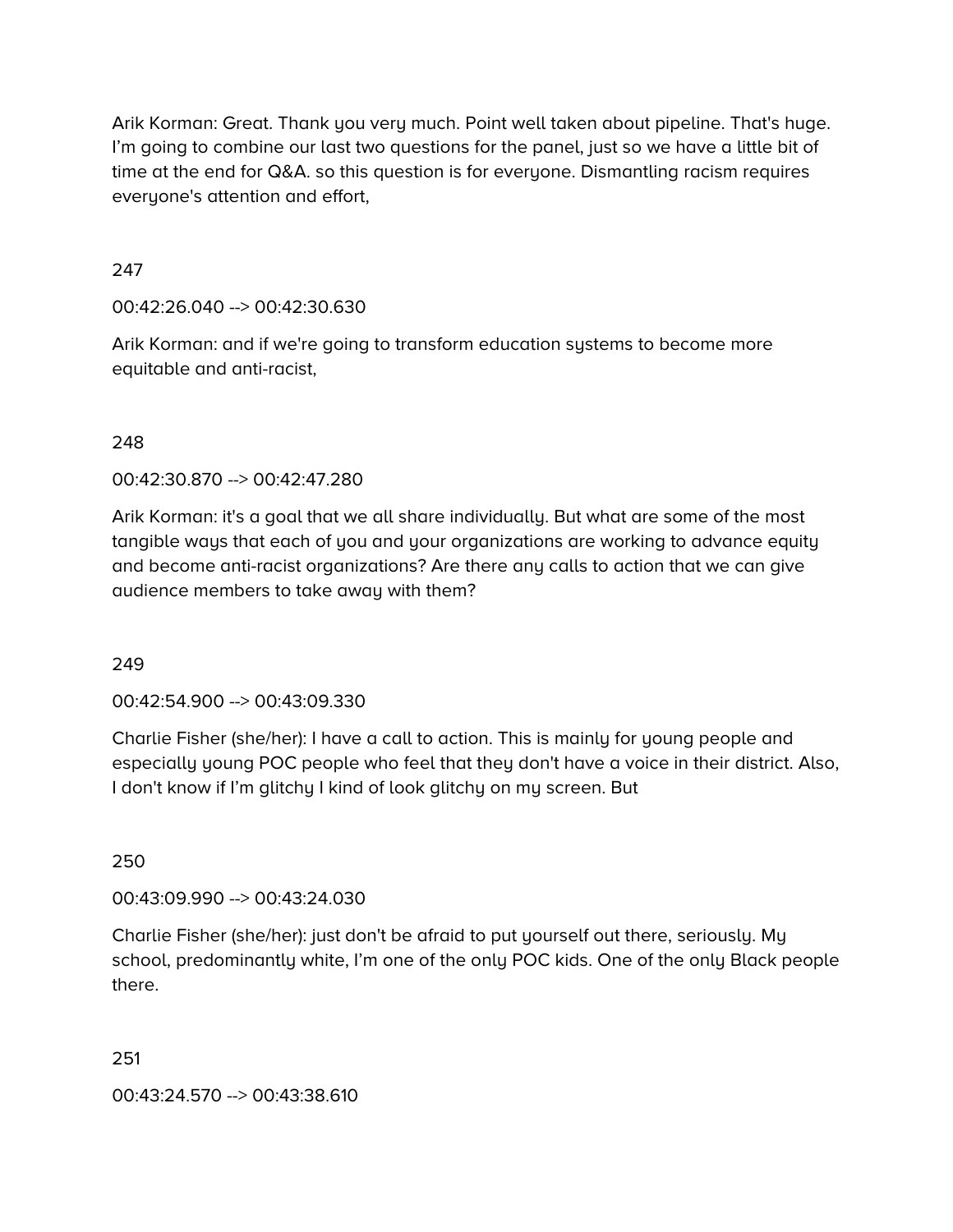Charlie Fisher (she/her): Don't be afraid to put yourself out there and go get them. I started Unite Ridgefield with my friend sophomore year. We talked about it for several years and as long as you have an advisor or a teacher

## 252

00:43:38.970 --> 00:43:49.560

Charlie Fisher (she/her): to support you in this, you got this. Seriously, just do it. It will pay off in the end and it will feel so rewarding that you're helping

# 253

00:43:49.890 --> 00:44:07.800

Charlie Fisher (she/her): Other students in your community and you're serving as a voice for those who are voiceless. So just honestly if there is not if there has not been a conversation about equity and inclusion in your community, start one. That's my biggest piece of advice.

254

00:44:09.540 --> 00:44:11.490

Arik Korman: Amen. That's all I can say.

# 255

00:44:14.190 --> 00:44:17.130

Arik Korman: Any other panelists who would like to take a crack at this one? Dr. Tuan.

# 256

00:44:20.100 --> 00:44:29.730

Mia Tuan: The importance and the power of being in partnership networks right, because you don't have to do this alone. It makes no sense to do it alone. It's too lonely. It's too overwhelming.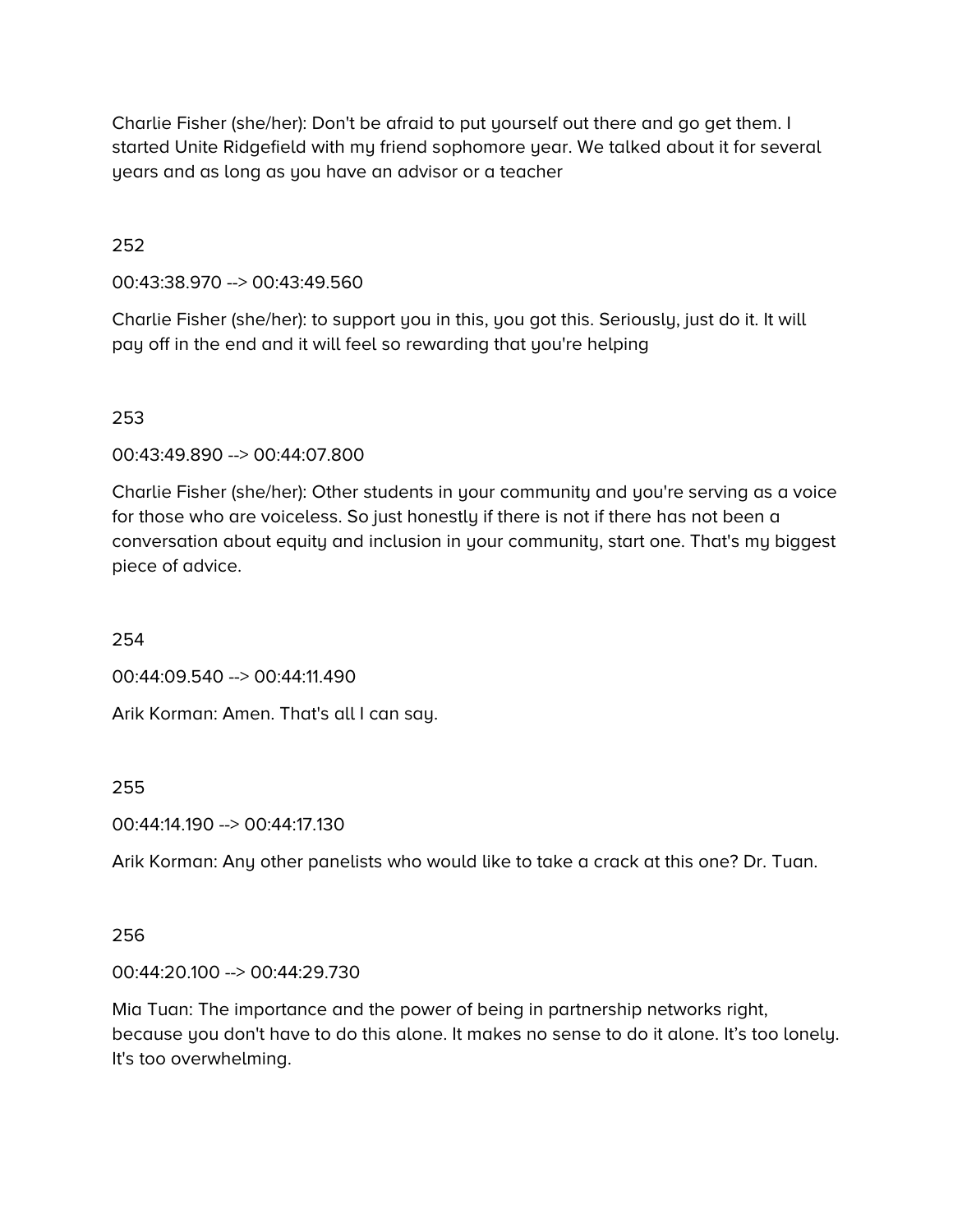00:44:29.970 --> 00:44:41.670

Mia Tuan: But to be in various networks where you can share best practices, where you can mobilize when you need to strategically to get things done… I mean I'm thinking about a conversation that I was recently in with

258

00:44:42.570 --> 00:44:50.280

Mia Tuan: a national group of education dean's right and pushing back on the GRE and the fact that the way that the

259

00:44:51.150 --> 00:45:03.300

Mia Tuan: first trying to get rid of the GRE's but even the ways that they that they calculate scores are so problematic right. And you can have one school or college push, but if you have 30 or 40,

260

00:45:03.600 --> 00:45:15.420

Mia Tuan: they pay attention differently right. And so the power of numbers and being with others who are trying to pursue justice I think it is a way to go an important way to go.

261

00:45:15.990 --> 00:45:18.060

Arik Korman: Great. Thank you, Dr. Tuan. Now Dr. Brown.

262

00:45:18.720 --> 00:45:26.370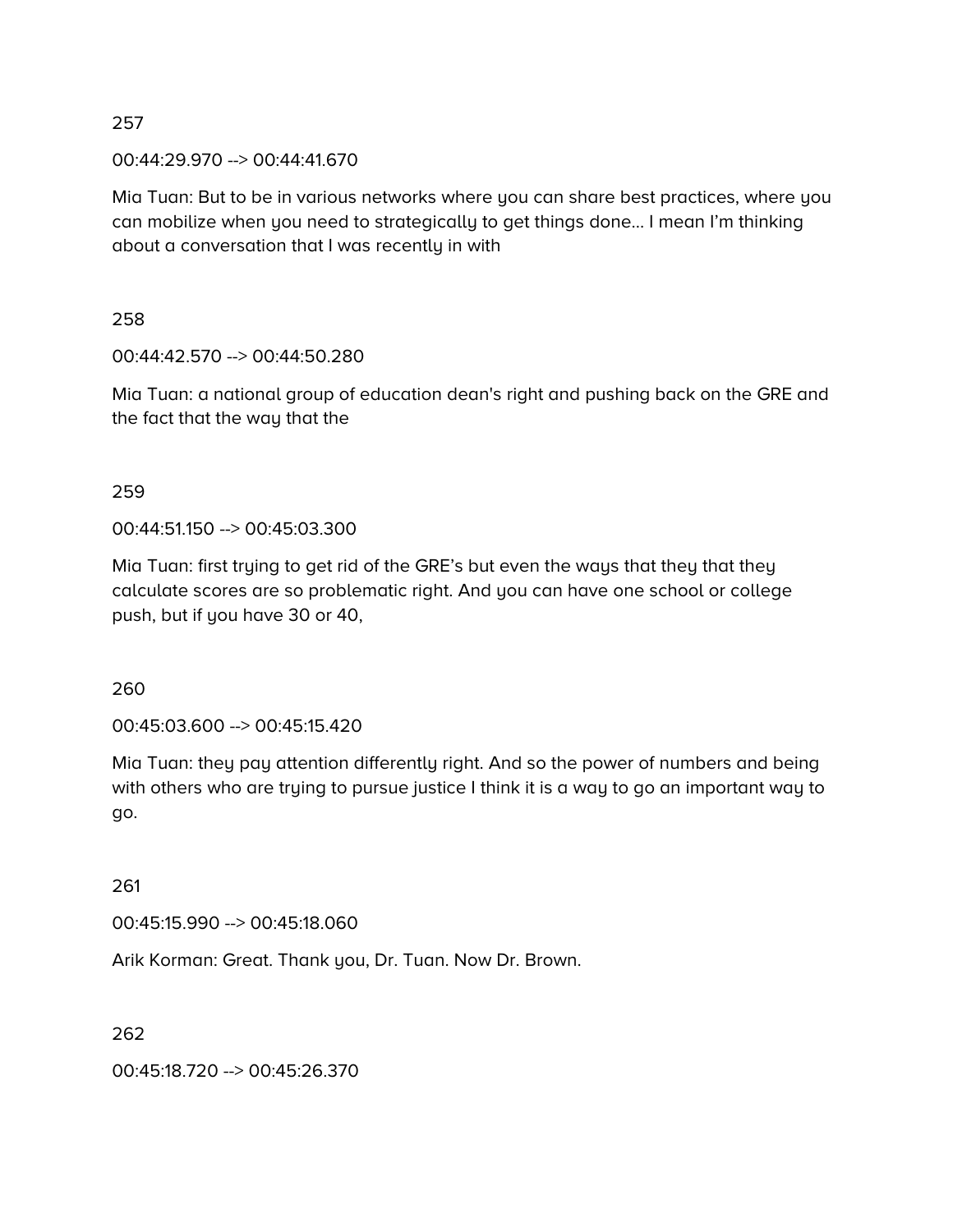Goldy Brown: Yeah, just real quick. Just it's very important to understand the political process if you're going to affect change in your local school district.

## 263

00:45:26.970 --> 00:45:37.290

Goldy Brown: That's understanding how the board operates… understanding and all and all this stuff is public. It's right there. You can go to websites, you can get all the information… board policies.

# 264

00:45:37.650 --> 00:45:47.220

Goldy Brown: What is the superintendent's evaluation? And that's where I would start if you're really committed to diversity and equity. And there's nothing in the superintendent's evaluation

#### 265

00:45:47.460 --> 00:45:57.450

Goldy Brown: That says that they have to deliver on it then it's probably not going to get done. And not even to the fault of their own is that they are going to try to meet the objectives in their contract.

#### 266

00:45:58.320 --> 00:46:12.510

Goldy Brown: So you know I encourage those people who are passionate to really understand that process, get into what the board policies are, get into what the accountability measures for the administration and local district is great.

#### 267

00:46:12.510 --> 00:46:16.140

Arik Korman: Great. Thank you, Dr. Brown. I'll go with Alex and then Dr. Magana. Alex go ahead.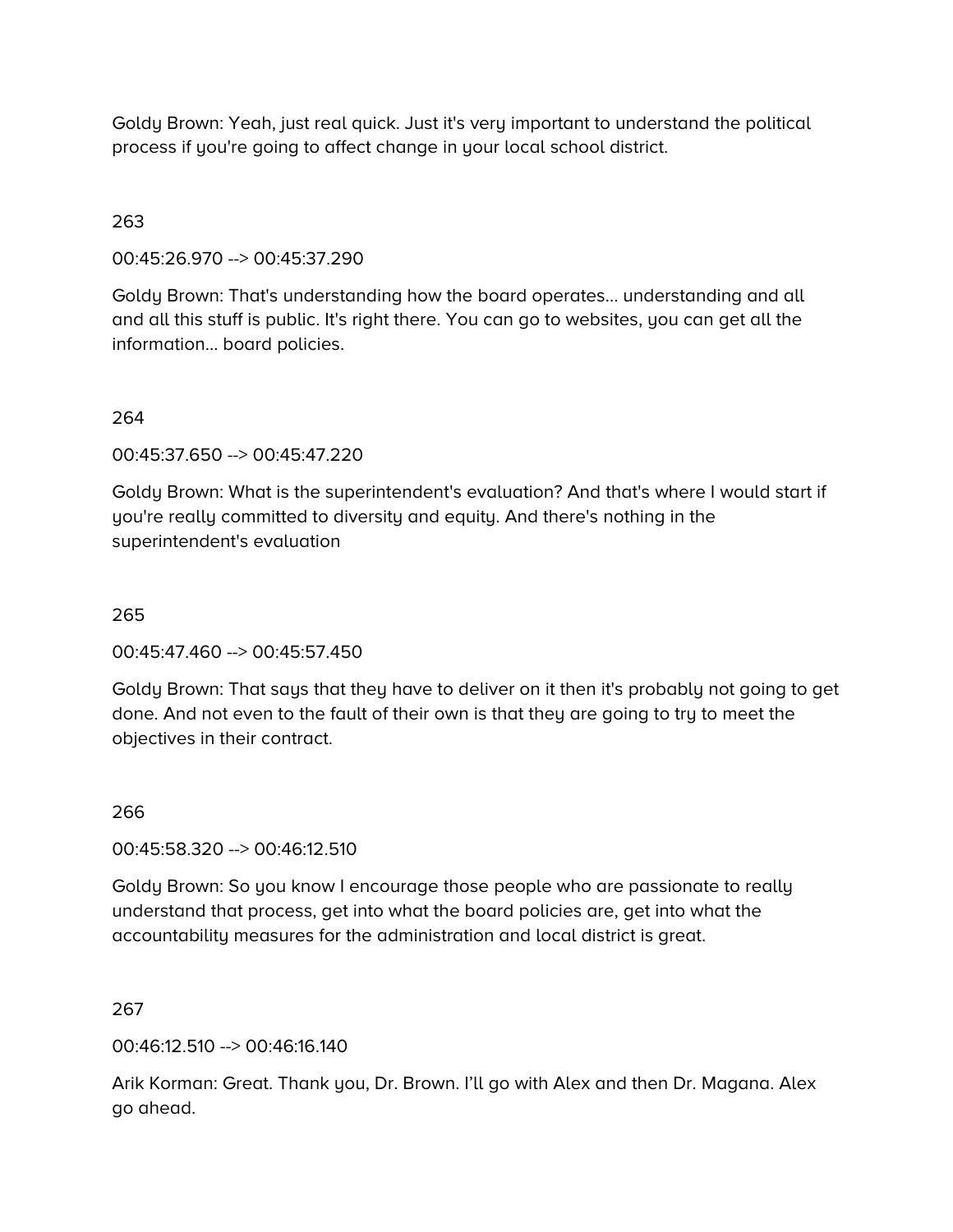00:46:17.580 --> 00:46:28.260

Alexandra Manuel: I think what has been said is right on. I think for me at state level I'm just reminded that we all are in relationship and that network piece is so critical.

## 269

00:46:28.590 --> 00:46:35.040

Alexandra Manuel: And there's also like tremendous role for advocacy and vision like what Charlie was talking about.

# 270

00:46:35.550 --> 00:46:46.770

Alexandra Manuel: You know let's get it started, what could that look like? And I think as we as we talk and learn together that shared learning but also accountability for what do we want to have happen.

# 271

00:46:47.670 --> 00:47:05.700

Alexandra Manuel: When I think about levers for change of course in our agency, we're also focus on policy and incentives. But all of those things have to work together to both sort of change our mindsets, our social response… but also in terms of the rules and resources available to make this happen.

# 272

00:47:06.480 --> 00:47:08.640

Arik Korman: Great, thank you. And finally, Dr. Magana.

273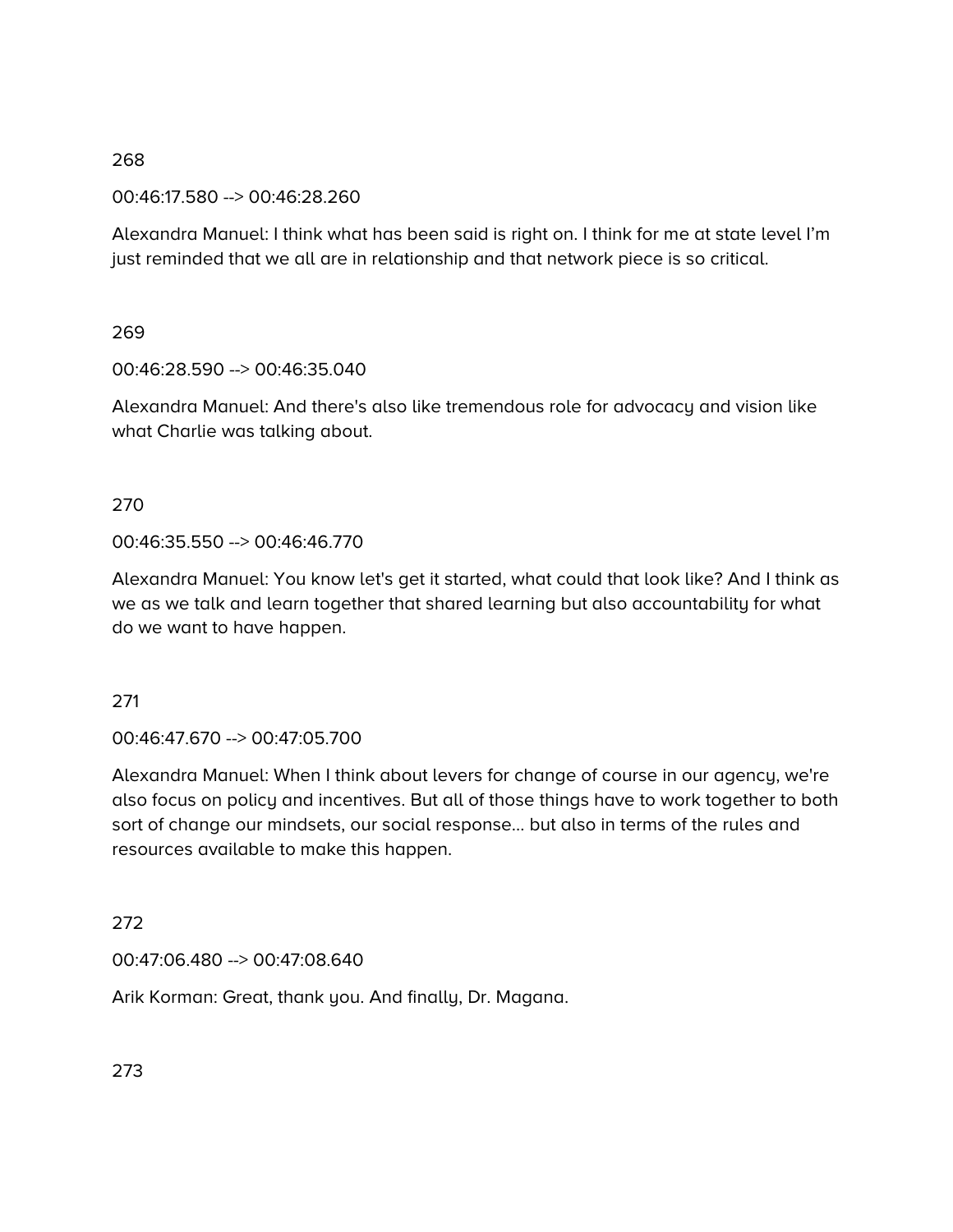#### 00:47:09.390 --> 00:47:21.690

Margarita Magana: Yes, I was just gonna piggyback on the networking idea. So for us, the induction program that we've incorporated into our sequence of before, during, and after support has really

#### 274

 $00:47:22.110 -> 00:47:26.340$ 

Margarita Magana: helped support our students as they graduate and we help them develop those networks.

## 275

00:47:26.700 --> 00:47:36.450

Margarita Magana: If there's induction programs at the school district level that are already in place to also incorporate a space like we were talking about to import to have a strategic educators of colors be able to talk.

# 276

00:47:36.720 --> 00:47:43.020

Margarita Magana: And be able to just to connect and know that they're not the only ones within the school district dealing with the same issue or whatever the issues might be.

# 277

00:47:43.830 --> 00:47:53.880

Margarita Magana: And so just putting that out there is something that is a call to actions and think about how we can incorporate those spaces into the platform we already provide such and such as induction programs.

#### 278

00:47:54.870 --> 00:48:01.980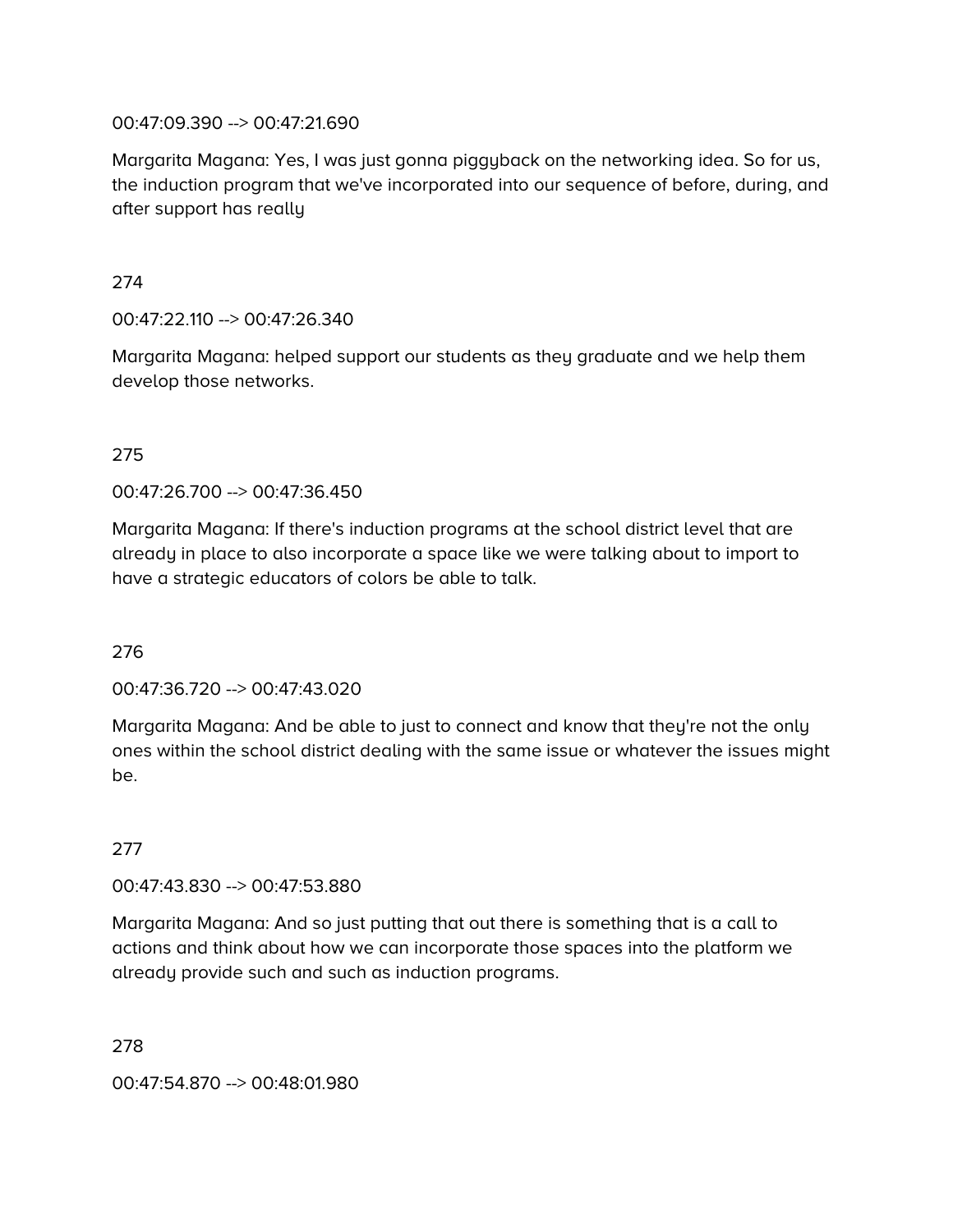Arik Korman: Yeah, that is great. Yeah. Thank you so much, Charlie, Dr. Tuan, Alex, Dr. Magana, Dr. Brown, and Dr. Ernst-Slavit.

279

00:48:02.370 --> 00:48:13.920

Arik Korman: We'll have a few minutes for questions. And for you who are listening, please type your questions in the Q&A function at the bottom of your screen. No question is too basic. And before we open it up, I'd like to introduce College Sparks'

280

00:48:13.980 --> 00:48:15.420

Arik Korman: Senior Program Officer,

281

00:48:15.660 --> 00:48:16.410

VITAC Production: Heather Gingerich.

282

00:48:17.220 --> 00:48:18.810

Arik Korman: And Heather it's all yours.

283

00:48:19.860 --> 00:48:20.850

Arik Korman: Oh you're on mute, by the way.

284

00:48:24.780 --> 00:48:26.520

Heather Gingerich: Always somebody always got to do that, right?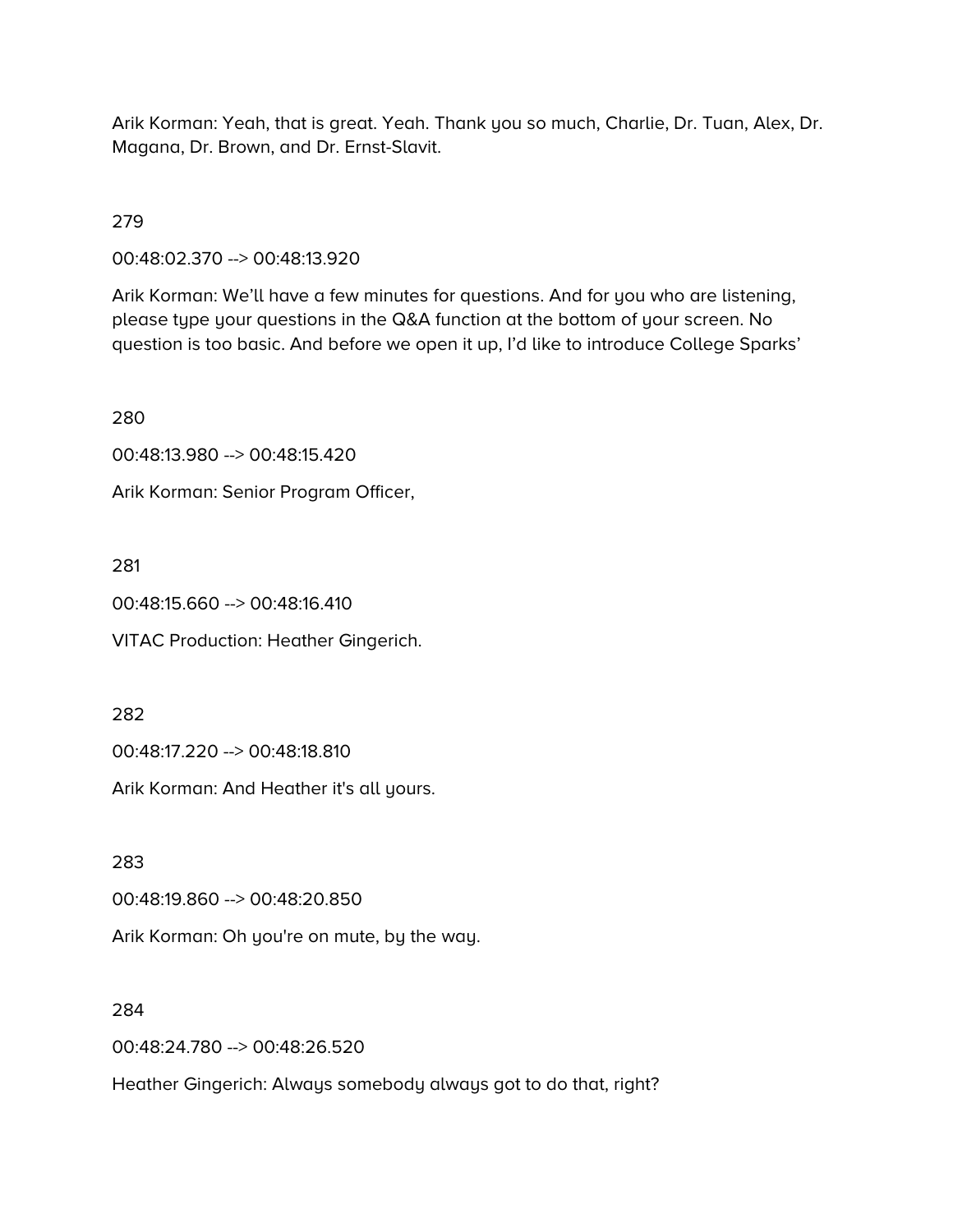00:48:26.790 --> 00:48:28.320

Heather Gingerich: Yep that's today.

## 286

00:48:29.550 --> 00:48:34.260

Heather Gingerich: Yeah, I just wanted to call out a few themes of what I heard here today that were really exciting.

## 287

00:48:34.530 --> 00:48:40.830

Heather Gingerich: I think one of the things that really struck me by what folks are talking about is how K-12 and a Higher Ed are really part of the same ecosystem so

# 288

00:48:41.340 --> 00:48:46.680

Heather Gingerich: you know the same barriers that students are encountering in K-12 are the same ones that are happening at the higher level.

# 289

00:48:47.160 --> 00:49:01.050

Heather Gingerich: Education being political… I noticed some of the chat talking about what happens when your school board doesn't reflect your community. Goldy talking about solutions being political and those that power of accountability, you know somebody mentioned how we didn't get here by accident.

290

00:49:02.220 --> 00:49:08.370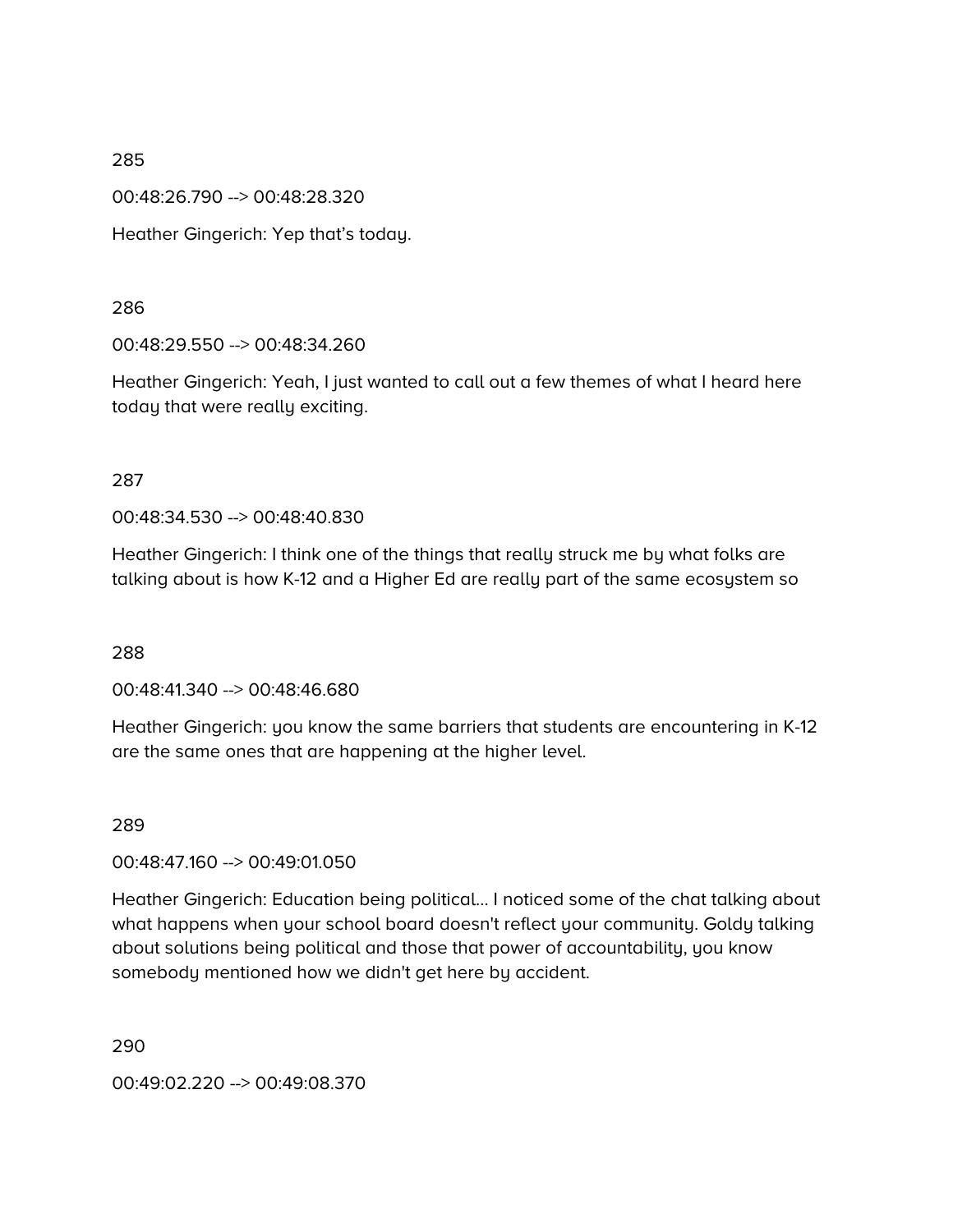Heather Gingerich: And that work here is collective. I heard a lot of people talking about relationships. Mia you called this work soul work.

291

00:49:08.670 --> 00:49:13.800

Heather Gingerich: I think that that came through with a lot of things folks said around recruitment and what happened with Charlie at your school.

# 292

00:49:14.400 --> 00:49:20.610

Heather Gingerich: The power of para-educators and the relationships they bring and how we can really support them in becoming teachers.

## 293

00:49:21.150 --> 00:49:27.540

Heather Gingerich: And centering around racial justice and centering around cultural community wealth. And then finally I think just wanted to call out

#### 294

00:49:28.260 --> 00:49:35.040

Heather Gingerich: what I heard around people talking about the power of networks and there being a role for everyone. This being really hard work that shouldn't be done done alone.

#### 295

00:49:35.910 --> 00:49:41.130

Heather Gingerich: Goldy mentioned the role of a principal in really calling out trying to bring people on board, who aren't there yet.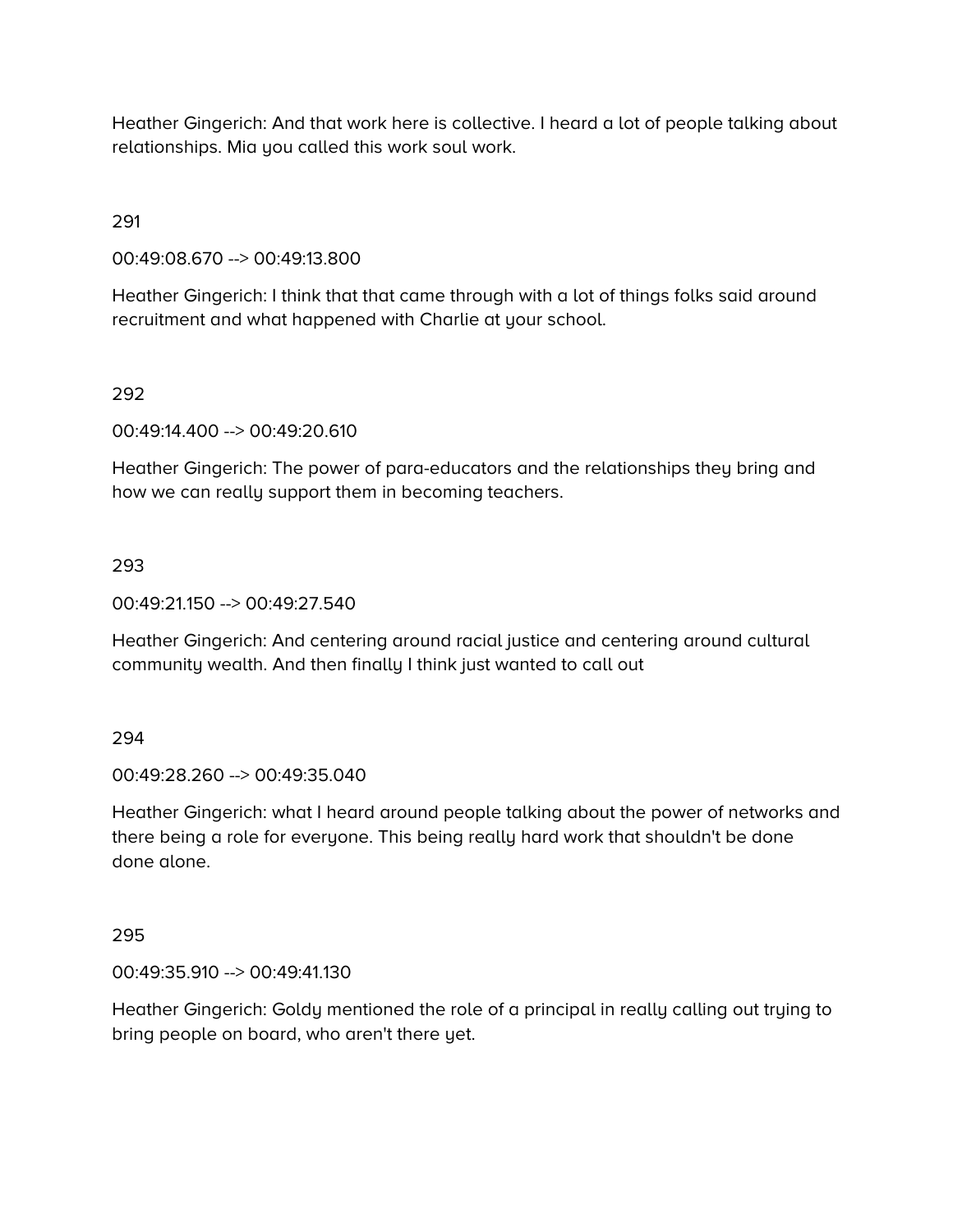00:49:41.340 --> 00:49:46.740

Heather Gingerich: But I think that certainly a role that we all need to play, especially as somebody mentioned other committees that were formed

297

00:49:46.950 --> 00:50:00.420

Heather Gingerich: This summer around the movement for racial justice that have maybe lost traction lost their way now and how can we help energize those. So those are some of the themes I heard from everybody. Thank you all for participating and with that we can open it up to questions.

298

# 00:50:00.570 --> 00:50:08.970

Arik Korman: Great. Yeah, we have time for a few questions here. And the first one is about focusing specifically on African American male educators.

299

00:50:09.810 --> 00:50:21.030

Arik Korman: While more diversity within the teaching ranks is critical, it is extremely important to place a key focus on the recruitment and retaining of African American male teachers in front of the classrooms and in leadership roles.

300

00:50:21.570 --> 00:50:31.320

Arik Korman: How do we address increasing those ranks so that they can play an important role and impacting a segment of the student population that is often underperforming as well as being underserved?

301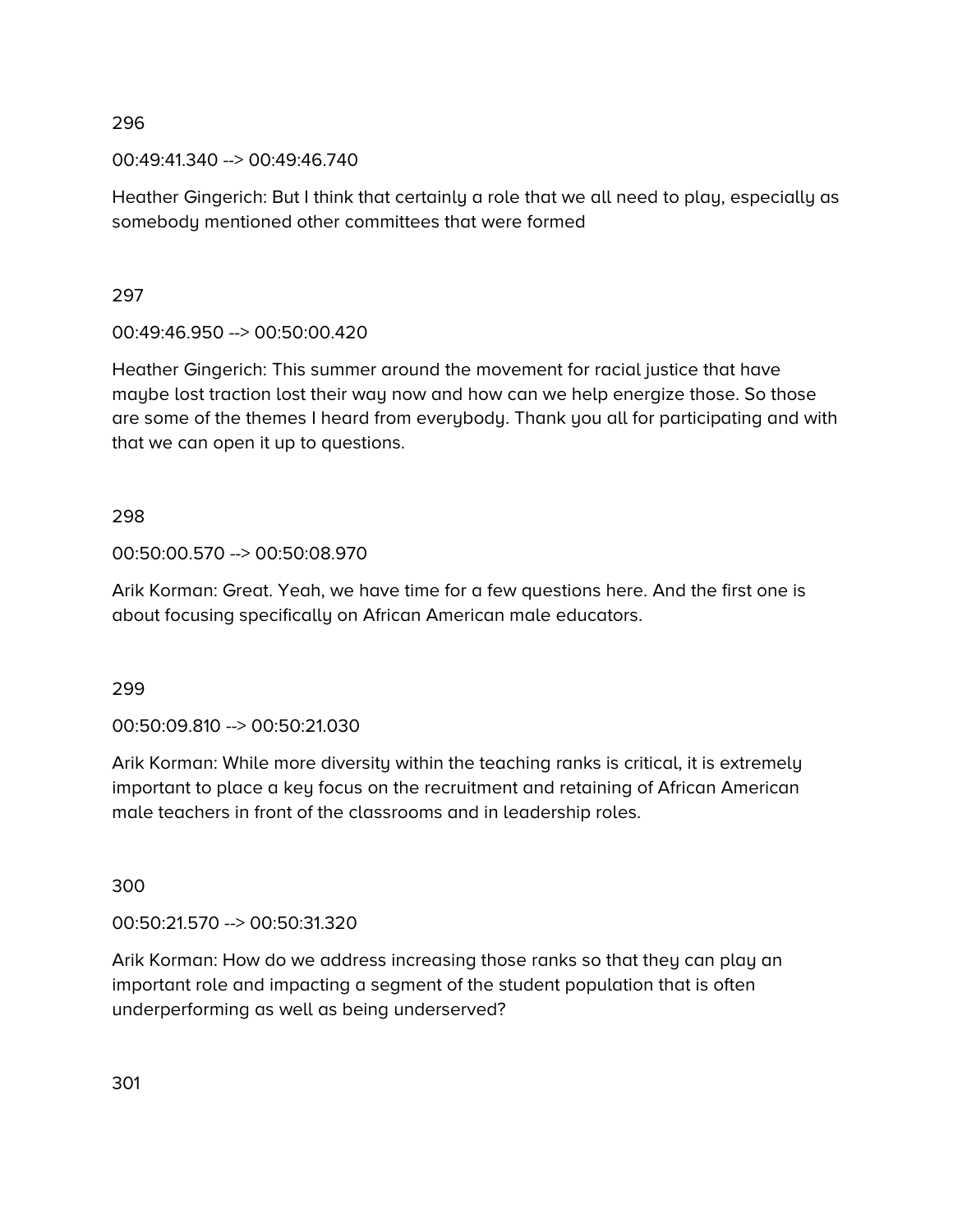00:50:36.870 --> 00:50:51.780

Mia Tuan: I can speak about some of the work that that we're trying to do at U dub. So I mentioned earlier, the Academy of Rising Educators… and we are being very explicit in that partnership to name Black and Indigenous educators of color and so

302

00:50:52.650 --> 00:51:04.860

Mia Tuan: the college's role in addition to trying to make sure that we're doing our inner work to regarding having an environment that's that that that candidates will thrive in, it's also on the fundraising side.

303

00:51:06.990 --> 00:51:21.630

Mia Tuan: And so you know, we recently got a great multimillion-dollar gift to help us diversify the educated workforce. And we've decided that in the first few years, the funding will go specifically for Black and Indigenous educators.

304

00:51:22.200 --> 00:51:31.230

Mia Tuan: So we are we've also hired recruitment specialists and the idea is to is to be targeting and working with all partners so that we can increase the numbers.

305

00:51:32.370 --> 00:51:33.900

Arik Korman: Great, thank you. Dr. Brown.

306

00:51:34.320 --> 00:51:42.120

Goldy Brown: Yeah that demographic is always going to be small for a number of reasons in education. One, because so many people of color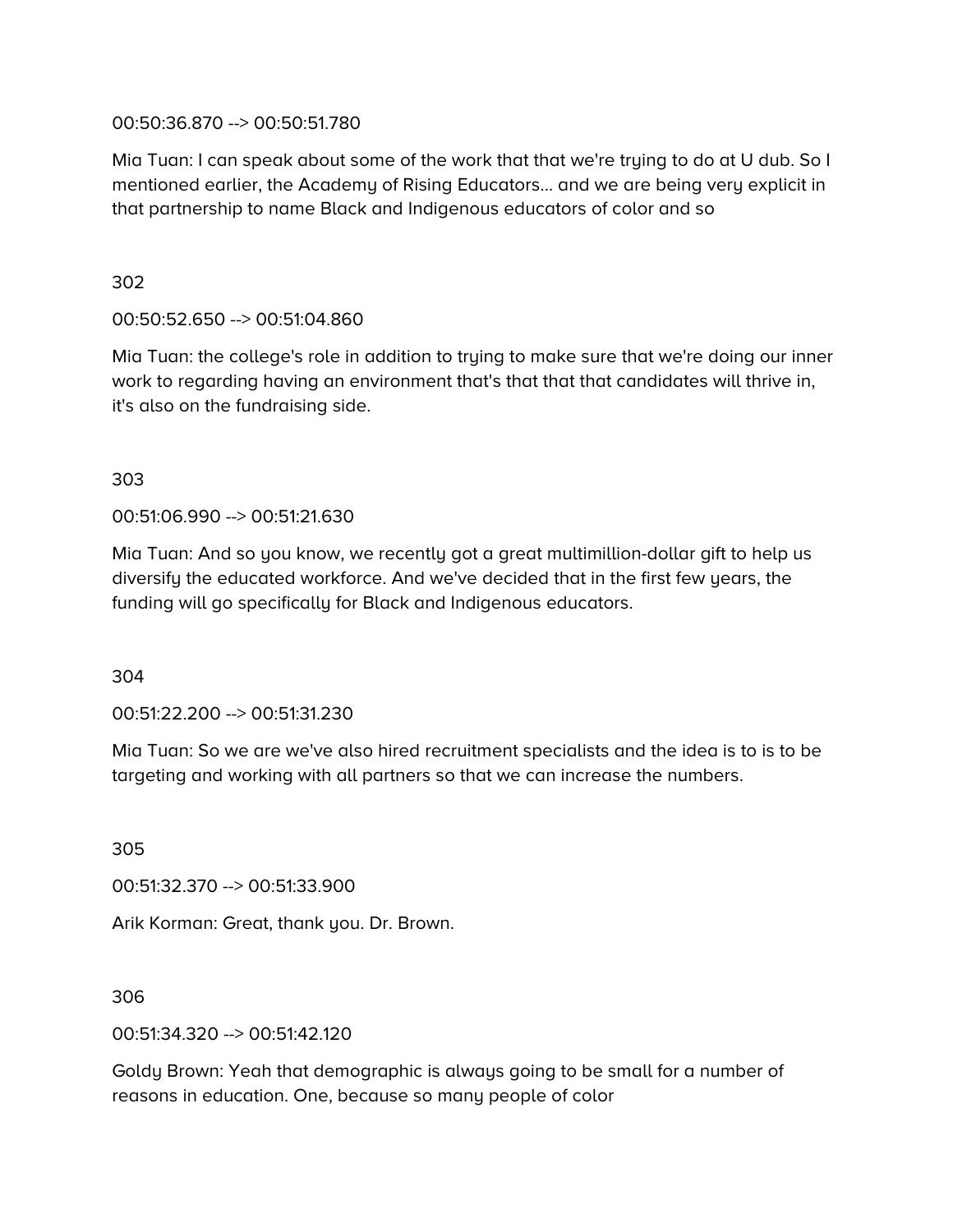## 00:51:42.510 --> 00:51:53.550

Goldy Brown: fall into low income categories. So when people go to college, they want to get out of their low income status. And teaching is not the quickest way to do that with the pay I'm just being honest.

## 308

00:51:54.690 --> 00:52:04.620

Goldy Brown: However, I've worked with a number of schools, particularly charter schools that target African American males. Valiant Cross Academy is a school in Montgomery Alabama that I

# 309

00:52:05.220 --> 00:52:09.960

Goldy Brown: work with Fred and Anthony Brocken establishing. It's right across the street from Martin Luther King's church.

# 310

00:52:10.770 --> 00:52:16.650

Goldy Brown: Chicago Prep Academy in Chicago is a charter school system when Arnie Duncan was the superintendent there.

#### 311

00:52:17.310 --> 00:52:21.720

Goldy Brown: 100% African American males are going to college from those schools started by African American

312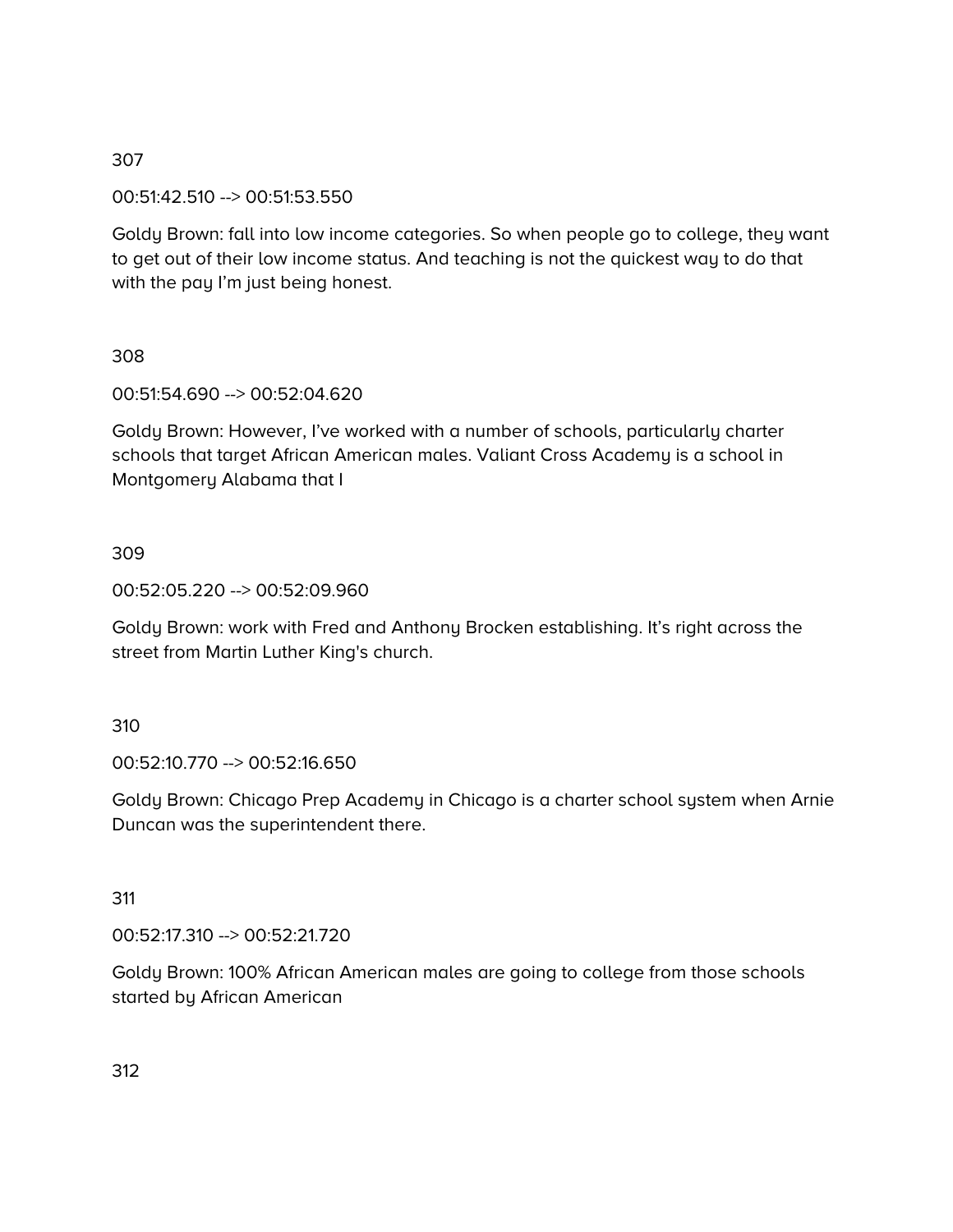00:52:22.170 --> 00:52:30.510

Goldy Brown: educators and male educators and the school is for African American males. It is a demographic that is extremely underserved.

313

00:52:31.200 --> 00:52:40.980

Goldy Brown: So my suggestion is get creative, even if you got one or two in a building that is predominantly white I mean there's it does make a difference don't get me wrong.

314

00:52:41.490 --> 00:52:50.310

Goldy Brown: But at the same time, I think it's going to be the challenge is still going to be there. I think African American males need to see positive African American males

315

00:52:51.570 --> 00:52:56.130

Goldy Brown: you know in the community doing things. So I recommend, in addition to trying to recruit,

316

00:52:57.150 --> 00:52:59.100

Goldy Brown: having mentor programs which

317

00:53:00.240 --> 00:53:06.090

Goldy Brown: work out really well with African American males and a community, medical doctors, professors,

318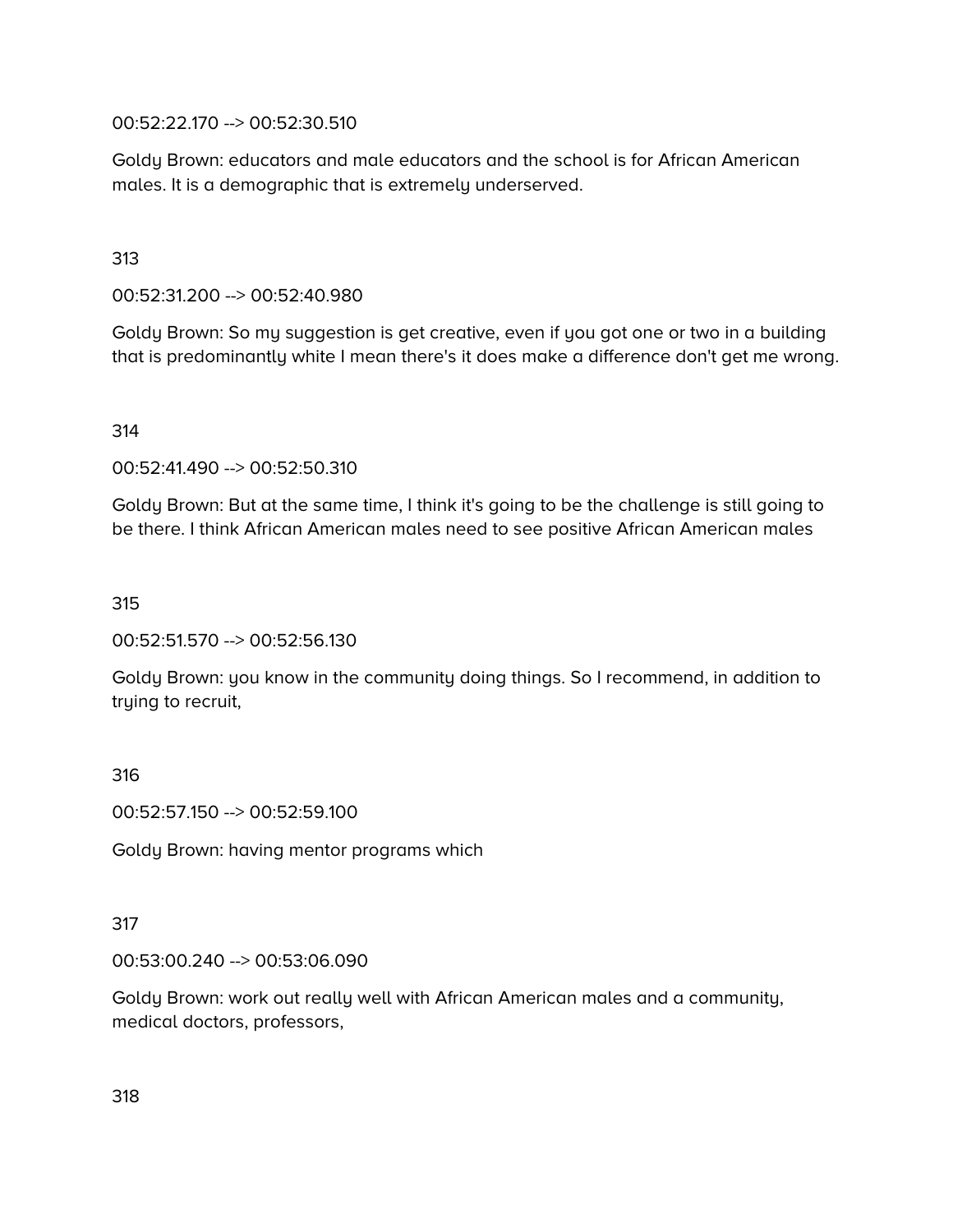00:53:07.260 --> 00:53:11.700

Goldy Brown: whoever's doing… pastors, whoever's doing some positive in a community that looks like them.

319

00:53:12.600 --> 00:53:21.120

Goldy Brown: get them you know into your schools and mentoring those young men. Also if you can afford it, one of the biggest things I remember growing up…

320

00:53:21.540 --> 00:53:29.790

Goldy Brown: I grew up in the Midwest predominately white community, but we did have a lot of African American I had a lot of African American male role models, was trips to the south.

321

00:53:30.450 --> 00:53:41.940

Goldy Brown: HBCU trips, going to a historically black college and university. Even though I attended all predominantly white institutions, it is extremely motivational to go on a campus to see everybody Black.

322

00:53:43.230 --> 00:53:52.410

Goldy Brown: College students, professors, college presidents, all those type of things. It's the motivational piece that is needed in that demographic to get them to

323

00:53:52.890 --> 00:54:02.310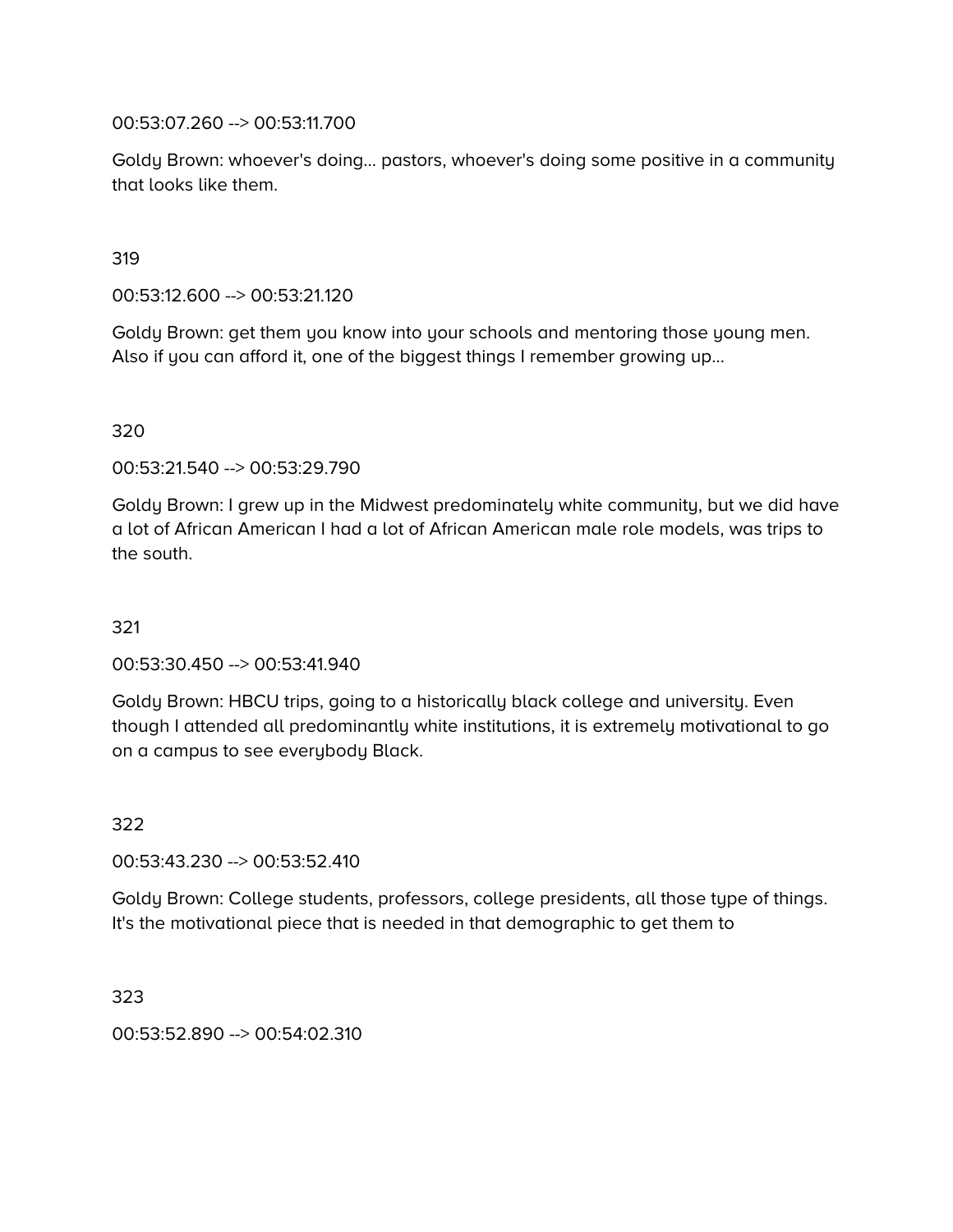Goldy Brown: want to do a positive thing. So everybody in the community who is the African American male who was doing some positive, get them into your school one way or another if you can.

## 324

00:54:03.510 --> 00:54:13.890

Arik Korman: Great. Thank you so much, Dr. Brown. The last question I have is about funding -- how we can get funding for diversifying the educator workforce and how to get business leaders involved.

#### 325

00:54:14.520 --> 00:54:26.610

Arik Korman: In your opinion, how can we get business leaders engaged in helping identify and recruit BIPOC candidates who would be great teachers and where can we find funds to diversify our candidate pool for educators of color?

326

00:54:30.900 --> 00:54:32.460

Goldy Brown: If I'm talking too much, tell me to shut up.

327

00:54:32.880 --> 00:54:33.150

Arik Korman: Oh, no.

# 328

00:54:33.450 --> 00:54:35.700

Goldy Brown: I love this I love this question, though, because

329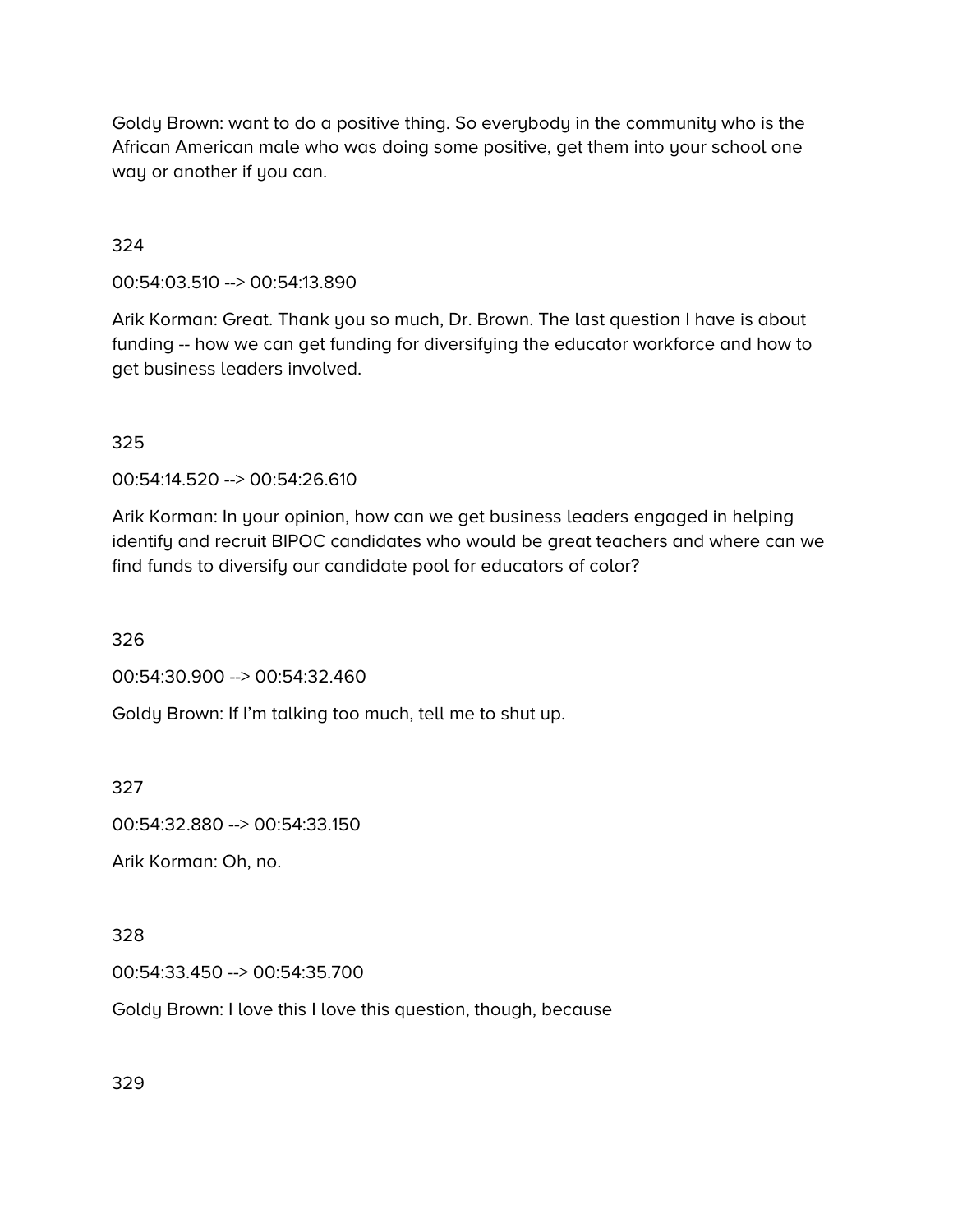00:54:36.210 --> 00:54:43.560

Goldy Brown: even when I say in some of the questions about how the political savvy, I mean the bottom line, school districts are local.

330

00:54:44.190 --> 00:54:51.690

Goldy Brown: And schools are really intended to create an educated group of students who are going to contribute to the local economy.

331

00:54:52.230 --> 00:55:00.990

Goldy Brown: And every local community is better when there's a larger middle class. When the middle classes is larger, doesn't matter if they're Black, White, or whatever.

332

00:55:01.530 --> 00:55:04.140

Goldy Brown: When a middle class is larger, everybody does better.

333

00:55:04.950 --> 00:55:14.310

Goldy Brown: So you approach it from that standpoint and what I try to train principals at doing is when you're talking to people outside education, you have to, you have to talk their language.

334

00:55:14.640 --> 00:55:23.670

Goldy Brown: Even politicians, even board members so if I got a predominantly white school board who is very conservative, I always talk to economics of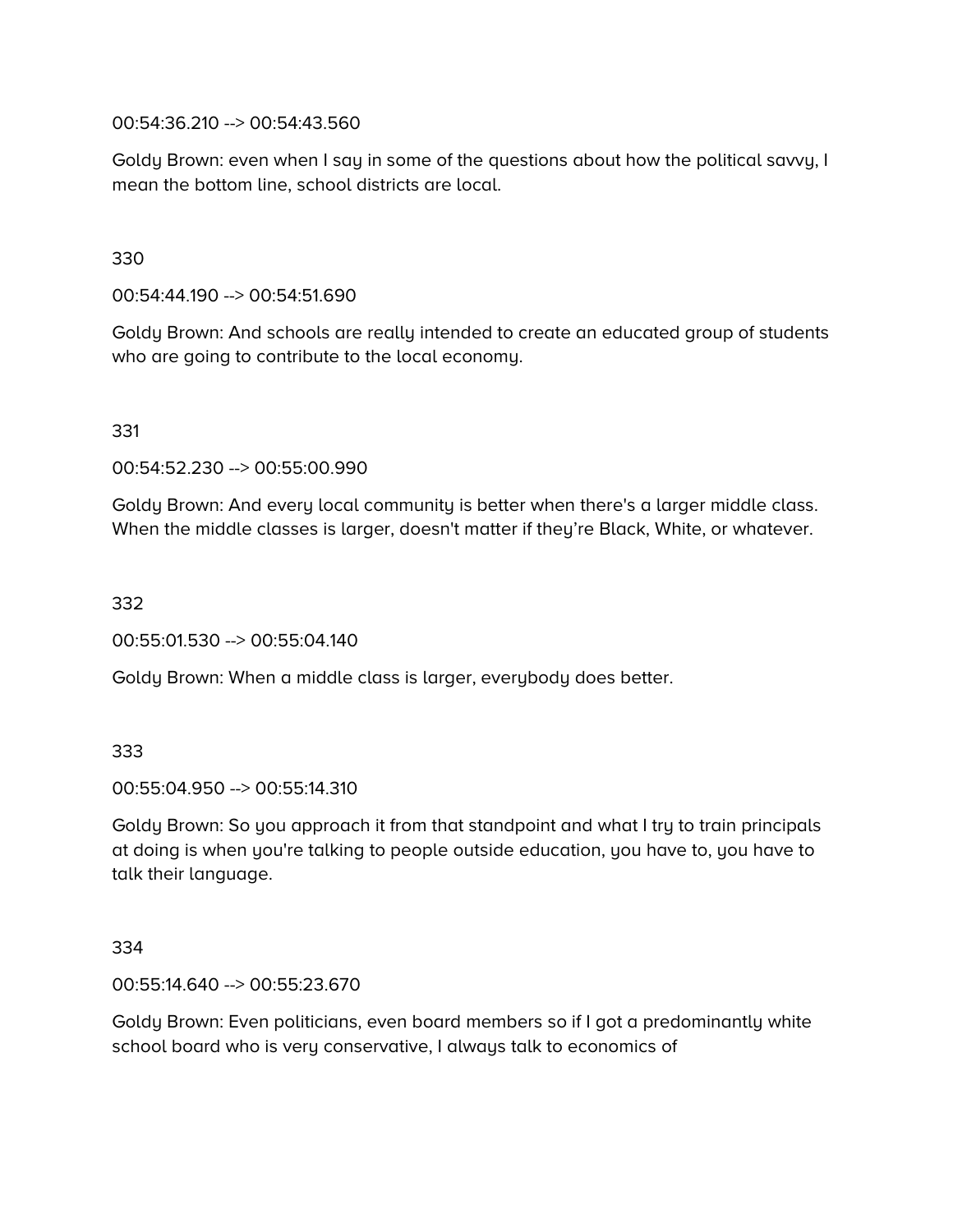00:55:24.390 --> 00:55:31.050

Goldy Brown: the value of everybody being educated in your community to start their economic value, okay.

## 336

00:55:31.980 --> 00:55:37.200

Goldy Brown: And so, when you're talking to those teachers, you know those people in the business community, speak to it from their standpoint.

# 337

00:55:37.590 --> 00:55:43.080

Goldy Brown: They want a workforce that is going to grow their business and make their businesses better.

# 338

00:55:43.560 --> 00:55:52.920

Goldy Brown: And if we are going to do that, then you need a diverse workforce that represents a student body, and then we need these strategies in the school to prepare these students.

# 339

00:55:53.550 --> 00:56:04.740

Goldy Brown: Black, Hispanic, bilingual, all these groups to meet the needs of your workforce in the local area. So you start with where they're coming to the table for with and then you speak to it from that standpoint.

340

00:56:06.480 --> 00:56:08.220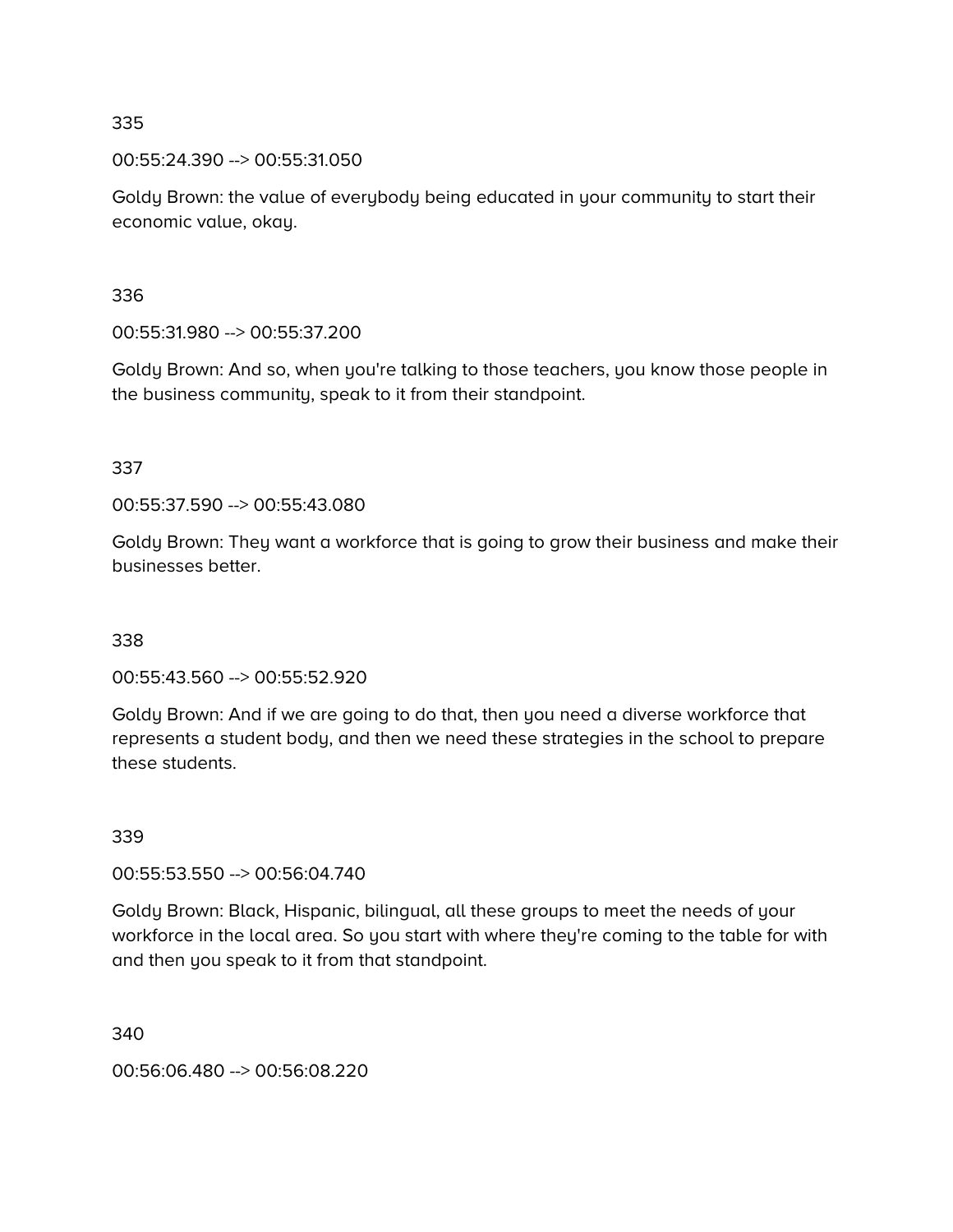Arik Korman: Great. Thank you, Dr. Brown. Dr. Ernst-Slavit.

#### 341

00:56:09.330 --> 00:56:21.180

Gisela Ernst-Slavit: We need to educate the community about the value that diverse teachers bring to the school. We don't do enough about showcasing the fabulous stories those stories where

# 342

00:56:21.600 --> 00:56:38.430

Gisela Ernst-Slavit: we see people struggling and then being so successful and then the results of having them in the classroom and the results of the students then succeeding academically and beyond. So I don't think universities, teacher preparation programs,

## 343

00:56:39.720 --> 00:56:47.220

Gisela Ernst-Slavit: state organizations… we do not do enough job showcasing the successful teachers that are out there.

#### 344

00:56:48.630 --> 00:56:51.750

Arik Korman: Yeah. Point well taken there, Dr. Ernst-Slavit. Dr. Tuan.

#### 345

00:56:52.770 --> 00:57:00.030

Mia Tuan: I think I'm one of the few people on this panel who- fundraising is in my job, my job evaluation. So I'll just say,

346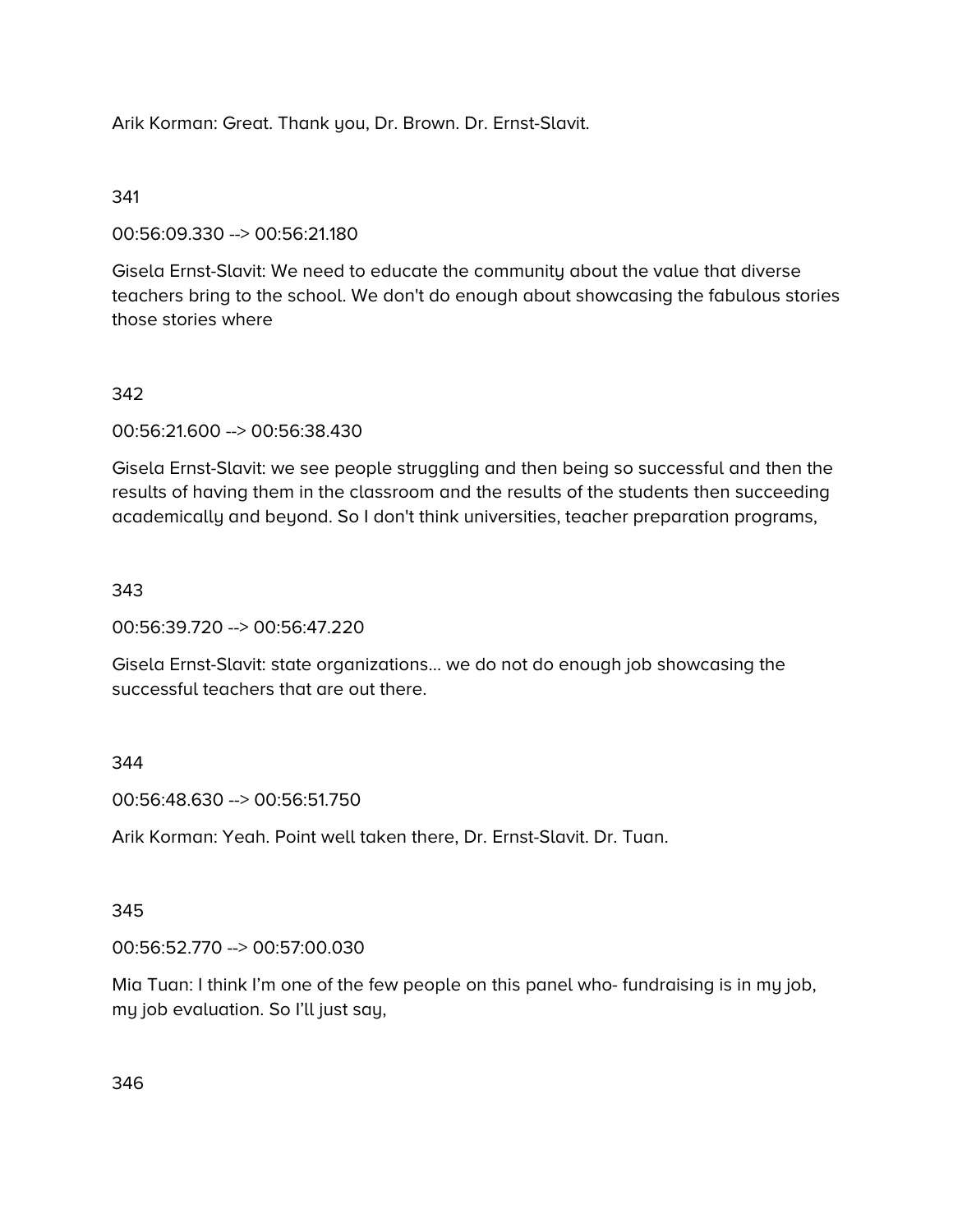#### 00:57:00.630 --> 00:57:14.490

Mia Tuan: seizing upon this moment of racial reckoning is important, right? I've been trying to fundraise, to diversify the educator workforce, since the day I started. It got easier in the last 6, 7, 9 months I'm going to say that.

## 347

00:57:15.120 --> 00:57:20.520

Mia Tuan: As people with means have been saying what can I do to help, what can I do to help?

## 348

00:57:21.000 --> 00:57:35.520

Mia Tuan: And I can very quickly, point them to do this, this will start to make a difference. So it's seizing on the moment, squeezing it for all we can get out of it, and then continuing to find ways to tell the story and to make the case.

# 349

00:57:36.600 --> 00:57:39.510

Mia Tuan: The moral case, the economic case, all those pieces.

#### 350

00:57:39.930 --> 00:57:48.750

Arik Korman: Yes, yes. Before I close out, Charlie I'd just like to give you the last word. Is there anything else you would like to add after this fantastic discussion?

#### 351

00:57:51.390 --> 00:57:55.470

Charlie Fisher (she/her): Oh my gosh. I feel like I have so much pressure on me right now.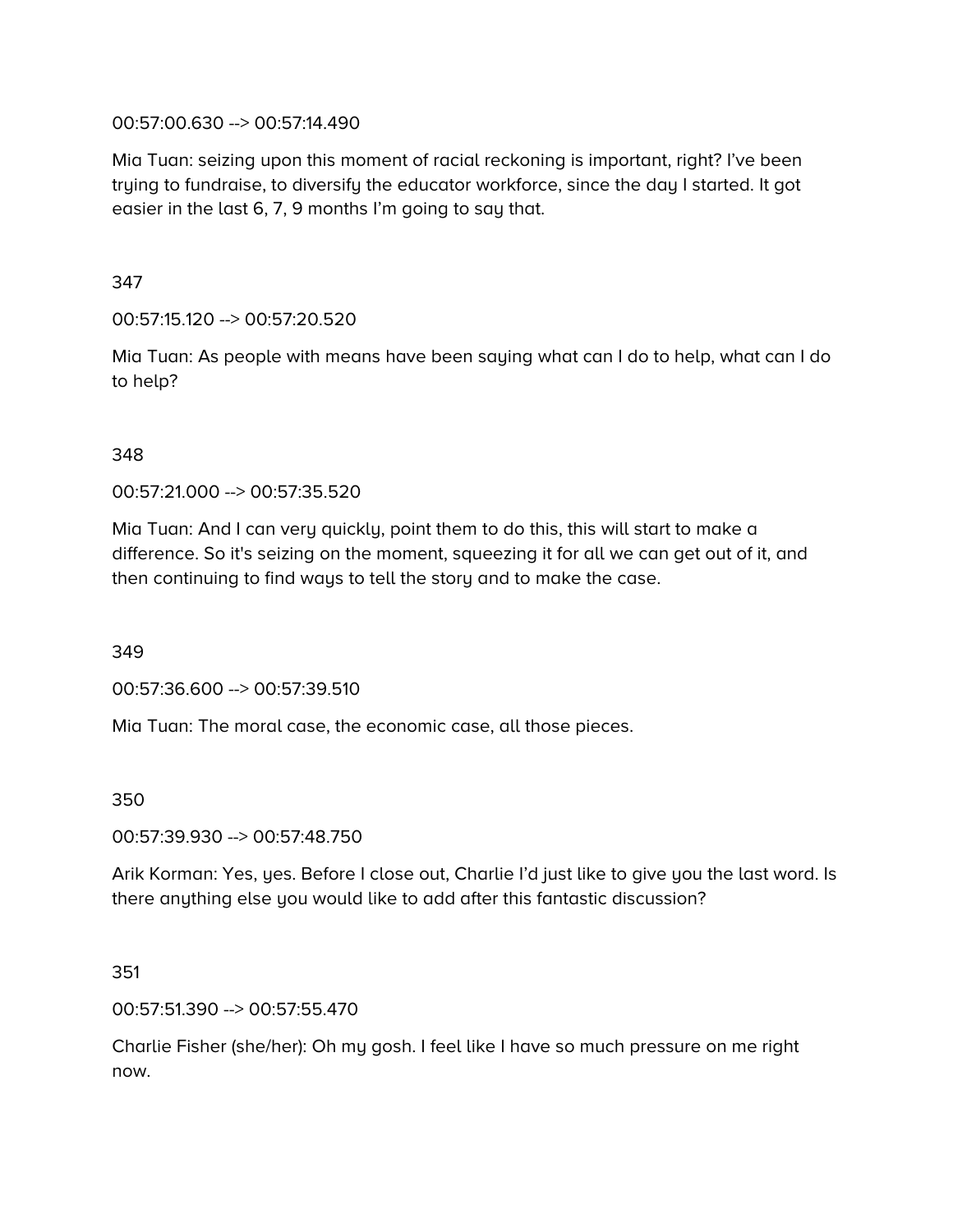00:58:00.120 --> 00:58:06.510

Charlie Fisher (she/her): Oh, what can I say, what can I say? Um you know, I know this is really basic.

## 353

00:58:07.350 --> 00:58:23.220

Charlie Fisher (she/her): But and this is just because I have heard from so many of my peers that no one talks about any of this, and this is coming from a girl who grew up in a rural community. You know just having this conversation

# 354

## 00:58:23.700 --> 00:58:35.790

Charlie Fisher (she/her): is such a great start. Like it makes me so excited as a young person. I want to work with other young people and I want to work with other adults who and just

# 355

00:58:36.060 --> 00:58:47.640

Charlie Fisher (she/her): have everyone on the same playing field and work together. And I was I'm just so glad that I got to come speak here today and kind of hear the higher education perspective of things because

# 356

# 00:58:48.240 --> 00:59:04.620

Charlie Fisher (she/her): as a high school student I'm not exposed to that very much. But yes just bringing awareness to equity and inclusion in the classroom is a great start and I have so much optimism and I'm very optimistic.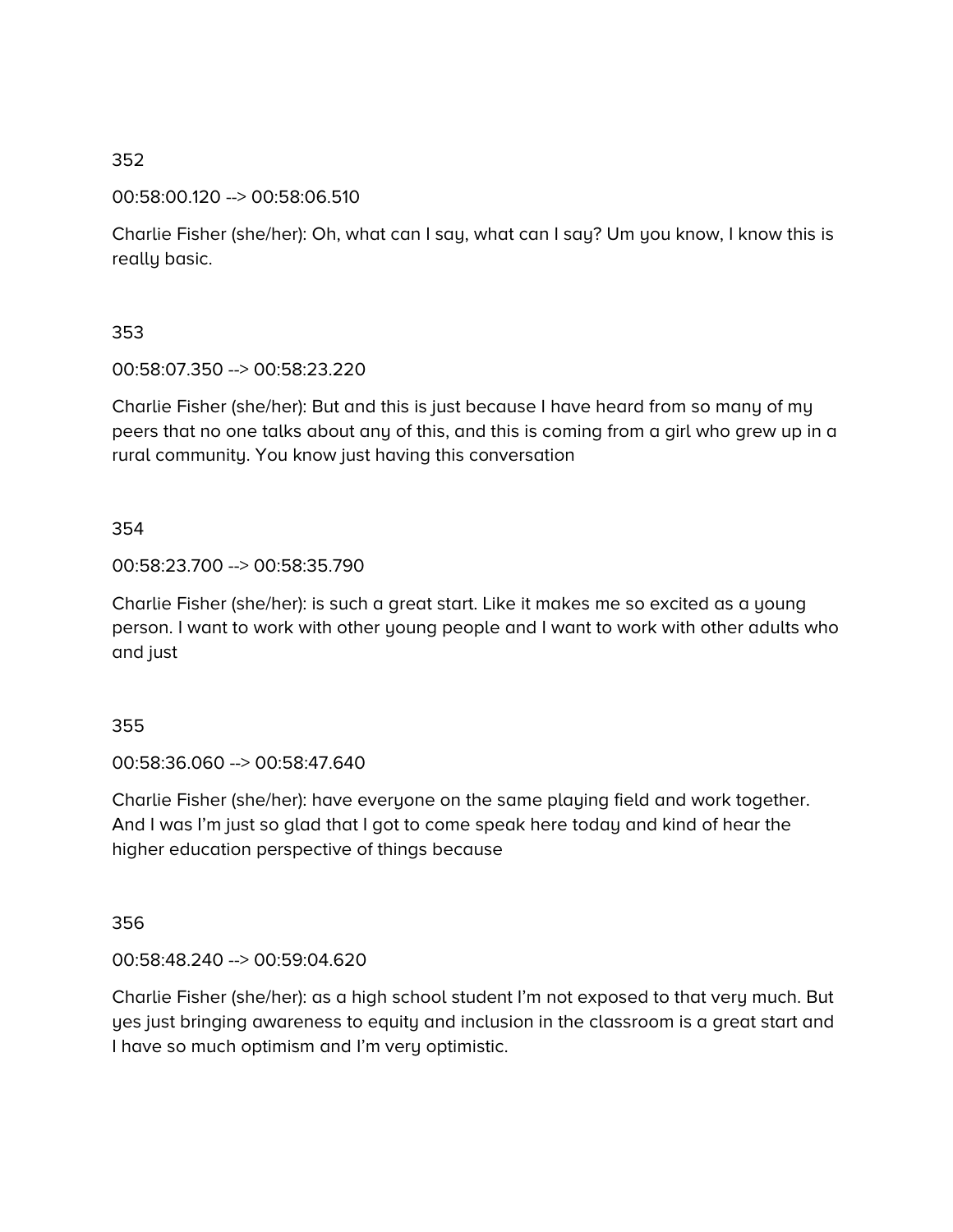#### 00:59:06.270 --> 00:59:10.590

Arik Korman: Awesome, thank you very much. And I know we're at time. So Dr. Tuan,

#### 358

00:59:12.030 --> 00:59:26.490

Arik Korman: Dr. Magana, Dr. Brown, Dr. Ernst-Slavit, Alex, Charlie, if you need to go, I certainly understand. I just want to say thank you so much for joining us and for bringing all your wisdom and perspective to this panel. And now I'll close this out, so if you need to go I perfectly understand.

#### 359

00:59:27.630 --> 00:59:38.850

Arik Korman: We're interested in learning more about effective strategies and innovative ideas all of you might have for diversifying teachers and principals for better sustaining and better supporting BIPOC educators.

360

00:59:39.180 --> 00:59:50.610

Arik Korman: If you have ideas or thoughts to share on this topic, please reach out to College Sparks Senior Program Officer Heather Gingerich and I'll include her email address in the follow up email, which will go out in about 24 hours.

361

00:59:51.840 --> 00:59:58.170

Arik Korman: I'd like to thank the College Spark Foundation once again for their partnership. Their website is collegespark.org.

362

00:59:58.890 --> 01:00:05.730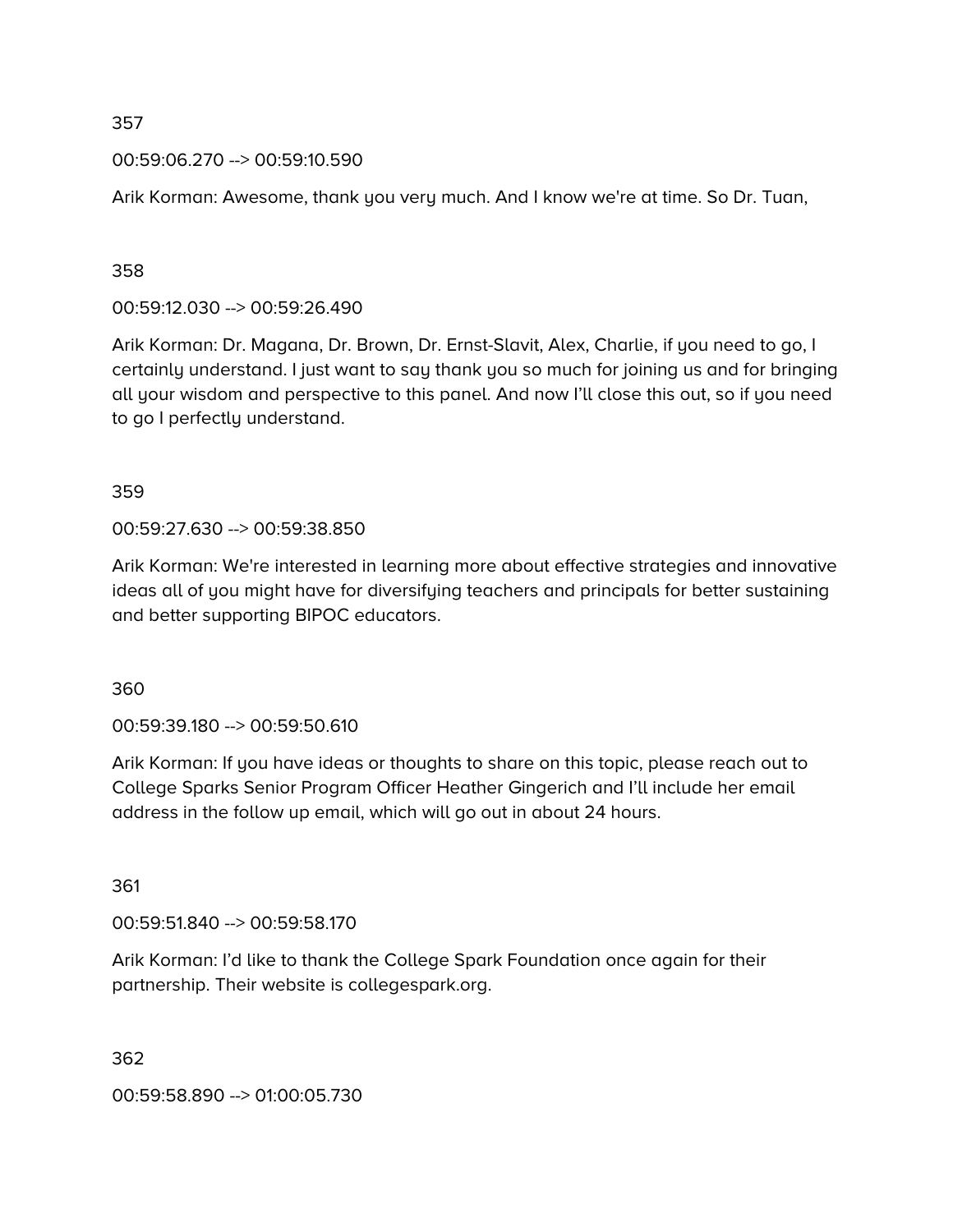Arik Korman: Our next LEVinar will take place on Thursday, March 18. In partnership with the Association of Washington School Principals,

## 363

01:00:05.970 --> 01:00:15.870

Arik Korman: we've assembled a statewide panel of principals to share how this historic and challenging school year is going and how they can be better supported at the state and district level.

## 364

01:00:16.290 --> 01:00:27.990

Arik Korman: The registration link will be on our website, educationvoters.org. Just click on events, then lunchtime LEVinars. I'll also share the webinar information in the follow up email that will arrive in your inbox in about 24 hours.

#### 365

01:00:28.860 --> 01:00:39.300

Arik Korman: Thank you to each of you for joining us today. If you have additional questions or comments, please send them to me at [arik@educationvoters.org.](mailto:arik@educationvoters.org)

#### 366

01:00:39.720 --> 01:00:47.220

Arik Korman: A recording of today's presentation will be available on our website educationvoters.org and will be sent to you in that follow up email.

#### 367

01:00:47.730 --> 01:00:55.710

Arik Korman: Please feel free to share this recording with your friends and colleagues. As Charlie said, the more people that hear this and take action, the better.